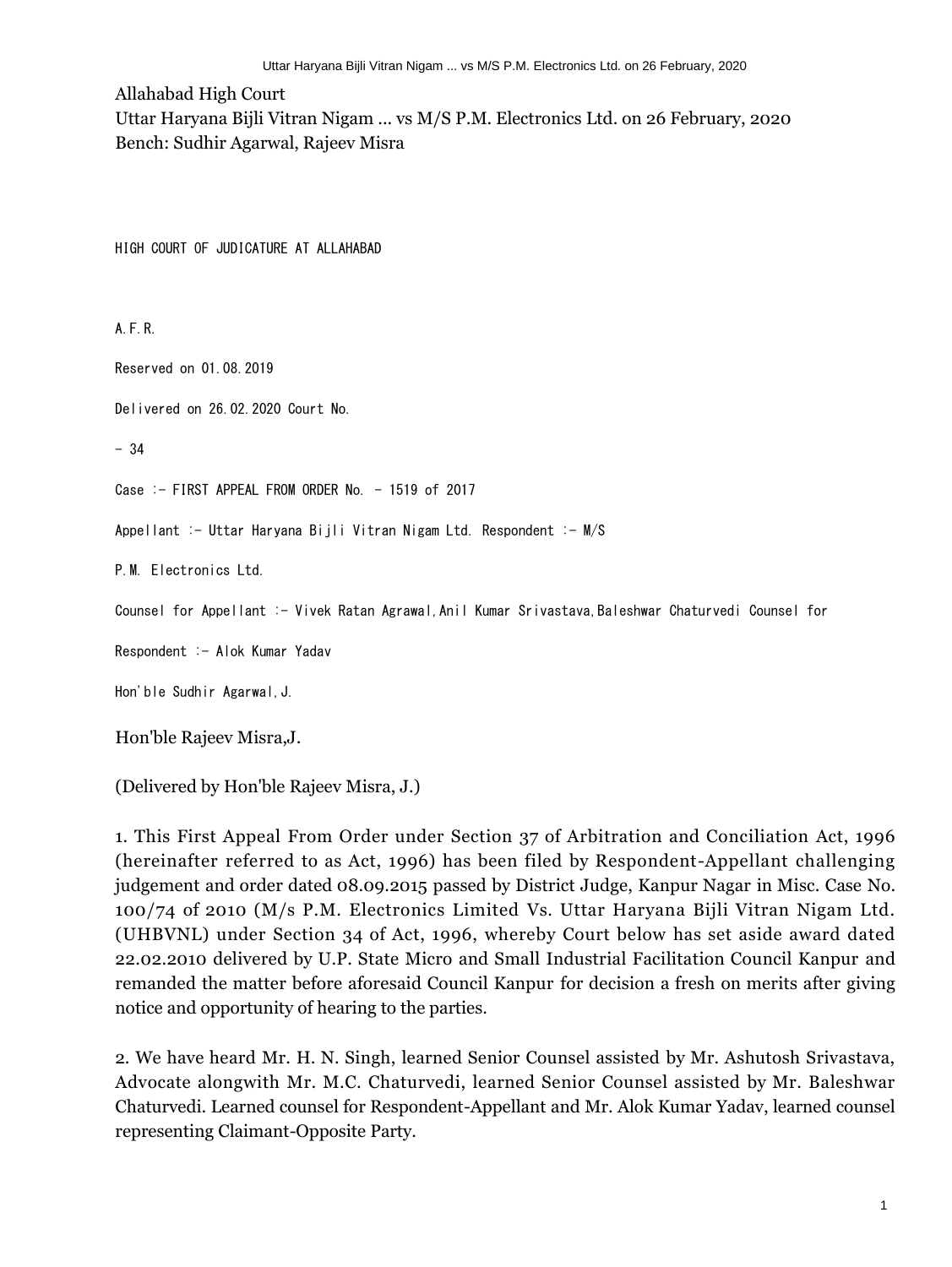3. Respondent-appellant Uttar Haryana Bijli Vitran Nigam Ltd. (hereinafter referred to as UHBVNL) is a Government of Haryana undertaking having its registered office at Shakti Bhavan Sector-6 Panchkula, Haryana (hereinafter referred to as 'Appellant'). Appellant is engaged in distribution of electricity.

4. Claimant-Opposite Party M/S P. M. Electronics Ltd. is a Company duly incorporated under the Companies Act, 1956 (hereinafter referred to as Claimant-Opposite Party). Claimant-Opposite Party is engaged in manufacturing and marketing of power and distribution transformers of various KVA ratings.

5. Appellant awarded various purchase orders to Claimant-Opposite Party during the period 1991 to 2000. Things were going on smoothly and bills of Claimant-Opposite Party were being paid regularly. However, in the year 1997, it appears that there was some delay in payment of principal amount. Accordingly, Claimant-Opposite Party filed CMWP No. 7916 of 1997 before Punjab and Haryana High Court claiming payment of interest on principal amount for the period of delayed payment. During pendency of above mentioned writ petition, Claimant-Opposite Party filed a Civil Misc. Application in the aforesaid writ petition praying therein that directions be issued to Government of Haryana to establish Industrial Facilitation Council (hereinafter referred to as 'IFC') as contemplated under Sections 7A and 7B of Interest on Delayed Payment to Small Scale Ancillary Industrial Undertaking Act, 1993 (hereinafter referred to as Act, 1993) within a period of three months.

6. It transpires from record that by and large contract awarded to Claimant-Opposite Party was performed smoothly by him. However, in the year 2000, Claimant-Opposite Party is alleged to have failed in completing purchase orders resulting in immense loss to UHBVNL. Consequently, in view of above and in accordance with conditions of contract, UHBVNL encashed bank guarantee submitted by Claimant-Opposite Party.

7. It is further gathered from record that Claimant-Opposite Party filed an Original Suit in Civil Court at Panchkula, Haryana, but neither plaint of aforesaid suit nor any other document has been brought on record to show the relief claimed in aforesaid suit or what has ultimately happened in that suit.

8. Subsequently, Chief Engineer UHBVNL, Panchkula Haryana passed an order dated 3.10.2006, blacklisting Claimant-Opposite party, but there is nothing on record to show that aforesaid order dated 3.10.2006 was challenged by Claimant-Opposite party.

9. Punjab and Haryana High Court did not examine the merits of claim raised by petitioner i.e. Claimant-Opposite Party herein in CMWP No. 7916 of 1997 but disposed of the said writ petition finally vide order dated 13.02.2002.

10. Perusal of order dated 13.02.2002 goes to show that aforesaid writ petition was disposed of finally on the undertaking given by counsel for State of Haryana. For ready reference order dated 13.02.2002 referred to above is reproduced herein-below: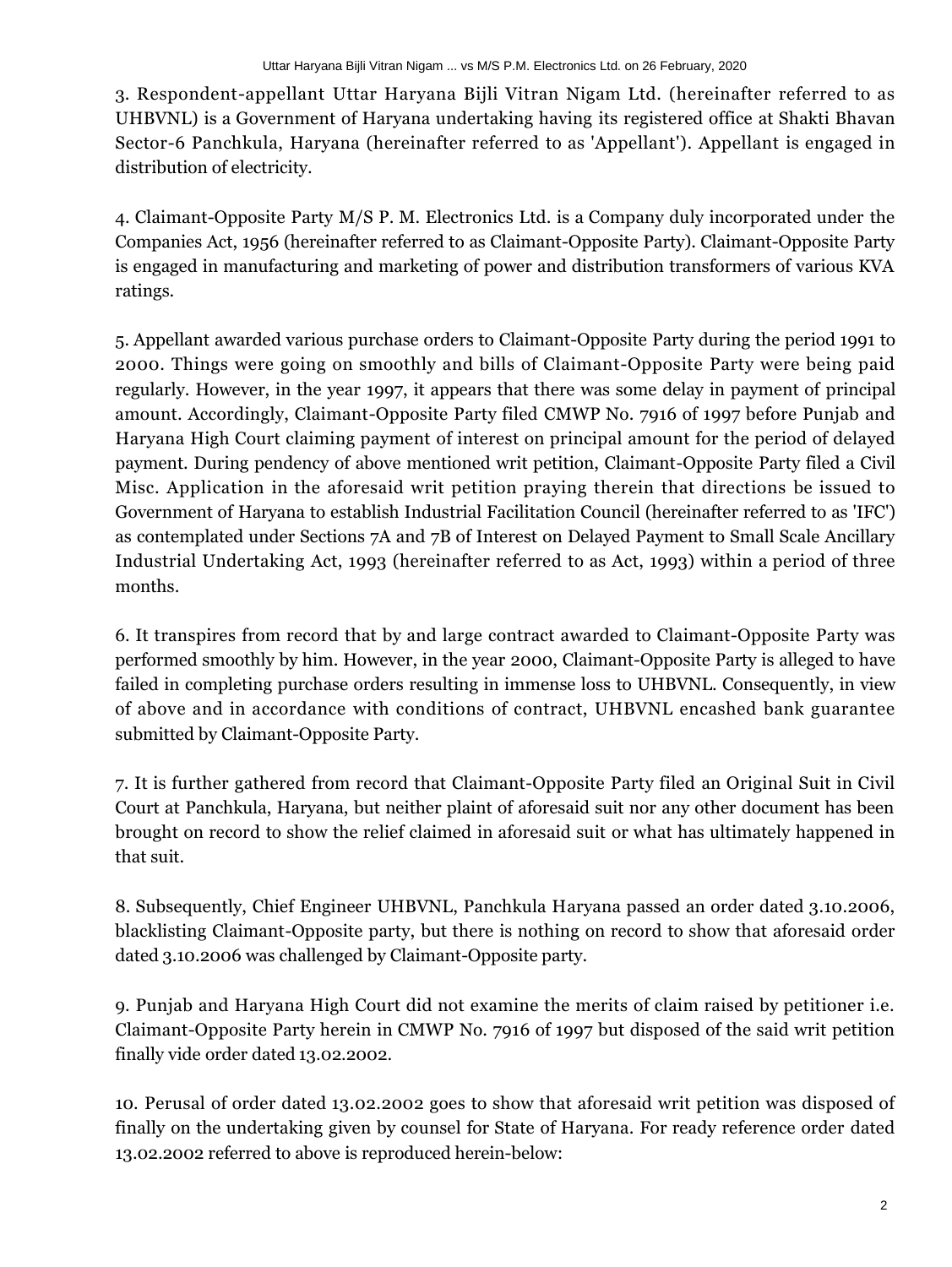" In pursuant to order dated December 20, 2001, Mrs. Meenaxi Anand Chaudhary, Principal Secretary, to government of Haryana, Department of Power is present in Court. She has stated that the Government shall constitute the requisite council as provided under Section 7A of the Interest on Delayed Payment to Small Scale and Ancillary Industrial Undertakes (Amendment) Act, 1958. She has further stated that in fact is the Small Scale Industries Department, which is directly concerned with this matter. However, she has stated for and on behalf of the Government of Haryana that Council shall be constituted within a period of three months from today.

In this view of the matter, the application has been rendered instructions and the same is disposed of accordingly.

## Dasti on payment."

11. Pursuant to aforesaid order dated 07.05.2002 passed by Punjab and Haryana High Court, Government of Haryana established IFC at Chandigarh. Accordingly, Claimant-Opposite Party filed his claim before IFC (Haryana) under Act 1993, vide claim dated 31.07.2002 claiming a sum of RS.12,70,89,049/- alongwith pendente-lite and future interest as well as cost of claim petition.

12. Perusal of Claim Petition dated 31.07.2002 filed by claimant-opposite party goes to show that Claimant-Opposite Party in support of of it's claim of RS.12,70,89,049/- pleaded that claimant-opposite party is a small scale industrial unit having permanent registration certificate. Claimant-Opposite party supplied various goods under different purchase orders to appellant. However, appellant failed to make timely payment i.e. within the time period prescribed by Act 1993. It was then pleaded that claimant-opposite party falls within the category of 'Supplier' as defined under section 2 (f) of Act 1993. Respondent-appellant is a 'Buyer' and therefore, liable under the statute i.e. Act 1993 to make payment on or before period prescribed under Act 1993. As appellants have failed to make payment on or before due date, as envisaged under section 3 of Act 1993, they are liable to pay interest for the period of delayed payment as per the rates prescribed is Sections 4 and 5 of Act 1993. Aforesaid provisions cast a statutory duty upon Purchaser to pay interest for the period of delayed payment.

13. During pendency of aforesaid Claim Petition dated 31.07.2002 filed by claimant-opposite party before IFC, Haryana Micro Small and Medium Enterprises Development Act, 2006 (hereinafter referred to as Act, 2006) came into force on 02.10.2006. By reason of Section 32 of Act 2006, old Act of 1993 stood repealed.

14. Consequently, after coming into force of Act, 2006, IFC (Haryana) losts its existence. As a result of aforesaid, dispute of parties pending before IFC Haryana came to be stayed and thereafter adjourned as IFC (Haryana) now had no jurisdiction to decide claim of Claimant-Opposite Party. Under the new Act 2006, jurisdiction to decide claim of Claimant-Opposite Party now vested with Micro and Small Industrial Facilitation Council Haryana or Micro and Small Industrial Facilitation Council, Uttar Pradesh which were established at Chandigarh and Kanpur respectively as per Section 20 read with Section 21 of Act, 2006.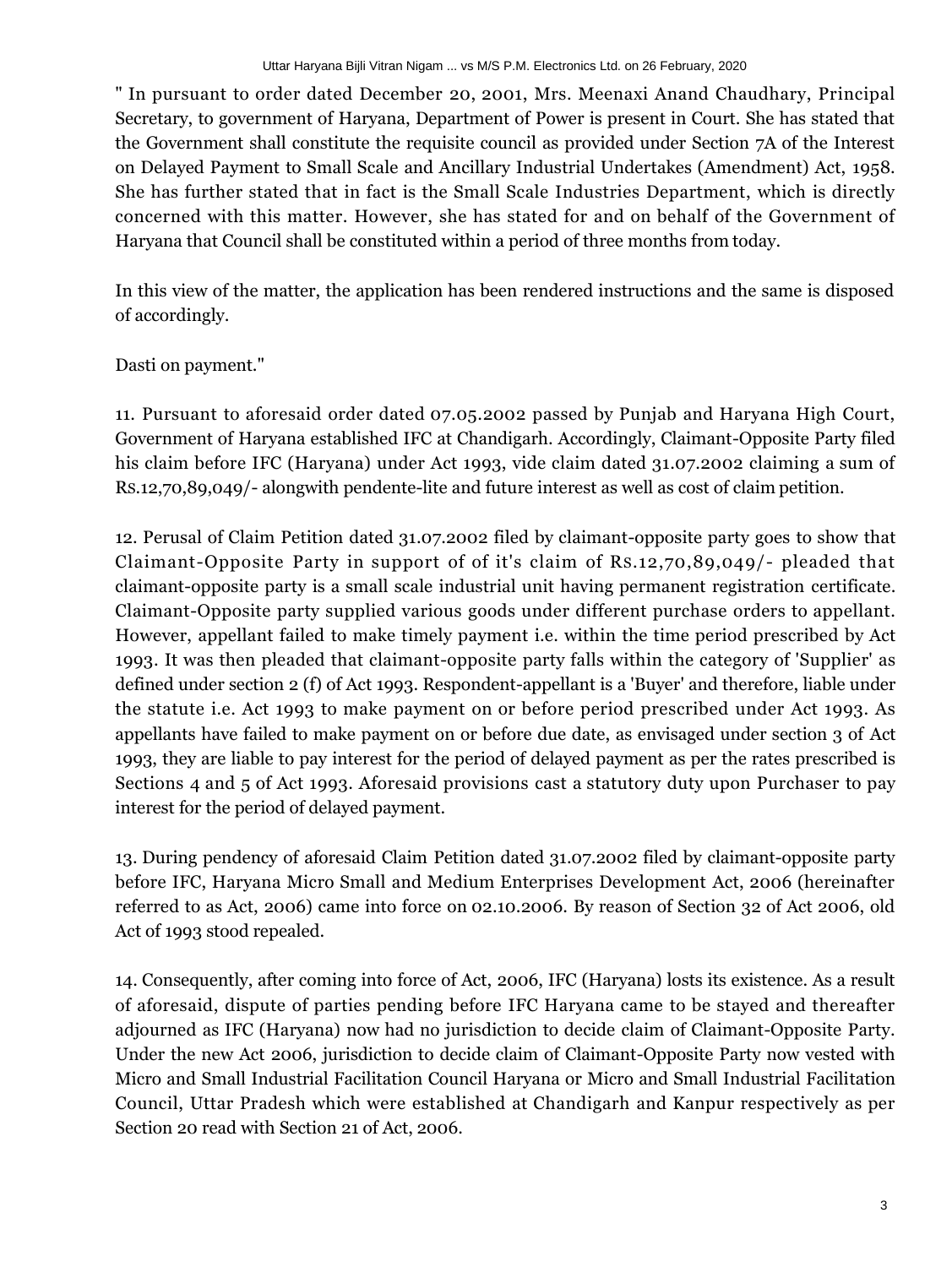15. Claimant-Opposite Party filed an application dated 21.03.2007 before Director of Industries Haryana-Cum-Chairman Industries Facilitation Council Haryana praying therein that original file pertaining to claim submitted by claimant-opposite party be sent to U.P. State Micro & Small Industrial Facilitation Council, Directorate of Industries (U.P.) Kanpur. Thereafter, Claimant-Opposite Party filed reminders dated 27.11.2006, 08.12.2006, 22.12.2006, 07.02.2007 and 07.04.2007 in continuation of transfer application dated 21.3.2007 earlier filed by him.

16. However, as no consequential action was taken on aforesaid applications/representations submitted by claimant-opposite party, they submitted a new claim dated 19.06.2007 before U.P. State Micro and Small Industrial Facilitation Council which was constituted under Act, 2006. Claimant-Opposite Party now revised its claim to RS.42,19,02,100/-. The break up of same is as follows:

"Interest due as per Section 16 and 17 of Act i.e. Rs. 40,74,54,079/-

 $Cost of goods supplied$   $Rs. 43,50,817/-\n$ 

Cost of recoveries made illegally through encahsment of Bank Guarantee and the cost of materia

17. Subsequently, Haryana State Micro and Small Industrial Facilitation Council passed an order dated 02.04.2008 directing Claimant-Opposite Party to approach Uttar Pradesh Micro and Small Industrial Facilitation Council, Kanpur as Claimant-Opposite Party is registered in Uttar Pradesh. For ready reference order dated 02.04.2008 is reproduced herein-below:-

" Regd. No. TS/IFC/22/2006-07 From The Director of Industries & Commerce, Haryana-cum-Chairman-Haryana Micro and Small Enterprises Facilitation Council 30 Bays Building, Ist Floor, Section 17, Chandigarh.

To M/s P.M. Electronics Ltd., B-10 & 11, Surajpur Site-C, Greater Noida, Distt. Gautam Budh Nagar, Dated Chandigarh, the Subject: Ist Meeting of Haryana Micro and Small Enterprises Facilitation Council fixed for 22.01.2008 at 11-00 AM under the Chairmanship of Shri D.R.Dhingra, IAS, Director of Industries & Commerce, Haryana-Cum-Chairman , HMSEFC.

Sir, Reference this office letter No. TS/HMSEFC/Ist MEETING/392-A dated 8.1.2008 on the subject cited above.

2. The Ist meeting of Ist Meeting of Haryana Micro and Small Enterprises Facilitation Council fixed for 22.01.2008 at 11-00 AM under the Chairmanship of the undersigned. The decision of the Council is reproduced below:

 $M/s$  P.M. Electronics Pvt. Ltd. Noida has submitted an applicatioon for transfer of their case to Micro & Small Enterprises Facilitation Council set up by the U.P. State, since HMSEFC under the Micro, Small & Medium Development Act, 2006 does not have jurisdiction to proceed further in their case. To this effect the claimant has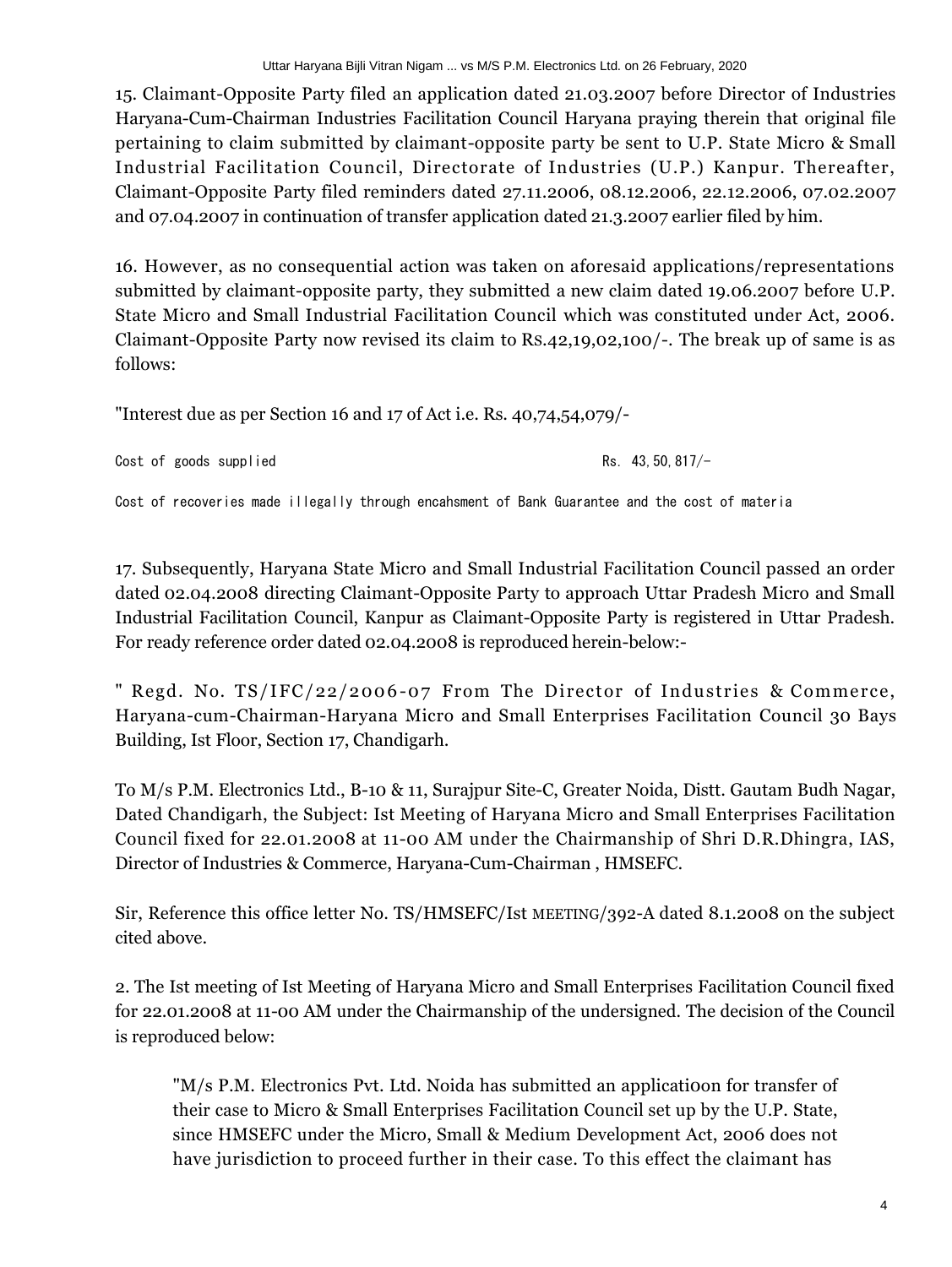submitted various representations dated 21.3.07,7.4.07, 29.10.07 and 22.1.2008 respectively.

On the request of the Claimant, the Council decided to dispose of the case since the unit of the claimant is registered in U.P. Sate with the direction to claimant to approach MSEFC set up by the U.P. Govt. if they so desire"

This is for your kind information.

(D.R. Dhingra)

Director of Industries & Commerce, Haryana-

18. It is pursuant to aforesaid order that claim of Claimant-Opposite Party submitted on 19.6.

19. Notices were issued to opposite party, i.e. Appellant herein by Uttar Pradesh Micro and Small Industrial Facilitation Council, Kanpur. Accordingly, Appellant filed objections dated 22.12.2008 before Uttar Pradesh Micro and Small Industrial Facilitation Council, Kanpur. According to Appellant, claim raised by Claimant-Opposite Party is not tenable as Claimant-Opposite Party had originally filed a claim of RS.12,70,89,049.00, which was pending before Haryana Industrial Facilitation Council and later on before Haryana Micro and Small Enterprises Facilitation Council, Chandigarh. Aforesaid claim was transferred to U.P. Micro and Small Enterprises Facilitation Council (UPMSME), vide order dated 22.01.2008. Therefore, filing of a fresh claim without disclosing pendency of previous pending claim amounts to concealment of fact and therefore, claim is liable to be dismissed on aforesaid ground. Apart from above, fresh claim as filed by claimant opposite party is barred by limitation and therefore liable to be dismissed.

20. It may be noted that proceedings before Uttar Pradesh Micro and Small Industrial Facilitation Council, Kanpur were to be conducted as per provisions of Arbitration and Conciliation Act, 1996 (hereinafter referred to as 'Act, 1996').

21. Ultimately, Uttar Pradesh Micro and Small Industries Facilitation Council, Kanpur gave arbitral award dated 22.02.2010, whereby claim of Claimant-Opposite Party M/S P.M. Electronics Ltd. was rejected.

22. Perusal of award dated 22.02.2010 passed by Uttar Pradesh Micro and Small Industrial Facilitation Council, Kanpur goes to show that Council has rejected claim of Claimant-Opposite Party by formulating two points of consideration;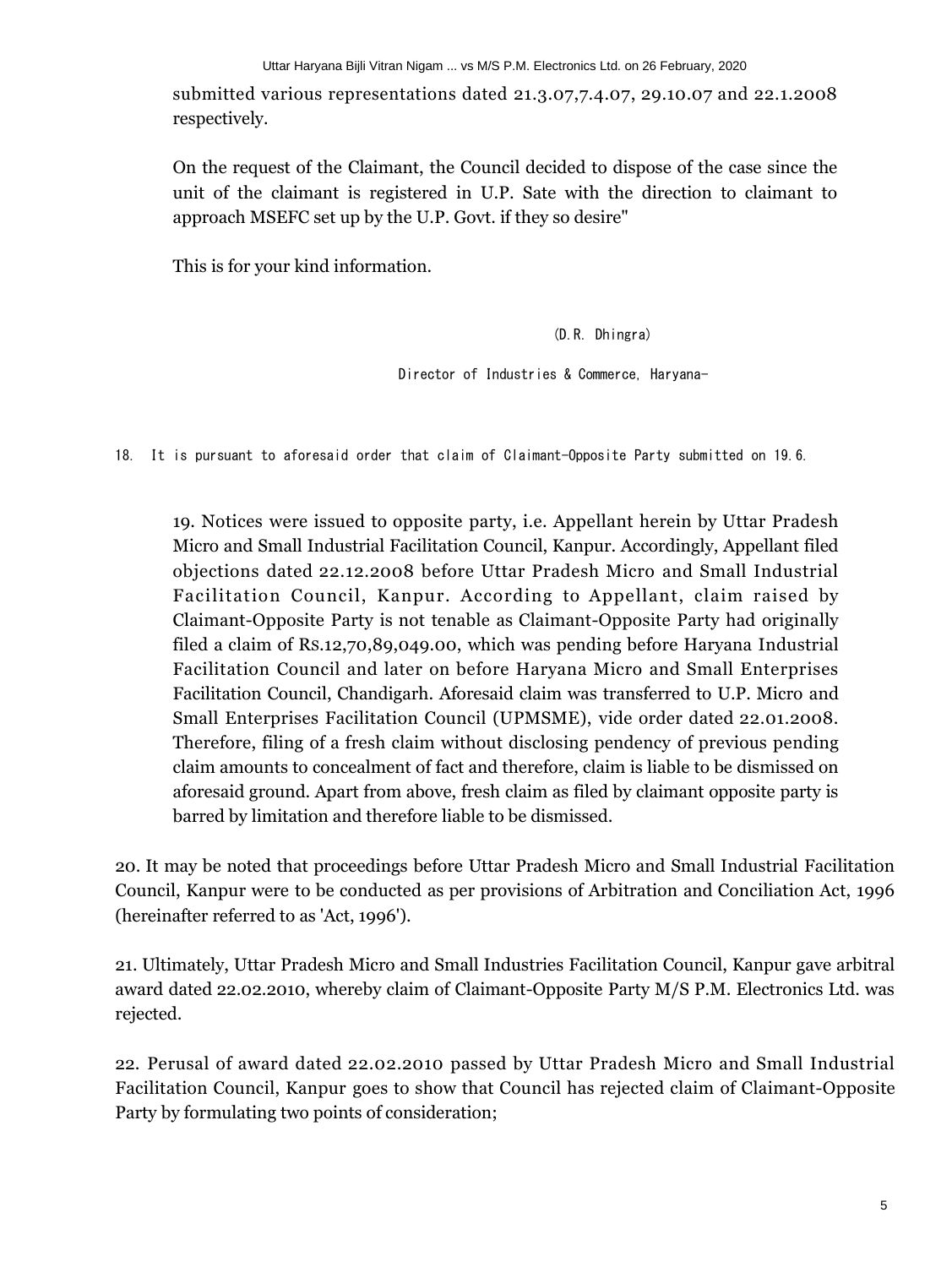A. Whether Claimant can file petition for interest being treated to be a supplier as defined in Section 2(N) of the Act.

B. Whether Claimant can claim interest on due interest when principal amount has already been received by him.

23. While considering the first point of consideration as to whether claimant is to be treated as 'Supplier' as defined in Section 2(N) of Act, 2006, Council considered meaning of the term 'Supplier', as defined in Section 2(N) read with Section 8 of Micro and Small and Medium Enterprises Development Act, 2006, to ascertain whether claimant i.e. opposite party herein, is covered within the meaning of term "Supplier' as defined in Section 2(N) of Act, 2006. For ready reference Section 2 (n) and Section 8 of Micro and Small and Medium Enterprises Development Act, 2006 relied upon by Uttar Pradesh Micro and Small Industrial Facilitation Council, Kanpur, are reproduced herein-below:-

"Section 2(N). "Supplier" means a micro or small enterprise, which has filed a memorandum with the authority referred to in sub-section (1) of section 8, and includes,-

(i) The National Small Industries Corporation, being a company, registered under the Companies Act, 1956 (1 of 1956)

(ii) The Small Industries Development Corporation of a State or a Union territory, by whatever name called, being a company registered under the Companies Act, 1956 (1 of 1956)

(iii) any company, co-operative society, trust or a body, by whatever name called, registered or constituted under any law for the time being in force and engaged in selling goods produced by micro or small enterprises and rendering services which are provided by such enterprises;

Section 8. Memorandum of micro, small and medium ENTERPRISES-(1) Any person who intends to establish-

(a) A micro or small enterprise, may, at his discretion, or

(b) A medium enterprise engaged in providing or rendering of services may, at his discretion; or

(c) A medium enterprise engaged in the manufacture or production of goods pertaining to any industry specified in the First Schedule to the Industries (Development and Regulation) Act, 1951 (65 of 1951) shall file the memorandum of micro, small, or as the case may be, of medium enterprise with such authority as may be specified by the State Government under sub-section (4) or the Central Government under sub-section (3):

Provided that any person who, before the commencement of this Act, established-

(a) a small scale industry and obtained a registration certificate, may, at his discretion; and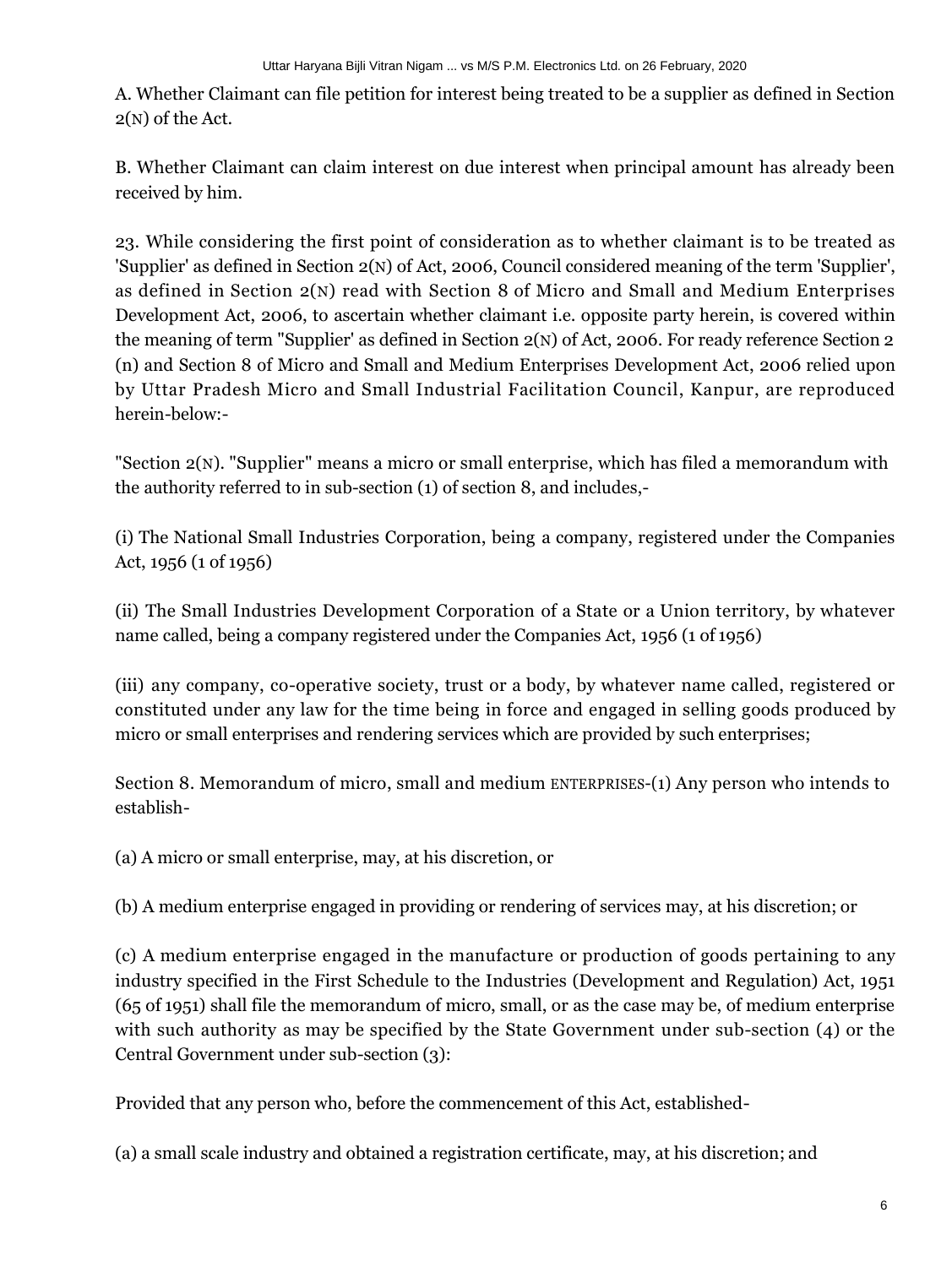(b) an industry engaged in the manufacture or production of goods pertaining to any industry specified in the First Schedule to the Industries (Development and Regulation) Act, 1951 (65 of 1951), having investment in plant and machinery of more than one crore rupees but not exceeding ten crore rupees and, in pursuance of the notification of the Government of India in the erstwhile Ministry of Industry (Department of Industrial Development) number S.O.477(E) dated the 25TH July, 1991 filed an Industrial Entrepreneur's Memorandum, shall within one hundred and eighty days from the commencement of this Act, file the memorandum, in accordance with the provisions of this Act.

(2) The form of the memorandum, the procedure of its filing and other matters incidental thereto shall be such as may be notified by the Central Government after obtaining the recommendations of the Advisory Committee in this behalf.

(3) The authority with which the memorandum shall be filed by a medium enterprise shall be such as may be specified by notification, by the Central Government.

(4) The State Government shall, by notification, specify the authority with which a micro or small enterprise may file the memorandum.

(5) The authorities specified under sub-sections (3) and (4) shall follow, for the purposes of this section, the procedure notified by the Central Government under sub-section (2)."

24. Upon consideration of Section 2 (n) read-with Section 8 of Act, 2006, Uttar Pradesh Micro and Small Industrial Facilitation Council, Kanpur concluded that though it is not obligatory for every Micro Small and Medium Enterprise to file a memorandum but only those Enterprises who have filed memorandum can be treated to be 'Supplier' as per Section 2(N) of Act, 2006. It was further observed that as per Section 8 of Act, 2006 such memorandum is required to be filed within 180 days from the date of enforcement of Act, 2006. Since there is nothing on record to show that Claimant-Opposite Party ever filed memorandum before competent authority, as required under Section 8 of Act 2006, he cannot be treated as 'Supplier' as defined under Section 2 (n) of Act, 2006. Consequently, Council concluded that as Claimant-Opposite Party does not fall within the meaning of the term 'Supplier' as defined in Section 2(N) of Act, 2006, its claim cannot be considered. With regard to second point of consideration regarding claim of interest on due interest when Claimant Opposite Party has already received principal amount, Council concluded that claim was barred by limitation.

25. Feeling aggrieved by award dated 22.02.2010, Claimant-Opposite Party filed objections against the same before District Judge, Kanpur in terms of Section 34 of Act, 1996. Same came to be registered as Misc. Case No. 100/74 of 2010 (M/s P.M. Electronics Limited Vs. Uttar Haryana Bijli Vitran Nigam Ltd. (UHBVNL).

26. Perusal of objection under Section 34 of Act, 1996 filed by Claimant-opposite party NO.2 goes to show that award dated 22.02.2010 rendered by Uttar Pradesh Micro and Small Industrial Facilitation Council, Kanpur was challenged by Claimant-Opposite Party on the grounds that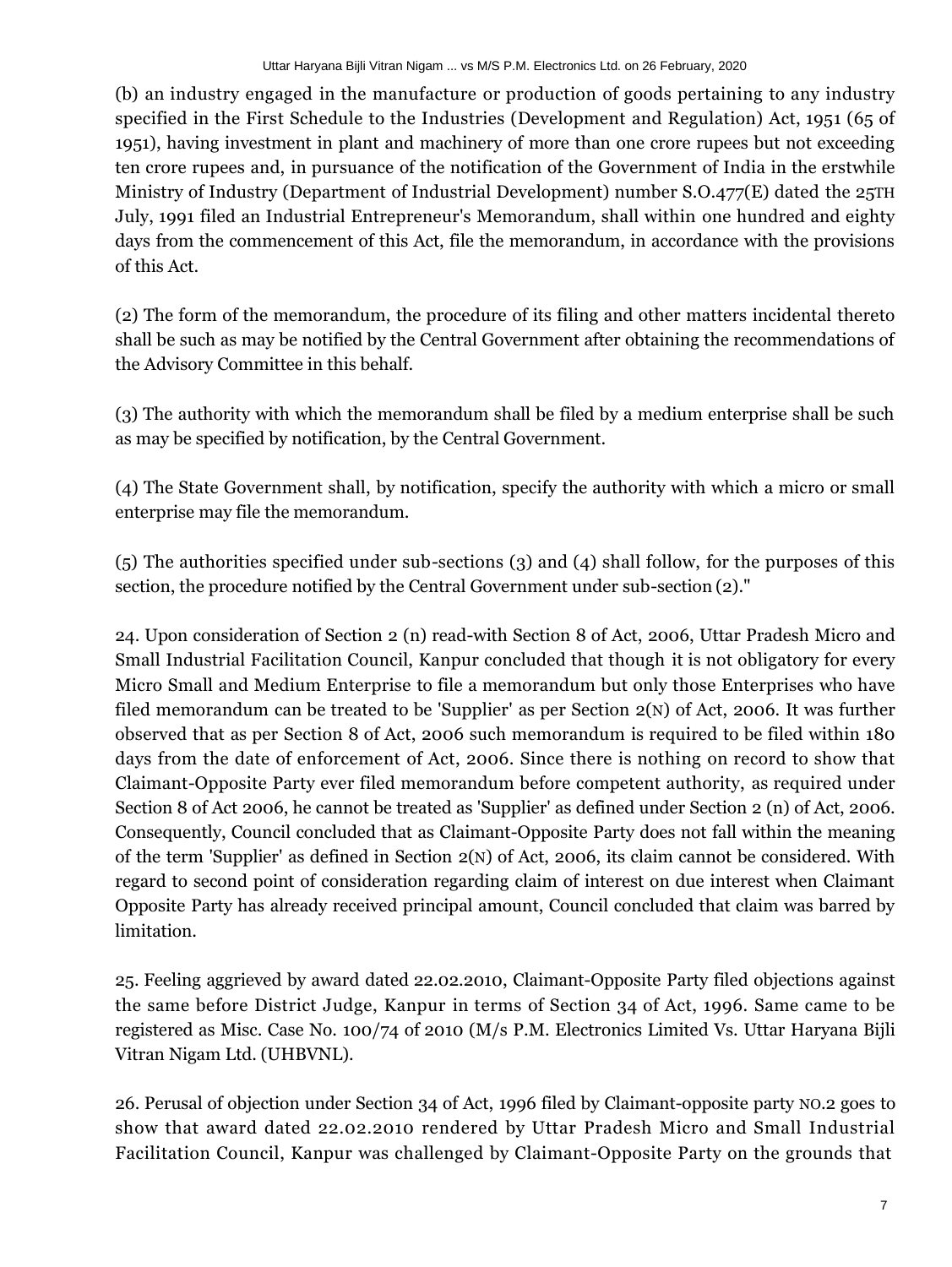finding recorded by Council to the effect that Claimant-Opposite Party does not fall within the meaning of term supplier as defined under Section 2 (n) of Act, 2006 is incorrect. It was further alleged that at the time of presentation of claim in October 2002, Act 2006 relied upon by Uttar Pradesh Micro and Small Industrial Facilitation Council, Kanpur was not in existence and therefore, claim of Claimant-Opposite Party could not be rejected on the aforesaid ground. Under the Provisions of Act 1993, Claimant-Opposite Party was covered within the definition of term "Supplier" as defined in Section 2 (F) of Act, 1993. Company is not under legal obligation to submit its memorandum as per Section 8(1) (A) of Act, 2006. Thus, Section 8 of Act, 2006 has wrongly been relied upon in case of Claimant-Opposite Party. It was next urged that Section 8 of Act, 2006 grants freedom to Small Scale Industries to present or not to present their memorandum. Therefore, Section 2(N) of Act, 2006 is not to be read alongwith Section 8 of Act, 2006 but independent of the same. It was then contended that finding has been recorded by Council that some dues are pending payment in the hands of purchaser but in spite of the same claim of payment of interest for the period of delayed payment was denied. In elaboration of aforesaid, it was urged that Gauhati High Court in its decision reported in 2002 (1) GLT 947 has held that Act, 1993 creates a statutory liability under the aforesaid Act upon purchaser and he cannot be relieved of his liability to pay interest on delayed payment. Claimant-Opposite Party has raised its claim regarding delayed payment and for that purpose has submitted separate bills which are liable to be paid by Appellant. It was also alleged that Section 3 of Act, 1993 defines statutory obligation of purchaser. The purchaser is bound to make payment of goods received on or before agreed date and in case the purchaser fails to make payment as aforesaid, he shall be liable to pay interest. According to Claimant-Opposite Party, his claim was rejected by Council on the ground that it was barred by limitation as 'Supplies' were made 7 to 10 years before. View taken by the Council is contrary to mandate of Section 14 of Limitation Act, 1963 inasmuch as the period spent in pursuing a wrong legal remedy is liable to be excluded. Admittedly, Claimant-Opposite Party filed CMWP No. 7916 of 1997 in Punjab and Haryana High Court, which was disposed of finally vide order dated 07.05.2002. Upon exclusion of aforesaid period, it cannot be said that claim of Claimant-Opposite Party is barred by limitation. Award rendered by Council is against Public Policy of India and therefore, liable to be set aside under Section 34 (2) (B) (II) of Act, 1996. It was also pleaded that Council did not give equal opportunity to parties which is contrary to mandate of Section 18 of Act, 1996. Award has been passed against Claimant-Opposite Party on non-existent grounds. No objection was ever raised before Council that Claimant-Opposite Party is not a 'Supplier' within the meaning of aforesaid term as defined under Section 2 (n) of Act, 2006. Thus Council has erroneously interpreted Section 8 (1) of Act, 1996. The award has been rendered after a period of 90 days which is in gross violation of Section 8 (1) of Act, 1996. On aforesaid factual and legal premise, claimant-opposite party prayed that award itself is liable to be set aside.

27. Appellant contested the objections filed by Claimant-Opposite Party by filing reply. A preliminary objection was raised on behalf of Appellant that objections under Section 34 of Act, 1996 filed by Claimant-Opposite Party are not maintainable being barred by provisions of Code of Civil Procedure as well as relevant provisions of Act, 1996 in respect of territorial jurisdiction of Court. On merits of the claim, it was pleaded that grounds raised by Claimant-Opposite Party for setting aside award do not fall within ambit and scope of Section 34 of Act, 1996. Claim Petition filed by Claimant-Opposite Party in the year 2008 is hopelessly barred by limitation. It was also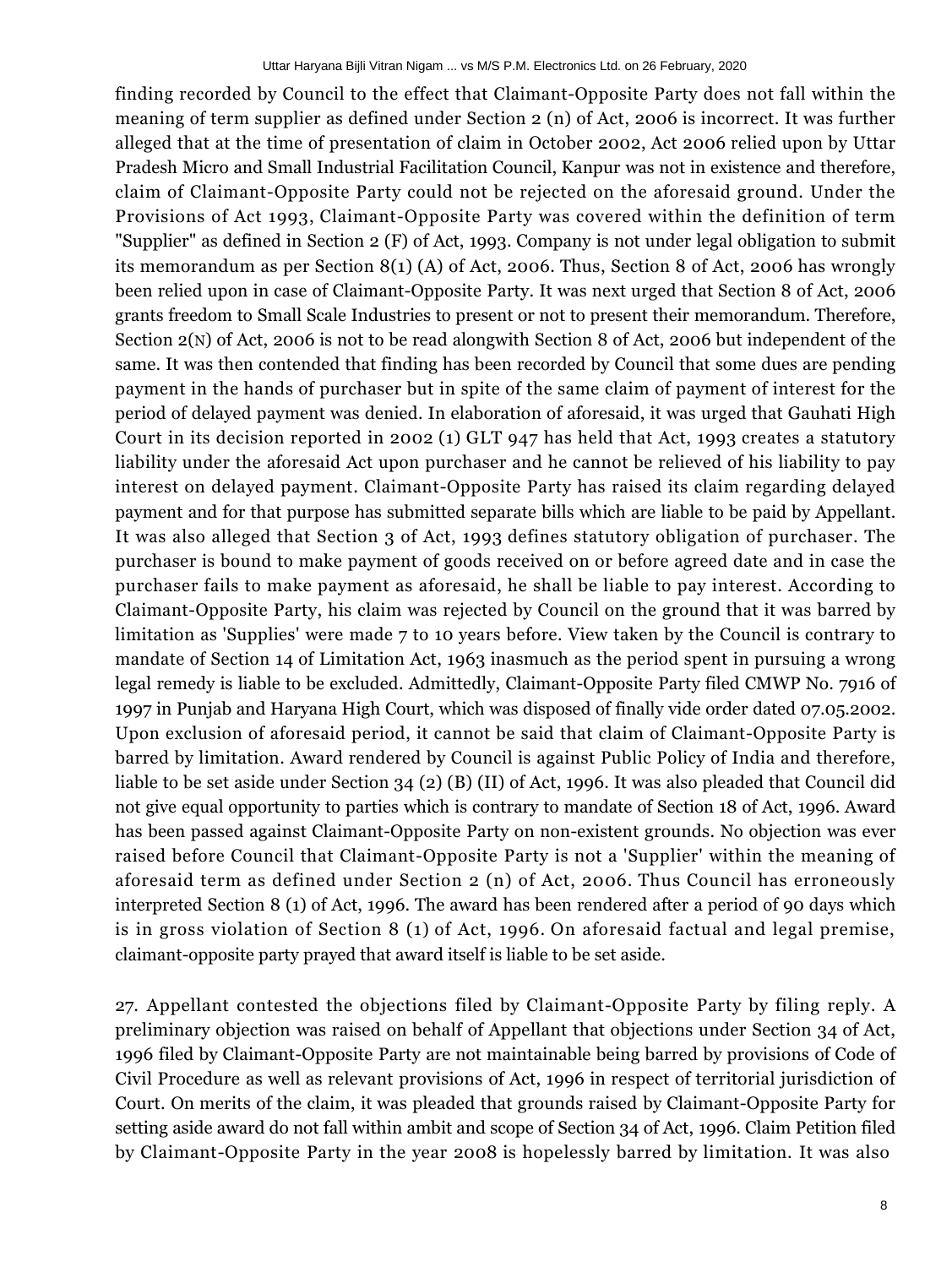contended that Claimant-Opposite Party is not a 'Supplier' within the meaning of term "Supplier" as defined in Section 2 (n) of Act, 2006. Section 2 (n) of Act, 2006 deals with such 'Supplier', who has filed memorandum before authority mentioned in Section 8 of Act, 2006, which is nominated by State Government. Claimant-Opposite Party has failed to establish itself as a 'Supplier' within the meaning of Act, 2006. The pendency of Claim Petition before Haryana MSMEFC was not disclosed in fresh Claim Petition filed by Claimant-Opposite Party.

28. District Judge, Kanpur upon consideration of pleadings of parties, the provisions of Act, 1993, Act, 1996 as also Act, 2006 passed judgement and order dated 08.09.2015 whereby award dated 22.02.2010 passed byUttar Pradesh Micro and Small Industries Facilitation Council, Kanpur was set aside and matter remanded to aforesaid Council to decide same on mertis a fresh after giving notice and opportunity of hearing to parties.

29. Court below concluded that Principal Civil Court, Kanpur has jurisdiction to hear objections under section 34 of Act 1996 filed by claimant-opposite party. In support of aforesaid conclusion reliance was placed upon judgment of Supreme Court in Executive Engineer, Road Development Division No.III, Panvel and another V. Atlanta Limited, 2014 (11) SCC 619, wherein it has been held that where High Court and District Court have jurisdiction to decide objections under Section 34 of Act, 1996 then in that eventuality challenge to award shall lie only before High Court otherwise it shall lie before District Court being Principal Civil Court of original jurisdiction. Reliance was also placed upon Constitution Bench judgement in Bharat Aluminum Company Vs. Kaisar Aluminum Technical Services and Others, 2012 (9) SCC 552, wherein it has been held that the Court having jurisdiction over place where arbitration took place will have jurisdiction to hear objections under sections 34 of Act 1996. Since award dated 22.02.2010 was rendered by Uttar Pradesh Micro and Small Industrial Facilitation Council at Kanpur and arbitral proceedings were conducted by Council at Kanpur as per provisions of Act 1996, therefore, Principal Civil Court Kanpur shall have jurisdiction to decide objections under section 34 filed by claimant-opposite party.

30. On the issue of parallel remedies being availed by claimant-opposite party, inasmuch as, an original suit has been filed before civil Court at Panchkula, Haryana and during pendency of aforesaid civil suit, claim regarding payment of interest for the period of delayed payment has been raised, Court below concluded that from record it appears that original suit was in respect of purchase order nos. 23 and 24. However, it is not clear whether the claim raised in original suit is the subject matter of present proceeding. In the absence of material regarding above being brought on record, Court below opined that the cause of action pleaded in original suit as well as present proceedings are different.

31. In respect of finding recorded by Uttar Pradesh Micro and Small Industrial Facilitation Council, Kanpur in the impugned award dated 22.2.2010 that claim raised by claimant respondent is barred by limitation, Court below set aside the same. Reference was made to section 32 of Act 2006 which provides that any proceedings initiated under the Repeal Act shall be deemed to have been filed and pending under the new Act of 2006. For ready reference, Section 32 of Act 2006 relied upon by Court below is reproduced herein under: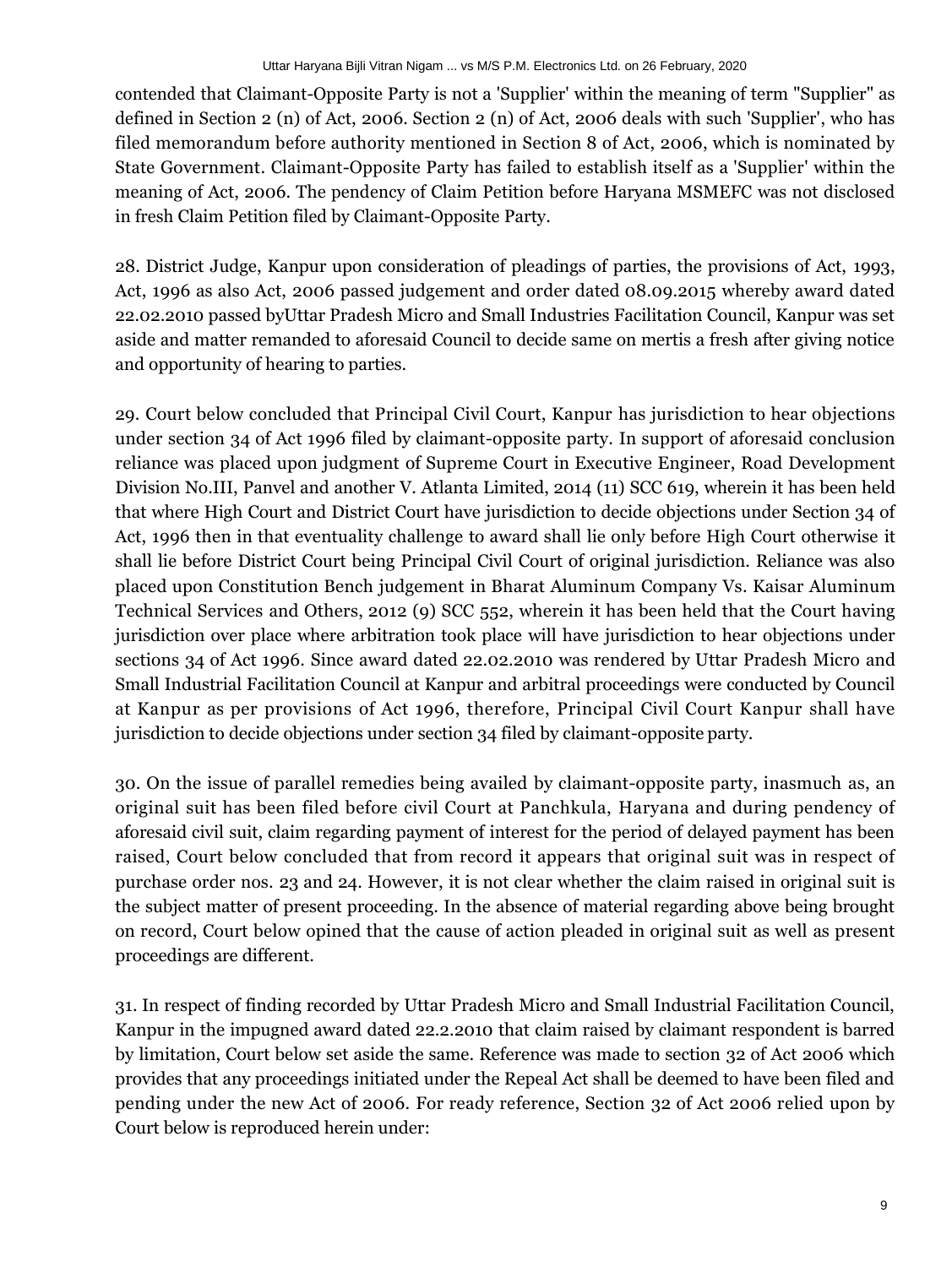"32. Repeal of Act.-- (1) The interest on Delayed Payments to Small Scale and Ancillary Industrial Undertakings Act, 1993 (32 of 1993) is hereby repealed.

(2) Notwithstanding such repeal, anything done or any action taken under the Act so repealed under sub-section (1) shall be deemed to have been done or taken under the corresponding provisions of this Act."

32. Furthermore, after coming into force of Act 2006, IFC (Haryana) had no jurisdiction to hear claim of claimant-opposite party. Consequently, vide order dated 2.4.2008 IFC (Haryana) refused to hear the claim of claimant-respondent and transferred record to Medium and Small Enterprises, Faciliation Council, U.P. As such, by virtue of section 18 (4) of Act 2006, Uttar Pradesh Micro and Small Industrial Facilitation Council, Kanpur acquired jurisdiction to decide the claim.

33. Lastly, Court below concluded that new claim was filed to avoid delay as IFC (Haryana) had no jurisdiction to decide the claim. This fact has been noted in the order dated 22.1.2008, passed by the Director of Industy/Chairman, Haryana Micro and Small Enterprises Facilitation Council. As the new claim presented by claimant-opposite party is in continuation of their old claim, it cannot be said to be barred by time. To butress aforesaid conclusion, Court below relied upon judgement of Apex Court in M/s Shakti Tubes Ltd. through Director Vs. State of Bihar and Others, 2009 (1) SCC 786, wherein it has been held that period spend in bonafide pursuing a wrong legal remedy should be excluded. In the light of aforesaid judgement, claim presented before IFC (Haryana) will have to be excluded and consequently, the claim of claimant-opposite party cannot be said to be barred by limitation.

34. Court below also considered the question, "whether claimant-opposite party falls within the meaning of term 'Supplier' as defined under section 2 (n) of Act 2006." For this purpose, Court below referred to section 2 (n) and section 8 (1) of Act 1996. Thereafter, Court below referred to a notification bearing No. 2/311123007-MSNE POL (PL) Government of India, whereby filing of Industrial Entrepreneur's Memorandum was made discretionary. Court below further held that above mentioned notification was not placed by Claimant-Opposite party before Uttar Pradesh Micro and Small Industrial Facilitation Council, Kanpur, which is a bonafide mistake. Claimants have also filed copy of certificate showing that claimant is registered as a Small Scale Industry. It thus concluded that claimant-opposite party falls within the meaning of the term "Supplier" as defined in section 2 (n) of Act 2006.

35. Another issue that was considered by Court below was that Uttar Pradesh Micro and Small Industrial Facilitation Council, Kanpur by placing reliance upon judgement of Assam High Court in Assam State Electricity Boards and Others Vs. Trusses and Towers Pvt. Ltd., AIR 2002 Assam 49, rejected claim petition filed by claimant opposite party on the ground that claim for payment of interest alone was not maintainable. Aforesaid finding was reversed by Court below, by referring to the case of M/s. Shakti Tubes Ltd. Through. Director v. State of Bihar & Ors, reported in 2009 (1) SCC 786, wherein it has been held that period spent in pursuing a writ petition before High Court should be excluded in reckoning limitation period. Reference was also made to Purvanchal Cabels and Conductors Pvt. Ltd. Vs. Assam State Electricity Board and Others, 2012 (7) SCC 462, wherein it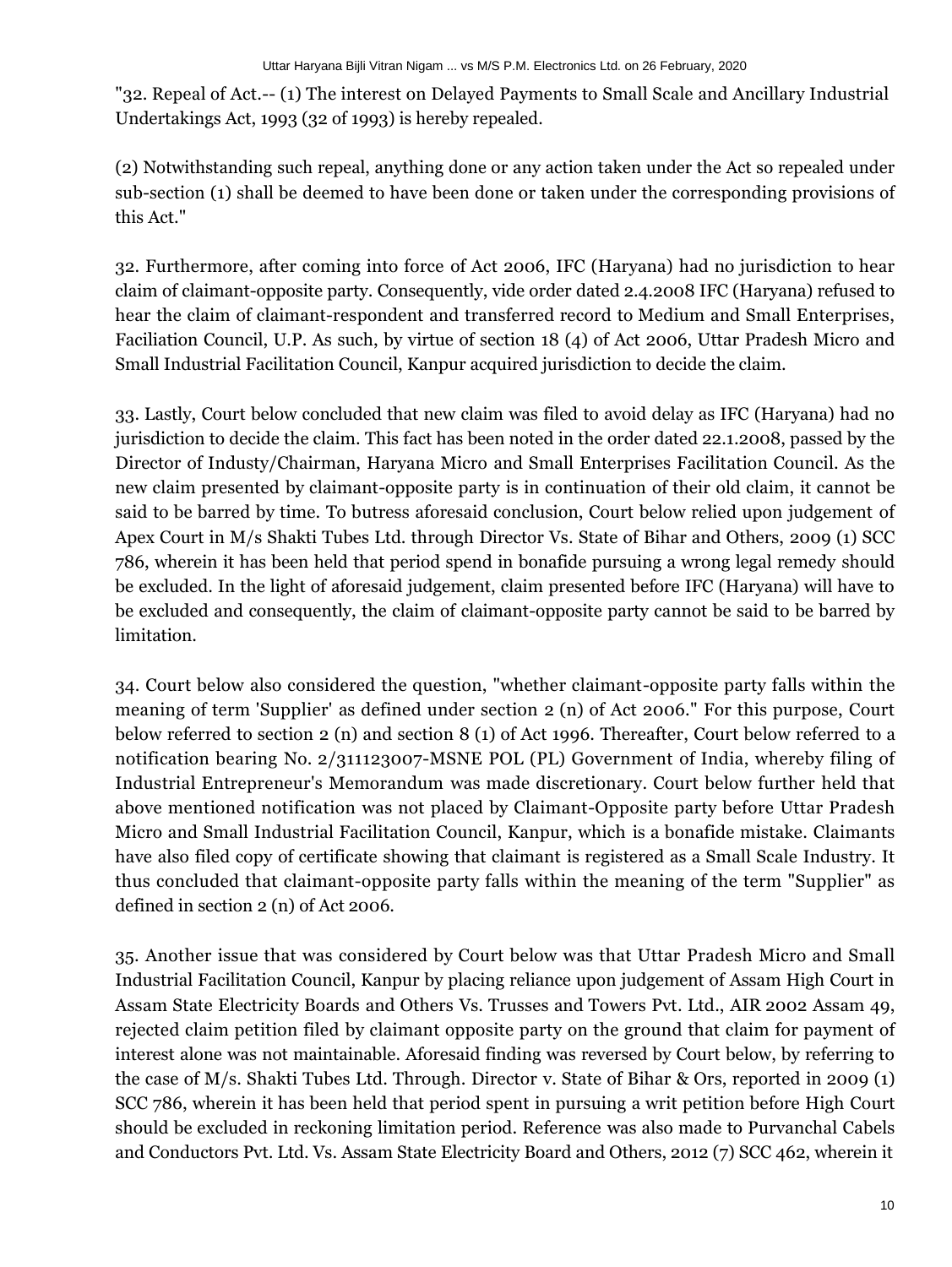has been held that under scheme of Act, 2006, payment of interest on delayed payment is a statutory liability which must be discharged. Applying ratio of aforesaid judgment, Court below concluded that a claim petition can be filed only for claiming interest also. As such, conclusion drawn by Uttar Pradesh Micro and Small Industrial Facilitation Council, Kanpur is illegal. Court below strengthened its aforesaid conclusion by observing that supplies were made during the period 1990 to 1996. The payment in respect of aforesaid supplies were made with delay and therefore, claimant is entitled to seek payment of interest for period of delayed payment. Admittedly, claimant-opposite party had filed its claim under section 6 of Act 1993. IFC (Haryana) i.e. the body required to be constituted as per sections 7 (a) and 7 (b) of Act 1993 but was constituted only in the year 2001. Thereafter, claimant filed its claim before aforesaid council in the year 2002. During pendency of claim, Act 2006 came into force and thereafter, Uttar Pradesh Micro and Small Industrial Facilitation Council, Kanpur was established on 11.6.2007 and claim was presented by claimant opposite party before aforesaid council on 19.6.2007. Thereafter, IFC (Haryana) vide order dated 2.4.2008 disposed of case of claimant-opposite party with direction to approach Uttar Pradesh Micro and Small Industrial Facilitation Council, Kanpur. In view of aforesaid, Court below concluded that claim filed by claimant-opposite party is not barred by limitation and therefore maintainable.

36. As objections were filed under section 34 of Act 1996, it was obligatory upon Court below to examine, whether objections filed by claimant-opposite party fulfill any of the parameters provided for in section 34 of Act 1996 itself for challenging an award. Court below referred to judgements of Apex Court wherein the provisions of sections 34 of Act 1996 have been interpreted. Reference was made to the judgement in Mcdermott International Inc. Vs. Burn Standard Co. Ltd. and Others, 2006 (11) SCC 181, wherein following has been observed:

" The arbitral award can be set aside if if is contrary to (a) fundamental policy of Indian law; (b) the interests of India; (c) justice of morality; or (d) if it is patently illegal or arbitrary. Such patent illegality however, must go to the root of the matter. The public policy violation, indisputably should be so unfair and unreasonable as to shock the conscience of the court. Lastly, where the arbitrator, however, has gone contrary to or beyond the expressed law of the contract or granted relief in the matter not in dispute, would come within the purview of section 34 of Act"

37. Reference was also made to the case of Bharat Cooking Coal Ltd. Vs. L.K. Ahuja Company Ltd. 2001 (4) SCC 86, wherein Court has observed that where there is an error apparent on the face of award, same is liable to be set aside. Then reliance was placed upon Maharashtra State Electricity Board Vs. Sterilite Industries (India) and Another, 2001 (8) SCC 482, wherein it has been held that where an error of law is apparent on the face of award, the same is liable to be set aside. Uttar Pradesh Micro and Small Industrial Facilitation Council, Kanpur while passing impugned award has recorded certain findings to conclude that claim filed by claimant-opposite party is not maintainable. Findings recorded by council are illegal and perverse and consequently, award dated 22.2.2010 rendered by council was set aside, vide judgement and order dated 08.09.2015.

38. Feeling aggrieved by aforesaid order dated 08.09.2015 passed by District Judge, Kanpur, Respondent-UHBVNL has now approached this Court by means of present First Appeal From Order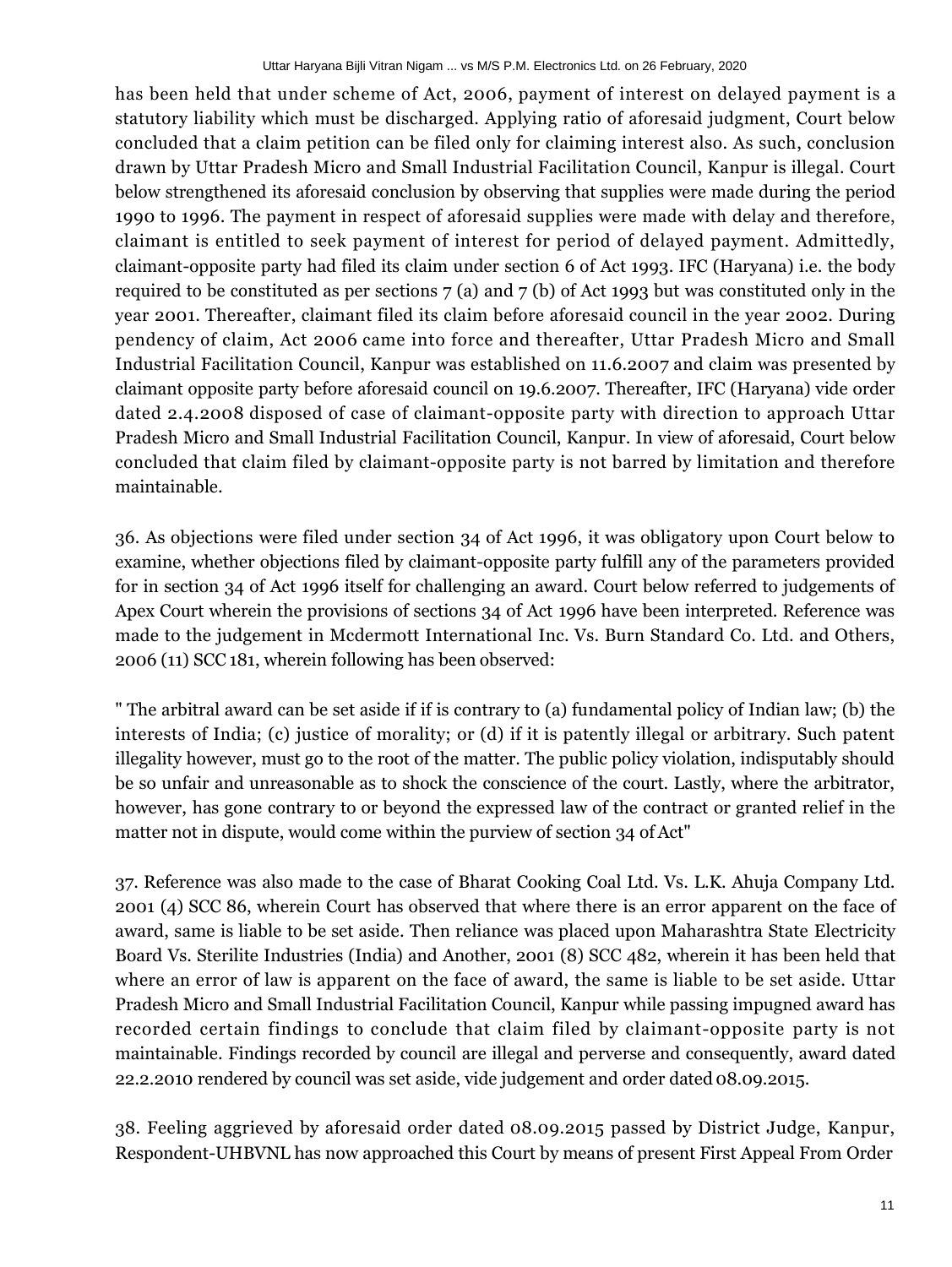preferred under Section 37 of Act, 1996.

39. Mr. H. N. Singh, learned Senior Counsel for Appellant in challenge to impugned judgement and order submits that impugned judgement and order passed by Court below is not only illegal but also without jurisdiction, hence same is liable to be set aside by this Court. Elaborating his arguments, he contends that proceedings under section 34 of Act 1996 is not like an appeal. An award can be set aside only if any of the conditions enumerated in section 34 of Act 1996 which provide the grounds for setting aside an award are satisfied. As none of the grounds provided for in Section 34 of Act 1996 is attracted in present case therefore, Court below committed an illegality in setting aside award dated 22.2.2010, passed by Uttar Pradesh Micro and Small Industrial Facilitation Council, Kanpur.

40. It is next contended that claim filed by claimant-opposite party was not maintainable as claimant-opposite party cannot be allowed to avail parallel remedies for the same relief. It is an undisputed fact that claimant-opposite party filed original suit in Civil Court at Panchkula, Haryana, which is still pending. During pendency of aforesaid suit, no claim petition under section 6 of Act 1993 was maintainable on behalf of claimant-opposite party.

41. Giving impetus to the challenge made, learned Senior Counsel further contends that claimant-opposite party has filed a time barred claim before Uttar Pradesh Micro and Small Industrial Facilitation Council, Kanpur. Finding to the contrary recorded by Court below is not only illegal, but also perverse and erroneous.

42. He lastly contended that claimant-opposite party does not fall within the meaning of term 'Supplier' as defined under section 2 (n) of Act 2006 and hence no claim petition could be filed by claimant-opposite party under section 18 of Act 2006. On the aforesaid factual and legal premise, learned Senior Counsel vehemently urged before us that impugned judgement and order passed by Court below is liable to be set aside by this Court.

43. Mr. Alok Kumar Yadav, learned counsel for claimant-opposite party has supported the impugned judgement and order on the strength of the submissions made by him in support of impugned judgement and order passed by Court below and also the observations/findings made in the impugned judgement and order. According to learned counsel for claimant-opposite party, impugned judgement and order passed by Court below is perfectly just and legal. Court below upon consideration of entire gamut of facts and circumstances and law as applicable has opined to remand the matter before Uttar Pradesh Micro and Small Industrial Facilitation Council, Kanpur for decision afresh after giving notice and opportunity of hearing to the parties. Order of remand passed by Court below is an innocuous order and parties will have adequate opportunity to address Uttar Pradesh Micro and Small Industrial Facilitation Council, Kanpur on the merits/ demerits of claim raised by claimant-opposite party. As such, present appeal is liable to be dismissed. It is then contended that learned Senior Counsel appearing for appellant could not point out any illegality in the order of remand. Law of remand has now been crystalized and no remand, which is vague, can be sustained. It is also well settled that remand cannot be made to fill up the lacuna in evidence or for the purpose of rehearing. No such situation could be pointed out in impugned order making the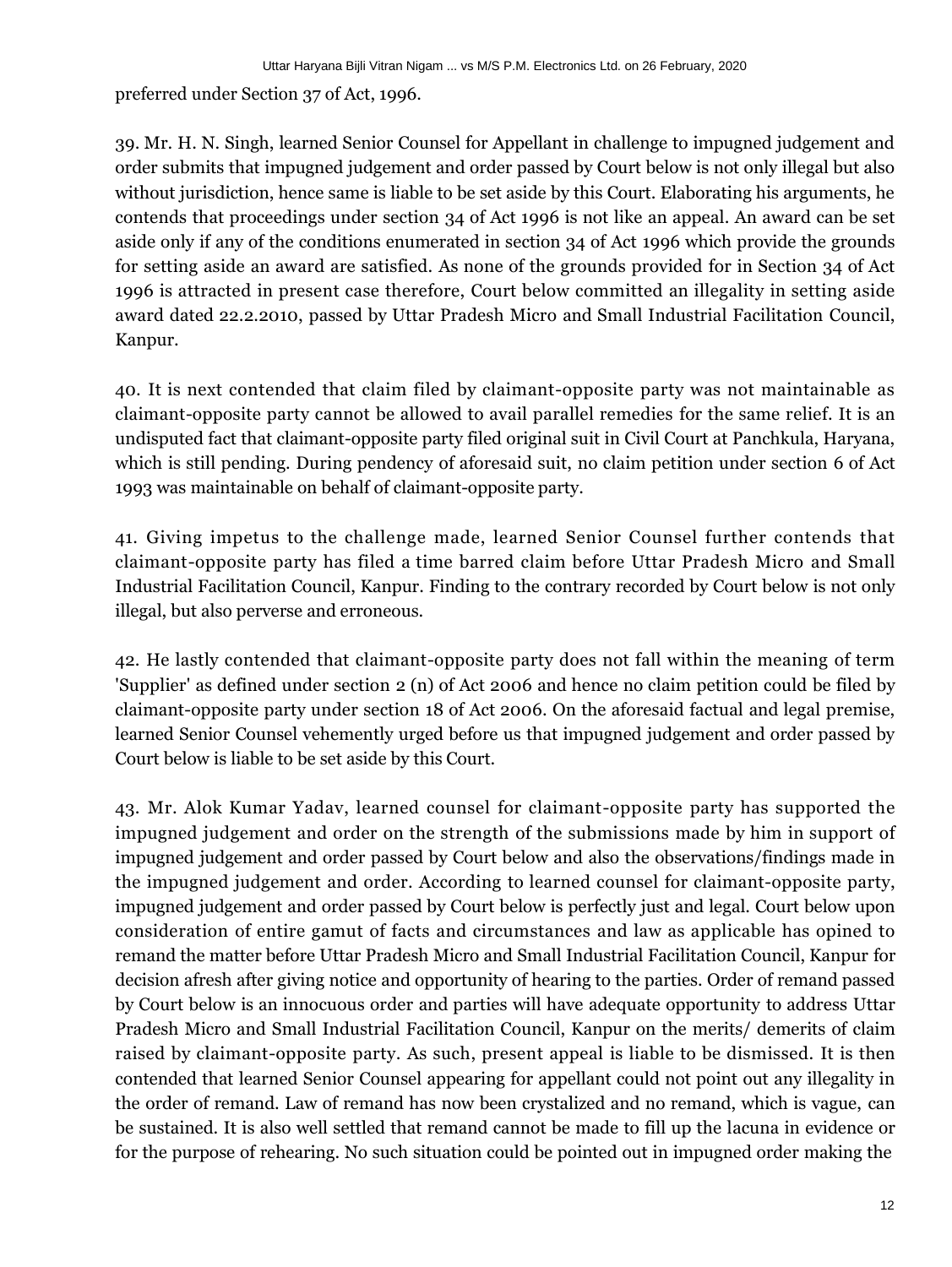same illegal. He thus submits that impugned order of remand passed by Court below is not liable to be interfered with.

44. On the merits of claim submitted by claimant-opposite party, he submits that Court below has recorded a categorical finding that subject matter of original suit filed in civil Court at Panchkula, Haryana and the subject matter of claim filed by claimant-opposite party before IFC (Haryana), vide claim petition dated 31.7.2002 are different. The finding so recorded by Court below has not been specifically challenged as no ground challenging the said finding has been raised in the grounds of appeal nor a question of law to that effect has been framed. Apart from above, no factual foundation has been laid in the affidavit filed in support of stay application disputing correctness of the said finding.

45. He also submits that finding recorded by Court below that claim filed by claimant-opposite party is not barred by limitation is perfectly just and legal. In justification of aforesaid finding, he submits that Claimant-Opposite party had initially filed C.MW.P. No. 7916 of 1997 for payment of interest on principal amount for the period of delayed payment. In the aforesaid writ petition, an application was filed with the prayer that directions be issued to Government of Haryana for establishing Industrial Facilitation Council (IFC) Haryana as per sections 7 (A) and 7 (B) of Act 1993. Aforesaid writ petition was disposed of finally vide order dated 13.2.2002, on the undertaking submitted by the Counsel for Government of Haryana that IFC shall be established. Pursuant to order dated 13.2.2002, IFC (Haryana) was constituted in the year 2002 and consequently claim was filed before IFC (Haryana), vide claim petition dated 31.7.2002. During pendency of aforesaid claim petition, Act, 2006 came into force on 2.10.2006. By reason of Section 32 of aforesaid Act, old Act of 1993 stood repealed. Consequently, Claimant-Opposite Party filed an application dated 21.03.2007 before Director of Industries, Haryana-Cum-Chairman Industries Facilitation Council Haryana praying therein that original file pertaining to claim submitted by claimant-opposite party be sent to U.P. Industry Facilitation Council, Directorate of Industries (U.P.) Kanpur. Thereafter, Claimant-Opposite Party filed reminders dated 27.11.2006, 08.12.2006, 22.12.2006, 07.02.2007 and 07.04.2007 in continuation of transfer application dated 21.3.2007 earlier filed by him. As no action was taken claimant-opposite party submitted its claim dated 19.6.2007 under section 18 of Act 2006 before Uttar Pradesh Micro and Small Industrial Facilitation Council, Kanpur. It may be noted that Act 2006 came into force on 02.10.2006. Thereafter, under the Act 2006 Haryana Micro and Small Industrial Facilitation Council, Chandigarh was established on 5.9.2007. The Council disposed of claim petition filed by claimant-opposite party vide order dated 2.4.2008 and the record was sent by Haryana Council on 16.4.2008. On the aforesaid facts, he submits that reliance placed by Court below upon Section 14 of Limitation Act to extend benefit of limitation to claimant-opposite party, cannot be said to be illegal. Claimant opposite party was bonafide perusing its remedy and therefore, clearly entitled to benefit of section 14 of Limitation Act. It is not the case of appellant that claimant opposite party was not bonafidely pursuing its remedy. As such Court below has not concluded any illegality in granting benefit of Section 14 of Limitation Act of claimant-opposite party.

46. The impugned order was further defended on the submission that Court below has rightly concluded that claim petition filed by claimant-opposite party was maintainable. Referring to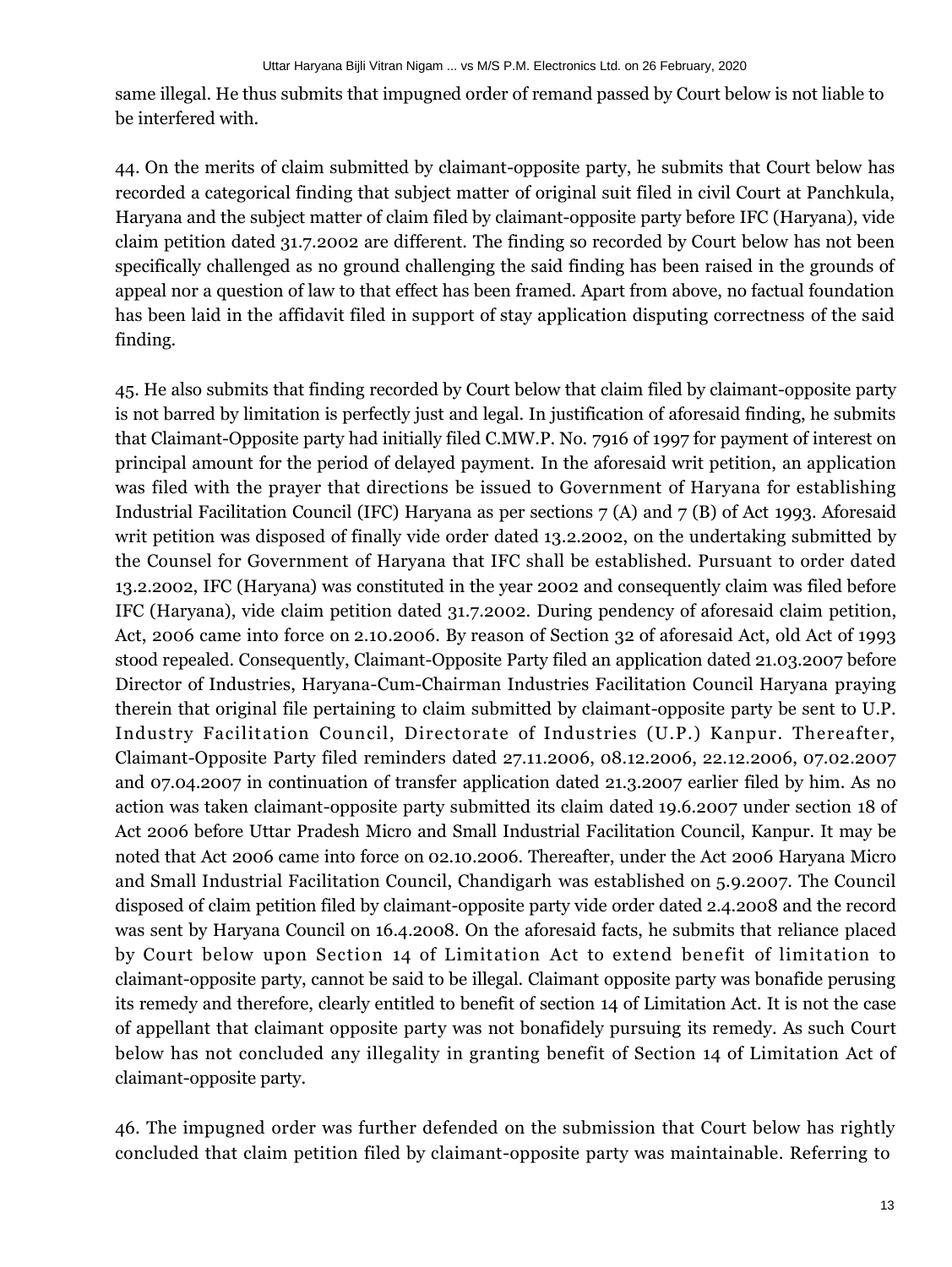section 32 of Act 2006, it was urged that as per mandate of aforesaid section any proceedings initiated under Act 1993 or pending under Act 1993, would be deemed to be initiated under new Act and also pending under new Act. Secondly, he submits that inspite of provisions of Section 32 of Act 2006, Director of Industries/Chairman, Haryana Micro and Small Industrial Facilitation Council passed order dated 2.4.2008, whereby the claim petition filed by claimant-opposite party was disposed of with liberty to approach Uttar Pradesh Micro and Small Industrial Facilitation Council, Kanpur as claimant-opposite party is registed in State of U.P. and therefore, Haryana Council has no jurisdiction to adjudicate upon its claim. As no orders transferring pending claim petition were being passed on earlier claim petition dated 31.7.2002 filed by claimant opposite party and further to avoid delay claim petition dated 19.6.2007 was filed before Uttar Pradesh Micro and Small Industrial Facilitation Council, Kanpur. In view of above, conclusion drawn by Court below holding claim petition filed by claimant-opposite party to be maintainable is perfectly just and legal.

47. Mr. Alok Yadav, in support of impugned judgement and order dated 8.9.2015, passed by Court below further submits that finding recorded by Court below that claimant-opposite party is covered within the meaning of term 'Supplier' as defined in section 2 (A) read with section 8 of Act 1996 is perfectly justified. He contends that Uttar Pradesh Micro and Small Industrial Facilitation Council, Kanpur while considering the aforesaid issue had concluded that since there is nothing on record to show that claimant has filed its Industrial Entrepreneur's Memorandum within a period of 180 days from the date Act 1996 came into force as per mandate of section 8 (1) proviso, it cannot be treated as 'Supplier'. However, before Court below notification No. 2/311123007-MSNE POL (PL) Government of India was brought on record, whereby filing of Industrial Entrepreneur's Memorandum has been made discretionary. It is on the strength of aforesaid document that Court below has held claimant-opposite party to be a 'Supplier'.

48. From the arguments/counter arguments raised by learned counsel for parties, following issues arise for determination.

Points of Determination

(i) Whether the objection filed by Claimant-opposite party satisfied the parameters of Section 34 of Act, 1996.

(ii) Whether the Claimant-opposite party has availed paralled remedies in asmuch as it has filed Original Suit at District Court-Panchuula Haryana and also raised an arbitral dispute.

(iii) Whether the claim of Claimant-opposite party is barred by limitation.

(iv) Whether Claimant-opposite party is covered within the meaning of term "supplier" as defined in Section 2 (n) of Act, 2006.

49. We take up the first point first. An award rendered by arbitral Tribunal can be set aside under section 34 of Act 1996. However, Section 34 of Act 1996 itself provides that award can be set aside only on the grounds enumerated under section 34 of Act 1996. Therefore, what has to be examined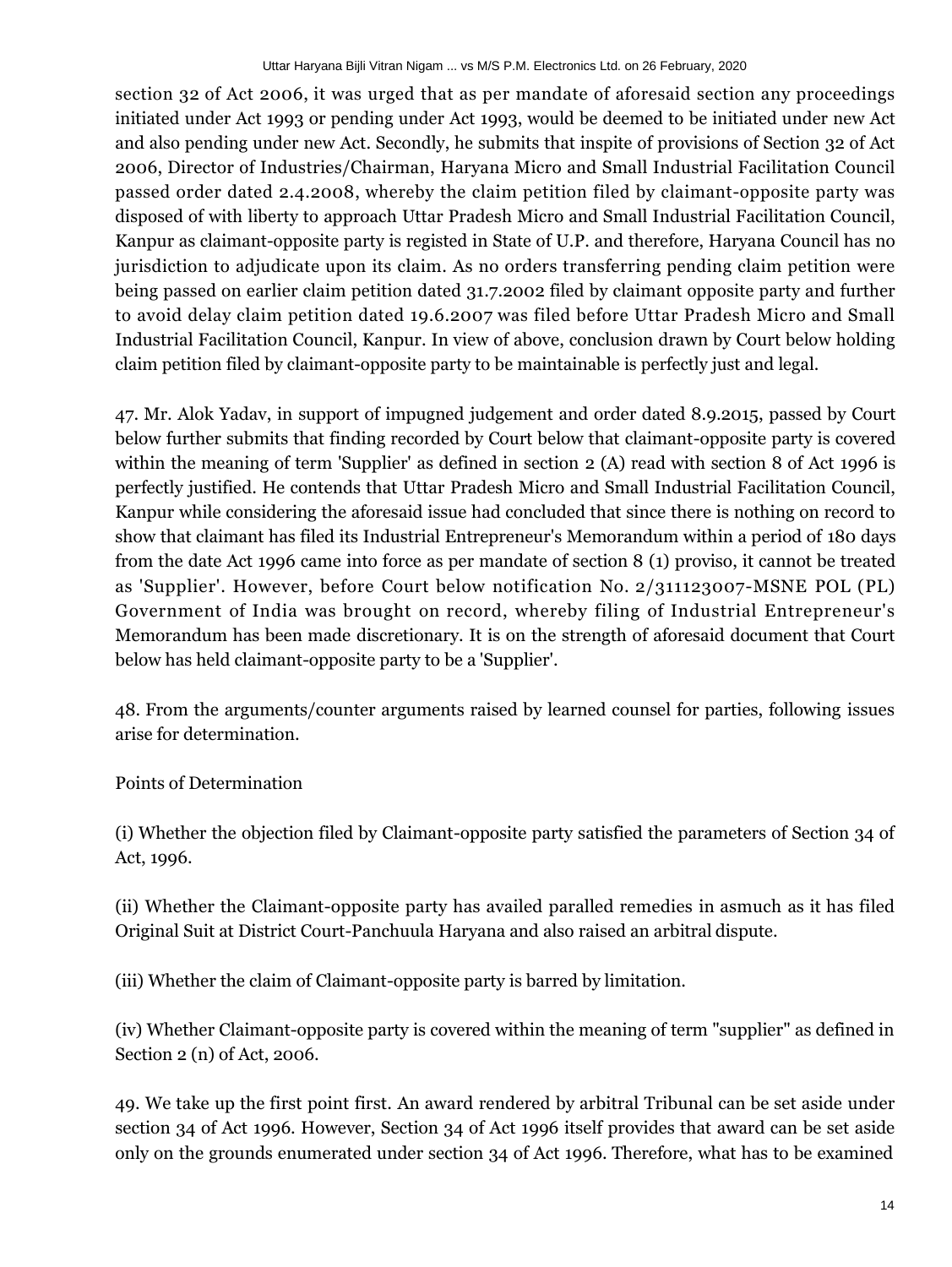by us is, whether any of the parameters provided in section 34 of Act 1996 for setting aside an award are satisfied in the present case and on that account the award dated 22.2.2020 passed by Uttar Pradesh Micro and Small Industrial Facilitation Council could be set aside.

50. Before we take up the aforesaid exercise, it would be prudent to note that Act, 1996 was amended vide Act No. 3 of 2016 with retrospective effect from 23.10.2015. Accordingly, unamended section 34 of Act, 1996 as well as amended section 34 of Act 1996 are reproduced herein-under:

Unamended "Section 34 Application for setting aside arbitral award. --

(1) Recourse to a Court against an arbitral award may be made only by an application for setting aside such award in accordance with sub-section (2) and sub-section (3).

(2) An arbitral award may be set aside by the Court only if--

(a) the party making the application furnishes proof that--

(i) a party was under some incapacity, or

(ii) the arbitration agreement is not valid under the law to which the parties have subjected it or, failing any indication thereon, under the law for the time being in force; or

(iii) the party making the application was not given proper notice of the appointment of an arbitrator or of the arbitral proceedings or was otherwise unable to present his case; or

(iv) the arbitral award deals with a dispute not contemplated by or not falling within the terms of the submission to arbitration, or it contains decisions on matters beyond the scope of the submission to arbitration:

Provided that, if the decisions on matters submitted to arbitration can be separated from those not so submitted, only that part of the arbitral award which contains decisions on matters not submitted to arbitration may be set aside; or

(v) the composition of the arbitral tribunal or the arbitral procedure was not in accordance with the agreement of the parties, unless such agreement was in conflict with a provision of this Part from which the parties cannot derogate, or, failing such agreement, was not in accordance with this Part; or

(b) the Court finds that--

(i) the subject-matter of the dispute is not capable of settlement by arbitration under the law for the time being in force, or

(ii) the arbitral award is in conflict with the public policy of India.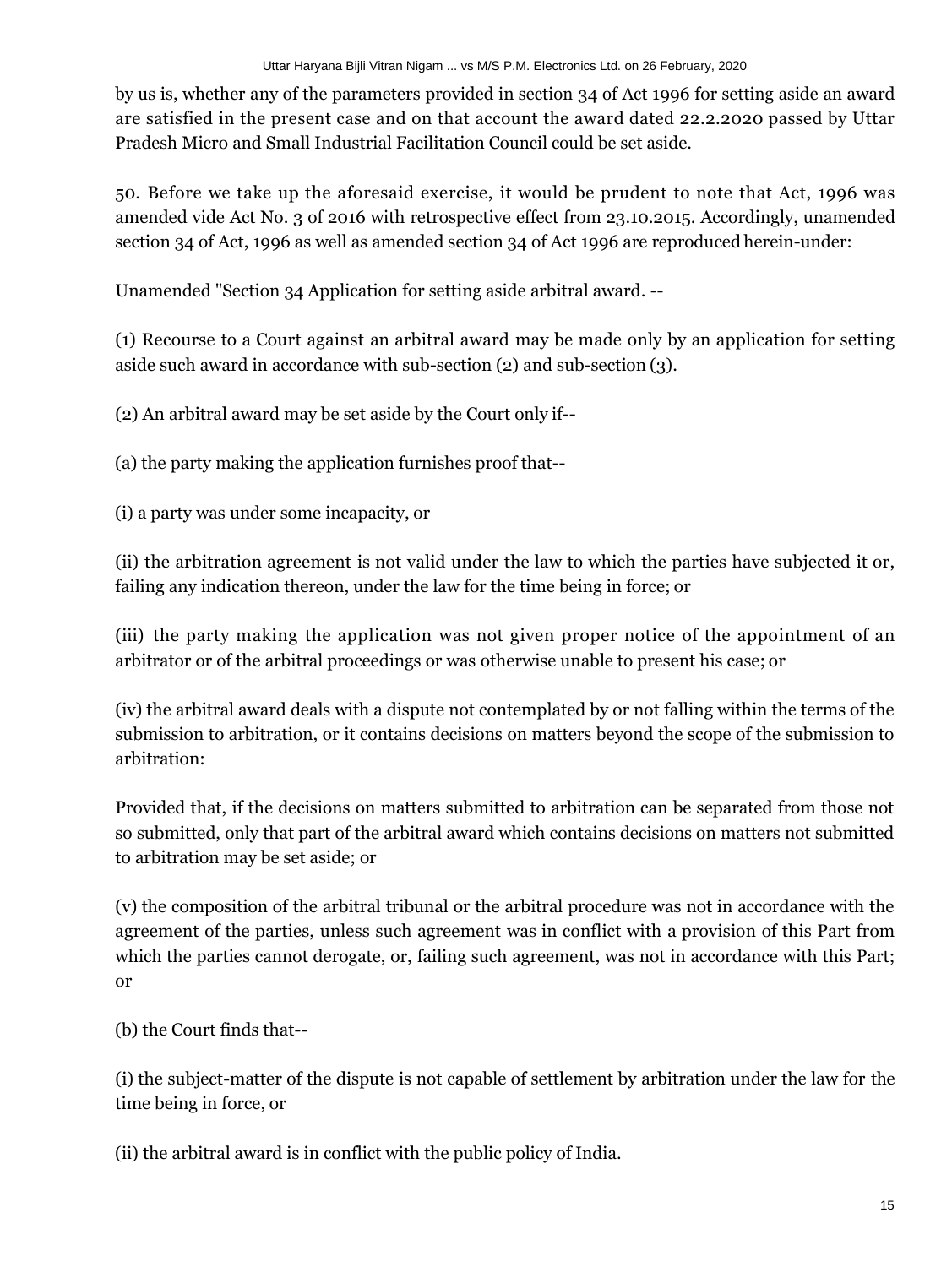Explanation. --Without prejudice to the generality of sub-clause (ii) it is hereby declared, for the avoidance of any doubt, that an award is in conflict with the public policy of India if the making of the award was induced or affected by fraud or corruption or was in violation of section 75 or section 81.

(3) An application for setting aside may not be made after three months have elapsed from the date on which the party making that application had received the arbitral award or, if a request had been made under section 33, from the date on which that request had been disposed of by the arbitral tribunal: Provided that if the Court is satisfied that the applicant was prevented by sufficient cause from making the application within the said period of three months it may entertain the application within a further period of thirty days, but not thereafter.

(4) On receipt of an application under sub-section (1), the Court may, where it is appropriate and it is so requested by a party, adjourn the proceedings for a period of time determined by it in order to give the arbitral tribunal an opportunity to resume the arbitral proceedings or to take such other action as in the opinion of arbitral tribunal will eliminate the grounds for setting aside the arbitral award."

Amended 34 Application for setting aside arbitral award.

(1) Recourse to a Court against an arbitral award may be made only by an application for setting aside such award in accordance with sub-section (2) and sub-section (3).

(2) An arbitral award may be set aside by the Court only if--

(a) the party making the application furnishes proof that--

(i) a party was under some incapacity, or

(ii) the arbitration agreement is not valid under the law to which the parties have subjected it or, failing any indication thereon, under the law for the time being in force; or

(iii) the party making the application was not given proper notice of the appointment of an arbitrator or of the arbitral proceedings or was otherwise unable to present his case; or

(iv) the arbitral award deals with a dispute not contemplated by or not falling within the terms of the submission to arbitration, or it contains decisions on matters beyond the scope of the submission to arbitration:

Provided that, if the decisions on matters submitted to arbitration can be separated from those not so submitted, only that part of the arbitral award which contains decisions on matters not submitted to arbitration may be set aside; or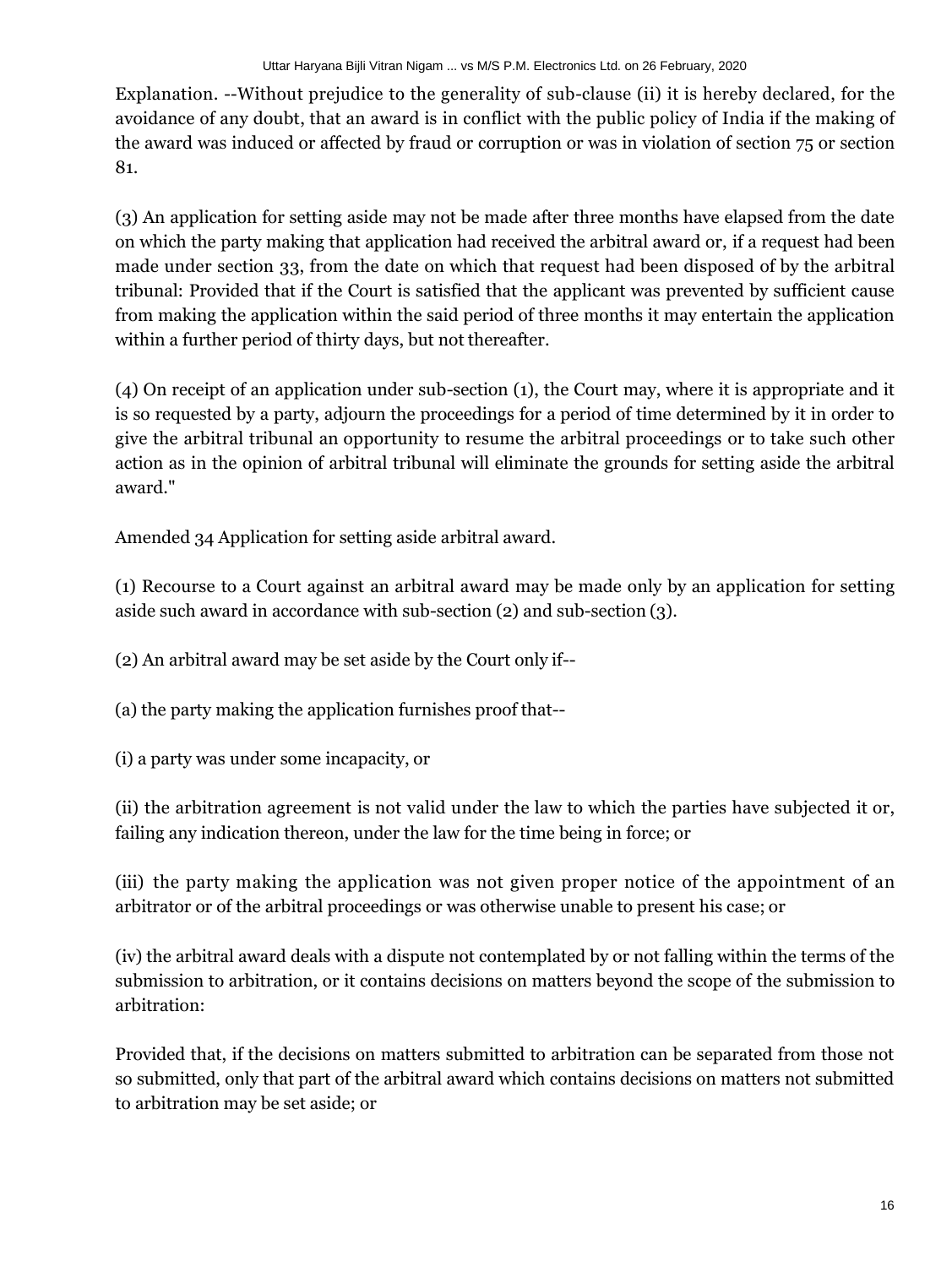(v) the composition of the arbitral tribunal or the arbitral procedure was not in accordance with the agreement of the parties, unless such agreement was in conflict with a provision of this Part from which the parties cannot derogate, or, failing such agreement, was not in accordance with this Part; or

(b) the Court finds that--

(i) the subject-matter of the dispute is not capable of settlement by arbitration under the law for the time being in force, or

(ii) the arbitral award is in conflict with the public policy of India.

EXPLANATION1.- For the avoidance of any doubt, it is clarified that an award is in conflict with the public policy of India, only if,--

(i) the making of the award was induced or affected by fraud or corruption or was in violation of section 75 or section 81; or

(ii) it is in contravention with the fundamental policy of Indian law; or

(iii) it is in conflict with the most basic notions of morality or justice.

Explanation 2--FOR the avoidance of doubt, the test as to whether there is a contravention with the fundamental policy of Indian law shall not entail a review on the merits of the dispute.] [(2A) An arbitral award arising out of arbitrations other than international commercial arbitrations, may also be set aside by the Court, if the Court finds that the award is vitiated by patent illegality appearing on the face of the award:

Provided that an award shall not be set aside merely on the ground of an erroneous application of the law or by re-appreciation of evidence.] (3) An application for setting aside may not be made after three months have elapsed from the date on which the party making that application had received the arbitral award, or, if a request had been made under section 33, from the date on which that request had been disposed of by the arbitral tribunal:

Provided that if the Court is satisfied that the applicant was prevented by sufficient cause from making the application within the said period of three months it may entertain the application within a further period of thirty days, but not thereafter.

(4) On receipt of an application under sub-section (1), the Court may, where it is appropriate and it is so requested by a party, adjourn the proceedings for a period of time determined by it in order to give the arbitral tribunal an opportunity to resume the arbitral proceedings or to take such other action as in the opinion of arbitral tribunal will eliminate the grounds for setting aside the arbitral award.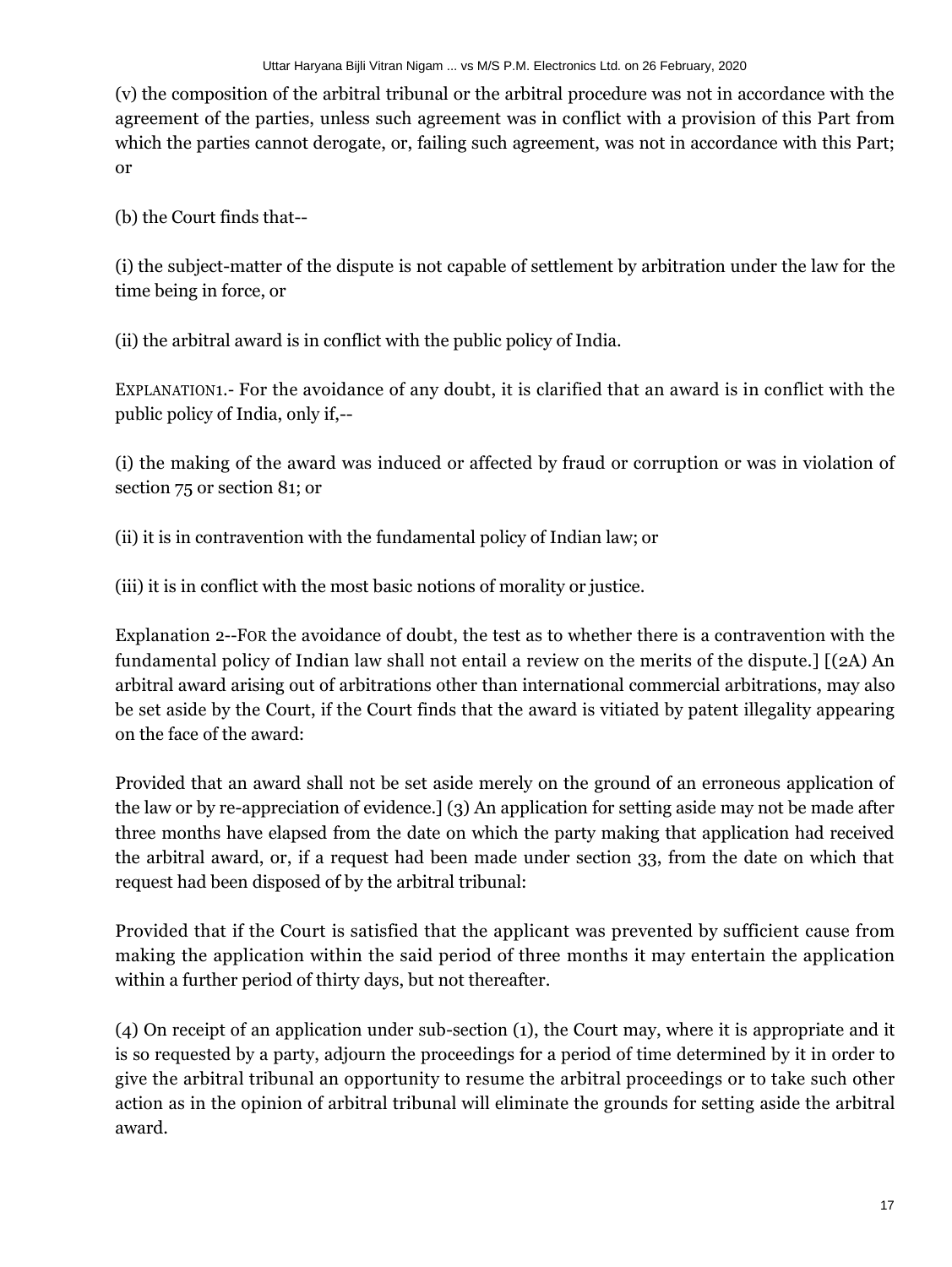[(5) An application under this section shall be filed by a party only after issuing a prior notice to the other party and such application shall be accompanied by an affidavit by the applicant endorsing compliance with the said requirement.

(6) An application under this section shall be disposed of expeditiously, and in any event, within a period of one year from the date on which the notice referred to in sub-section (5) is served upon the other party.]

51. The term "Public Policy" of India was considered in relation to execution of Foreign Award, for the first time in Renusagar Power Co. Ltd. Vs. General Electric Company, 1994 SCC Supl. (1) 644 wherein following has been observed in paragraph 66:

"66. Article  $V(2)(B)$  of the New York Convention of 1958 and Section 7(1)(B)(II) of the Foreign Awards Act do not postulate refusal of recognition and enforcement of a foreign award on the ground that it is contrary to the law of the country of enforcement and the ground of challenge is confined to the recognition and enforcement being contrary to the public policy of the country in which the award is set to be enforced. There is nothing to indicate that the expression "public policy" in Article  $V(2)(B)$  of the New York Convention and Section  $7(1)(B)(II)$  of the Foreign Awards Act is not used in the same sense in which it was used in Article 1(C) of the Geneva Convention of 1927 and Section 7(1) of the Protocol and Convention Act of 1937. This would mean that "public policy" in Section  $7(1)(B)(II)$  has been used in a narrower sense and in order to attract the bar of public policy the enforcement of the award must invoke something more than the violation of the law of India. Since the Foreign Awards Act is concerned with recognition and enforcement of foreign awards which are governed by the principles of private international law, the expression "public policy" in Section  $7(1)(B)(II)$  of the Foreign Awards Act must necessarily be construed in the sense the doctrine of public policy is applied in the field of private international law. Applying the said criteria it must be held that the enforcement of a foreign award would be refused on the ground that it is contrary to public policy if such enforcement would be contrary to (i) fundamental policy of Indian law; or (ii) the interests of India; or (iii) justice or morality."

52. Act, 1996 came into force on 22.08.1996 and old Arbitration Act, 1940 was repealed. Scope of Section 34 of Act, 1996 which deals with challenge to award came to be considered exhaustively in Oil and Natural Gas Corporation Ltd. Vs. Saw Pipes Ltd., 2003 (5) SCC 705, and Court observed as follows in paragraph 31:

"31. Therefore, in our view, the phrase "public policy of India" used in Section 34 in context is required to be given a wider meaning. It can be stated that the concept of public policy connotes some matter which concerns public good and the public interest. What is for public good or in public interest or what would be injurious or harmful to the public good or public interest has varied from time to time. However, the award which is, on the face of it, patently in violation of statutory provisions cannot be said to be in public interest. Such award/judgment/decision is likely to adversely affect the administration of justice. Hence, in our view in addition to narrower meaning given to the term "public policy" in Renusagar case [1994 Supp (1) SCC 644] it is required to be held that the award could be set aside if it is patently illegal. The result would be -- award could be set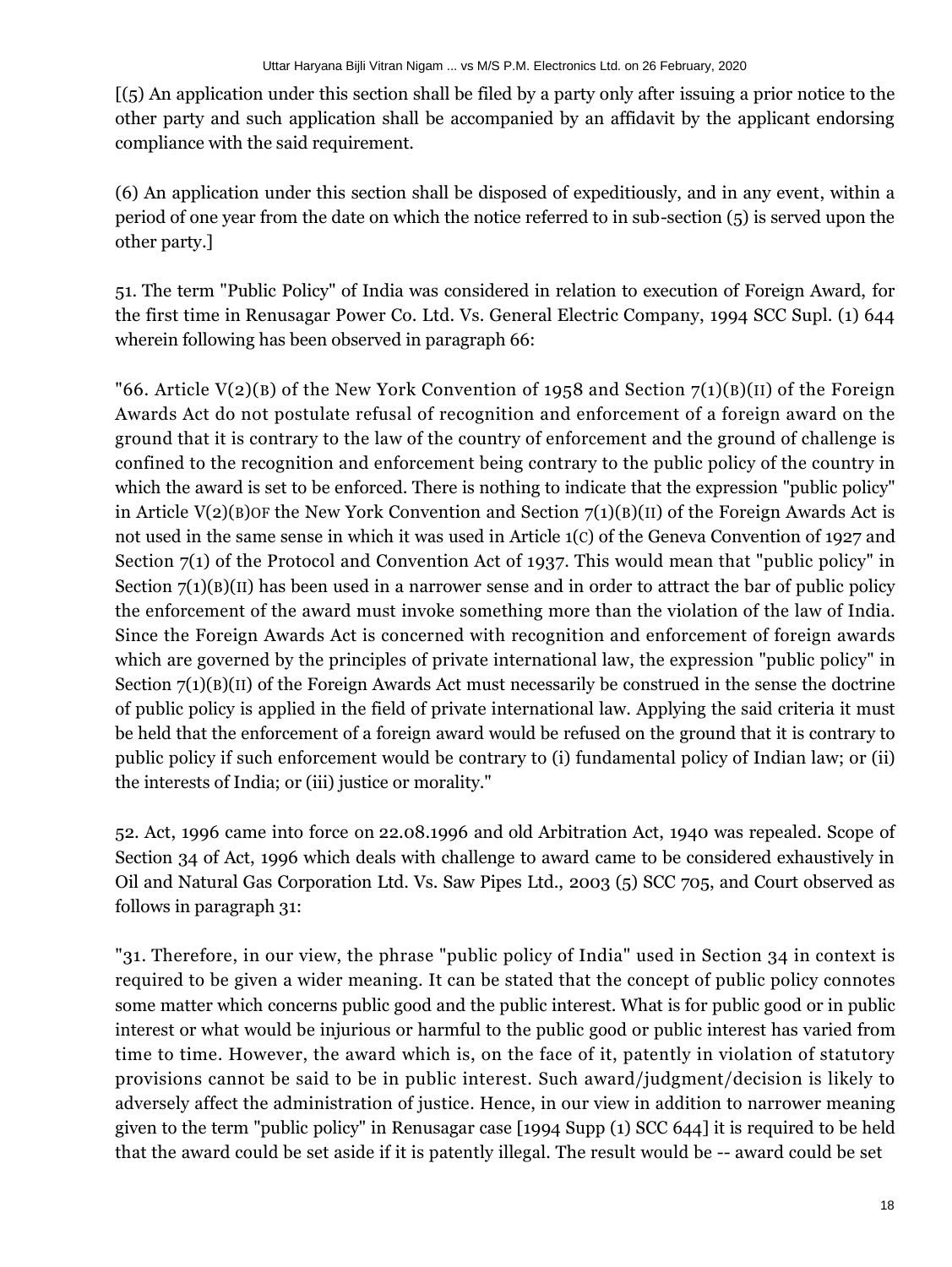aside if it is contrary to:

- (a) fundamental policy of Indian law; or
- (b) the interest of India; or
- (c) justice or morality, or
- (d) in addition, if it is patently illegal.

Illegality must go to the root of the matter and if the illegality is of trivial nature it cannot be held that award is against the public policy. Award could also be set aside if it is so unfair and unreasonable that it shocks the conscience of the court. Such award is opposed to public policy and is required to be adjudged void."

53. Law laid down by Apex Court in Oil and Natural Gas Corporation Ltd. (Supra) was consistently followed and came to be reiterated in Mcdermott International Incorporation Vs. Burn Standard Co. Ltd. and Others, 2006 (11) SCC 181, wherein Court considered previous judgements on the ambit and scope of Section 34 and held in paragraphs 58, 59, 60, 62 and 63 as follows:

"58. In Renusagar Power Co. Ltd. v. General Electric Co. [1994 Supp (1) SCC 644] this Court laid down that the arbitral award can be set aside if it is contrary to (a) fundamental policy of Indian law; (b) the interests of India; or (c) justice or morality. A narrower meaning to the expression "public policy" was given therein by confining judicial review of the arbitral award only on the aforementioned three grounds. An apparent shift can, however, be noticed from the decision of this Court in ONGC Ltd. v. Saw Pipes Ltd. [(2003) 5 SCC 705] (for short "ONGC"). This Court therein referred to an earlier decision of this Court in Central Inland Water Transport Corpn. Ltd. v. Brojo Nath GANGULY[(1986) 3 SCC 156 : 1986 SCC (L&S) 429 : (1986) 1 ATC 103] wherein the applicability of the expression "public policy" on the touchstone of Section 23 of the Indian Contract Act and Article 14 of the Constitution of India came to be considered. This Court therein was dealing with unequal bargaining power of the workmen and the employer and came to the conclusion that any term of the agreement which is patently arbitrary and/or otherwise arrived at because of the unequal bargaining power would not only be ultra vires Article 14 of the Constitution of India but also hit by Section 23 of the Indian Contract Act. In ONGC [(2003) 5 SCC 705] this Court, apart from the three grounds stated inRenusagar [1994 Supp (1) SCC 644] , added another ground thereto for exercise of the court's jurisdiction in setting aside the award if it is patently arbitrary.

59. Such patent illegality, however, must go to the root of the matter. The public policy violation, indisputably, should be so unfair and unreasonable as to shock the conscience of the court. Where the arbitrator, however, has gone contrary to or beyond the expressed law of the contract or granted relief in the matter not in dispute would come within the purview of Section 34 of the Act. However, we would consider the applicability of the aforementioned principles while noticing the merits of the matter.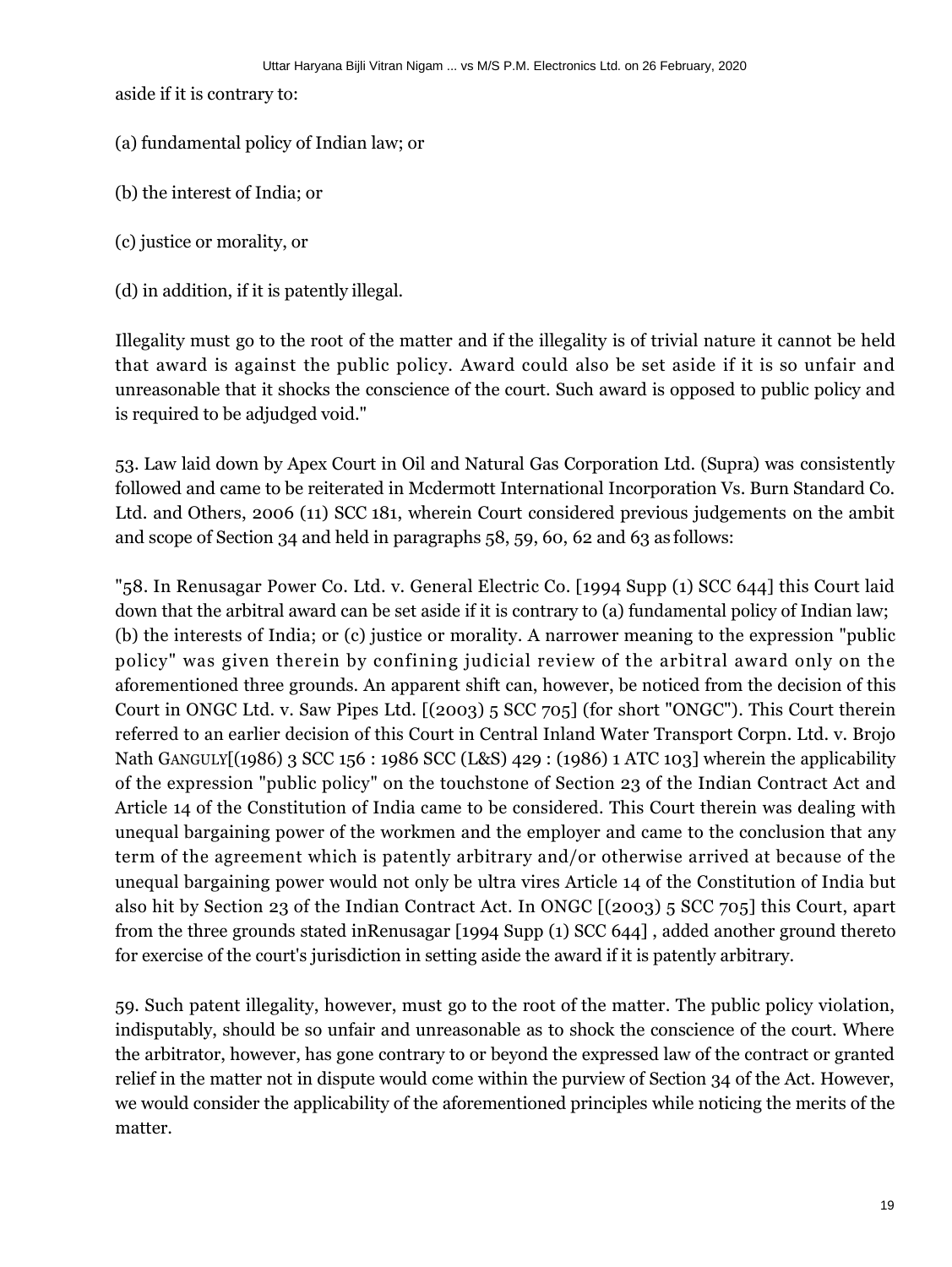60. What would constitute public policy is a matter dependant upon the nature of transaction and nature of statute. For the said purpose, the pleadings of the parties and the materials brought on record would be relevant to enable the court to judge what is in public good or public interest, and what would otherwise be injurious to the public good at the relevant point, as contradistinguished from the policy of a particular Government. (See State of Rajasthan v. Basant Nahata [(2005) 12 SCC 77] .)

62. We are not unmindful that the decision of this Court in ONGC [(2003) 5 SCC 705] had invited considerable adverse comments but the correctness or otherwise of the said decision is not in question before us. It is only for a larger Bench to consider the correctness or otherwise of the said decision. The said decision is binding on us. The said decision has been followed in a large number of cases. (See The Law and Practice of Arbitration and Conciliation by O.P. Malhotra, 2ND Edn., p. 1174.)

63. Before us, the correctness or otherwise of the aforesaid decision of this Court is not in question. The learned counsel for both the parties referred to the said decision in extenso."

54. However, Law commission in its 246TH Report made suggestions so as to make the application for setting aside an arbitral award restricted on the ground of public policy and to apply only when award was persuaded or affected by fraud or corruption, or was against the fundamental policy of Indian law or in contravention with the most basic notions of morality.

55. It is in the light of above that Section 34 of Act, 1996 came to be amended by Act, No. 3 of 2016 with retrospective effect from 23.10.2015. We have already referred to the amended provisions of Section 34 of Act, 1996.

56. Subsequently Section 34 of Act, 1996 again came up for consideration in Associate Builders Vs. Delhi Development Authority, 2015 (3) SCC 49, wherein Court again elaborately considered the ambit and scope of Section 34 of Act, 1996 and further crystallized law on the subject after considering Renusagar (Supra), ONGC (supra), Mcdermott International Incorporation (supra) and other judgements which occupied the field. For ready reference paragraphs 13,15,16,17,18,19,20,21,22,23,24,25,26, 27, 28, 29, 30, 31, 32, 33, 34, 35, 36, 37, 38, 39, 40, 41, 42, 43, 44, 45, 46, which are relevant for the controversy in hand, are reproduced herein below:

"13. Inasmuch as serious objections have been taken to the Division Bench judgment [DDA v. Associate Builders, 2012 SCC OnLine Del 769] on the ground that it has ignored the parameters laid down in a series of judgments by this Court as to the limitations which a Judge hearing objections to an arbitral award under Section 34 is subject to, we deem it necessary to state the law on the subject.

15. This section in conjunction with Section 5 makes it clear that an arbitration award that is governed by Part I of the Arbitration and Conciliation Act, 1996 can be set aside only on grounds mentioned under Sections 34(2) and (3), and not otherwise. Section 5 reads as follows: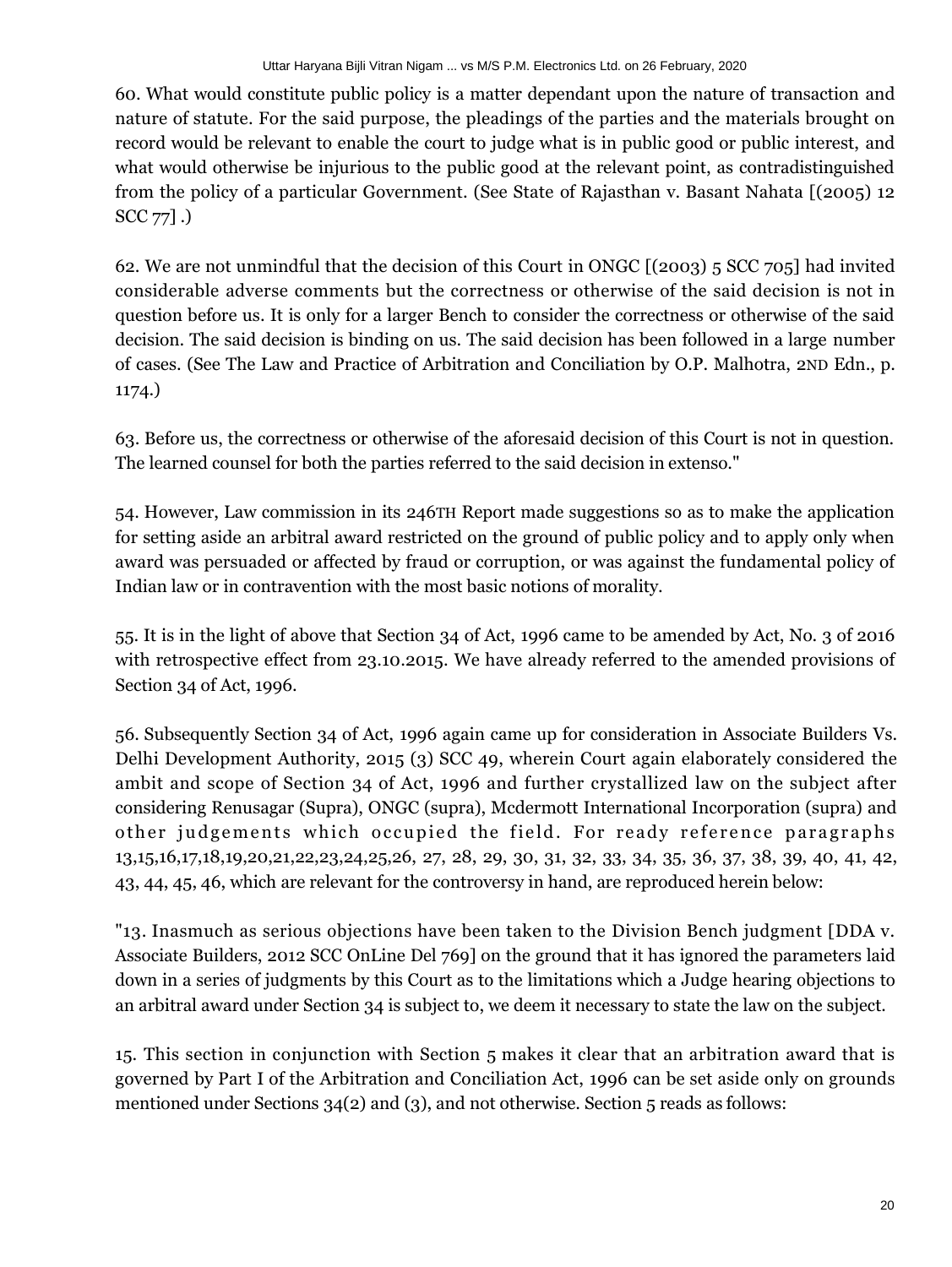"5.Extent of judicial intervention.--Notwithstanding anything contained in any other law for the time being in force, in matters governed by this Part, no judicial authority shall intervene except where so provided in this Part."

16. It is important to note that the 1996 Act was enacted to replace the 1940 Arbitration Act in order to provide for an arbitral procedure which is fair, efficient and capable of meeting the needs of arbitration; also to provide that the tribunal gives reasons for an arbitral award; to ensure that the tribunal remains within the limits of its jurisdiction; and to minimise the supervisory roles of courts in the arbitral process.

17. It will be seen that none of the grounds contained in sub-section (2)(A) of Section 34 deal with the merits of the decision rendered by an arbitral award. It is only when we come to the award being in conflict with the public policy of India that the merits of an arbitral award are to be looked into under certain specified circumstances.

18. In Renusagar Power Co. Ltd. v. General Electric Co. [Renusagar Power Co. Ltd. v. General Electric Co., 1994 Supp (1) SCC 644], the Supreme Court construed Section  $7(1)(B)(II)$  of the Foreign Awards (Recognition and Enforcement) Act, 1961:

"7. Conditions for enforcement of foreign AWARDS.--(1) A foreign award may not be enforced under this Act--

(b) if the Court dealing with the case is satisfied that--

(ii) the enforcement of the award will be contrary to the public policy."

In construing the expression "public policy" in the context of a foreign award, the Court held that an award contrary to

(i) The fundamental policy of Indian law,

(ii) The interest of India,

(iii) Justice or morality, would be set aside on the ground that it would be contrary to the public policy of India. It went on further to hold that a contravention of the provisions of the Foreign Exchange Regulation Act would be contrary to the public policy of India in that the statute is enacted for the national economic interest to ensure that the nation does not lose foreign exchange which is essential for the economic survival of the nation (see SCC p. 685, para 75). Equally, disregarding orders passed by the superior courts in India could also be a contravention of the fundamental policy of Indian law, but the recovery of compound interest on interest, being contrary to statute only, would not contravene any fundamental policy of Indian law (see SCC pp. 689 & 693, paras 85 & 95).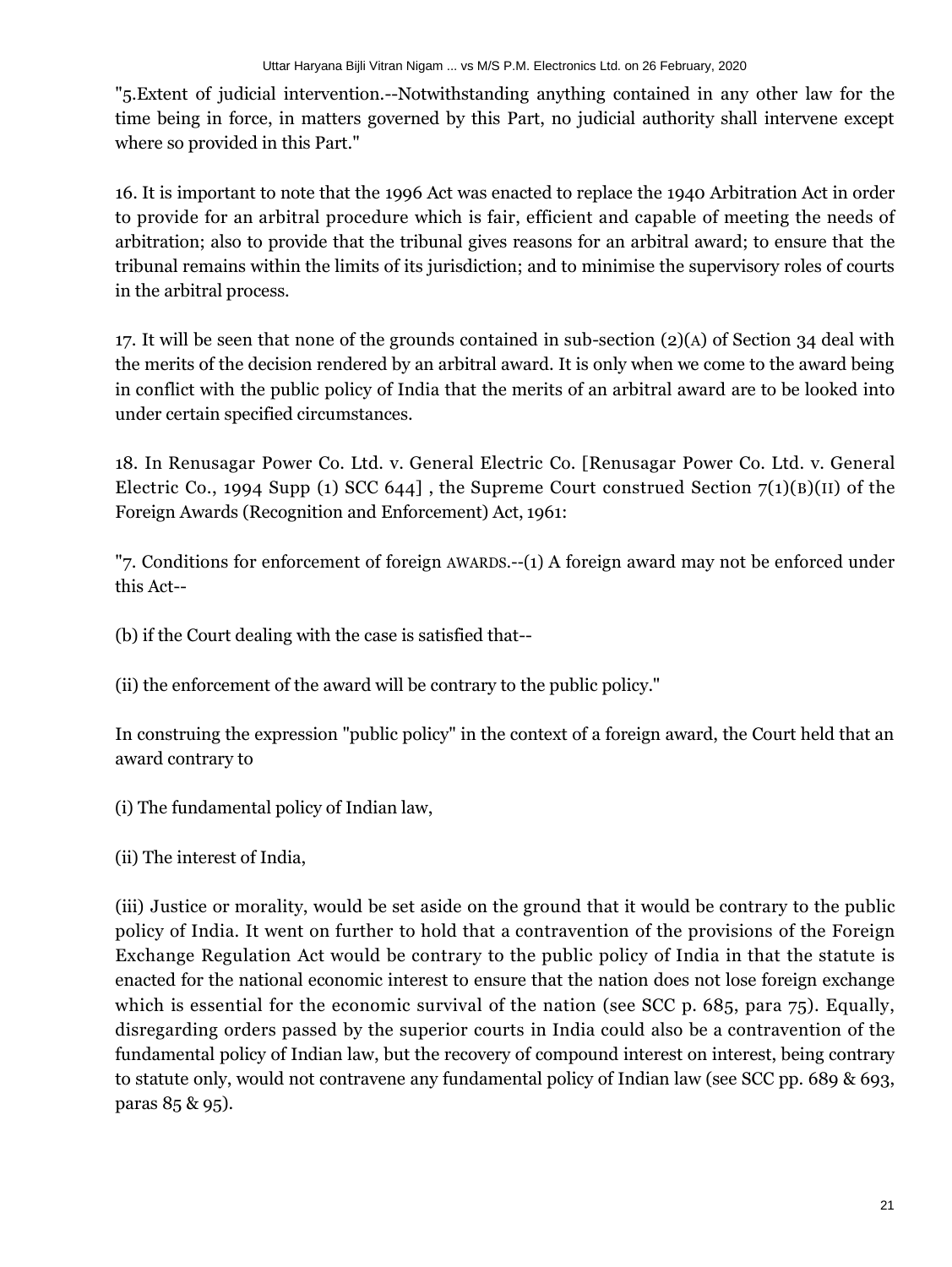19. When it came to construing the expression "the public policy of India" contained in Section  $34(2)(B)(II)$  of the Arbitration Act, 1996, this Court inONGC Ltd. v. Saw Pipes Ltd.  $(2003)$  5 SCC 705 : AIR 2003 SC 2629] held: (SCC pp. 727-28 & 744-45, paras 31 & 74) "31. Therefore, in our view, the phrase ''public policy of India' used in Section 34 in context is required to be given a wider meaning. It can be stated that the concept of public policy connotes some matter which concerns public good and the public interest. What is for public good or in public interest or what would be injurious or harmful to the public good or public interest has varied from time to time. However, the award which is, on the face of it, patently in violation of statutory provisions cannot be said to be in public interest. Such award/judgment/decision is likely to adversely affect the administration of justice. Hence, in our view in addition to narrower meaning given to the term ''public policy' in Renusagar case [Renusagar Power Co. Ltd. v. General Electric Co., 1994 Supp (1) SCC 644] it is required to be held that the award could be set aside if it is patently illegal. The result would be--award could be set aside if it is contrary to:

- (a) fundamental policy of Indian law; or
- (b) the interest of India; or
- (c) justice or morality, or
- (d) in addition, if it is patently illegal.

Illegality must go to the root of the matter and if the illegality is of trivial nature it cannot be held that award is against the public policy. Award could also be set aside if it is so unfair and unreasonable that it shocks the conscience of the court. Such award is opposed to public policy and is required to be adjudged void.

74. In the result, it is held that:

 $(A)(1)$  The court can set aside the arbitral award under Section 34(2) of the Act if the party making the application furnishes proof that:

(i) a party was under some incapacity, or

(ii) the arbitration agreement is not valid under the law to which the parties have subjected it or, failing any indication thereon, under the law for the time being in force; or

(iii) the party making the application was not given proper notice of the appointment of an arbitrator or of the arbitral proceedings or was otherwise unable to present his case; or

(iv) the arbitral award deals with a dispute not contemplated by or not falling within the terms of the submission to arbitration, or it contains decisions on matters beyond the scope of the submission to arbitration.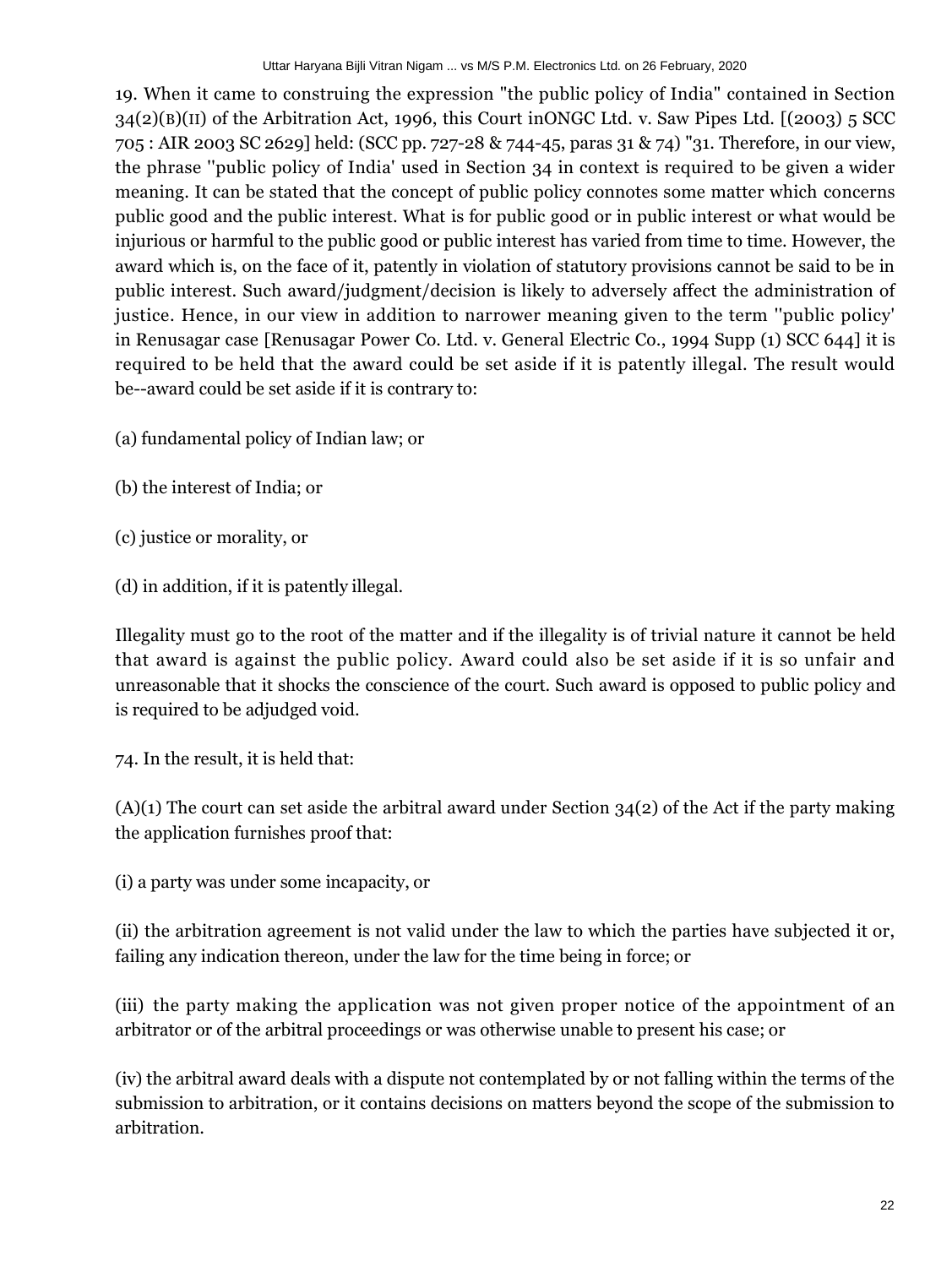(2) The court may set aside the award:

(i)(a) if the composition of the Arbitral Tribunal was not in accordance with the agreement of the parties,

(b) failing such agreement, the composition of the Arbitral Tribunal was not in accordance with Part I of the Act,

(ii) if the arbitral procedure was not in accordance with:

(a) the agreement of the parties, or

(b) failing such agreement, the arbitral procedure was not in accordance with Part I of the Act.

However, exception for setting aside the award on the ground of composition of Arbitral Tribunal or illegality of arbitral procedure is that the agreement should not be in conflict with the provisions of Part I of the Act from which parties cannot derogate.

(c) If the award passed by the Arbitral Tribunal is in contravention of the provisions of the Act or any other substantive law governing the parties or is against the terms of the contract.

(3) The award could be set aside if it is against the public policy of India, that is to say, if it is contrary to:

- (a) fundamental policy of Indian law; or
- (b) the interest of India; or
- (c) justice or morality; or
- (d) if it is patently illegal.
- (4) It could be challenged:
- (a) as provided under Section 13(5); and
- (b) Section 16(6) of the Act.

(B)(1) The impugned award requires to be set aside mainly on the grounds:

(i) there is specific stipulation in the agreement that the time and date of delivery of the goods was of the essence of the contract;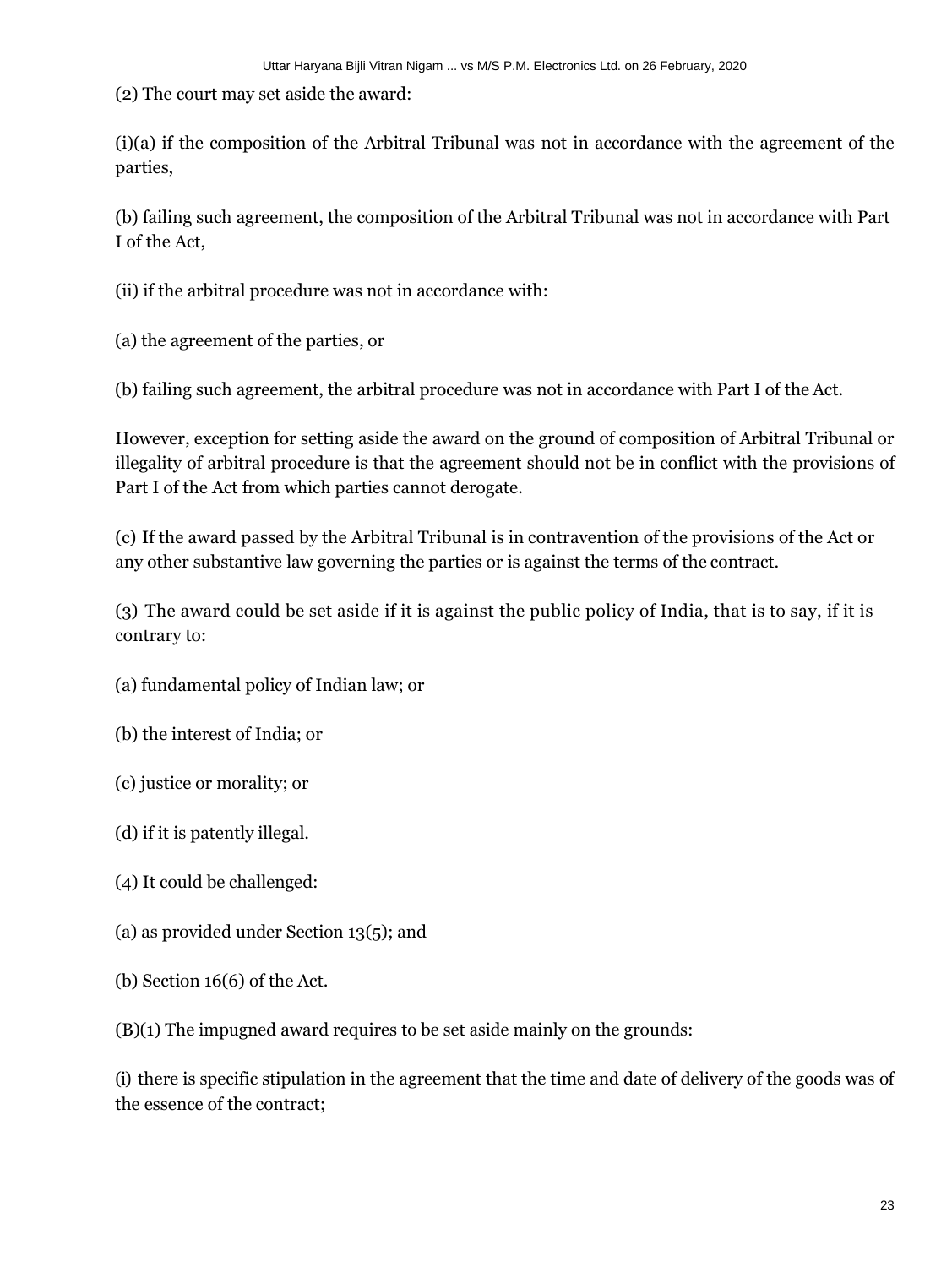(ii) in case of failure to deliver the goods within the period fixed for such delivery in the schedule, ONGC was entitled to recover from the contractor liquidated damages as agreed;

(iii) it was also explicitly understood that the agreed liquidated damages were genuine pre-estimate of damages;

(iv) on the request of the respondent to extend the time-limit for supply of goods, ONGC informed specifically that time was extended but stipulated liquidated damages as agreed would be recovered;

(v) liquidated damages for delay in supply of goods were to be recovered by paying authorities from the bills for payment of cost of material supplied by the contractor;

(vi) there is nothing on record to suggest that stipulation for recovering liquidated damages was by way of penalty or that the said sum was in any way unreasonable;

(vii) in certain contracts, it is impossible to assess the damages or prove the same. Such situation is taken care of by Sections 73 and 74 of the Contract Act and in the present case by specific terms of the contract."

20. The judgment in ONGC Ltd. v. Saw Pipes Ltd. [(2003) 5 SCC 705 : AIR 2003 SC 2629] has been consistently followed till date.

21. In Hindustan Zinc Ltd. v. Friends Coal Carbonisation [(2006) 4 SCC 445] , this Court held: (SCC p. 451, para 14) "14. The High Court did not have the benefit of the principles laid down in Saw Pipes [(2003) 5 SCC 705 : AIR 2003 SC 2629], and had proceeded on the assumption that award cannot be interfered with even if it was contrary to the terms of the contract. It went to the extent of holding that contract terms cannot even be looked into for examining the correctness of the award. This Court in Saw Pipes [(2003) 5 SCC 705 : AIR 2003 SC 2629] has made it clear that it is open to the court to consider whether the award is against the specific terms of contract and if so, interfere with it on the ground that it is patently illegal and opposed to the public policy of India."

22. In McDermott International Inc. v. Burn Standard Co. Ltd. [McDermott International Inc. v. Burn Standard Co. Ltd., (2006) 11 SCC 181] , this Court held: (SCC pp. 209-10, paras 58-60) "58. In Renusagar Power Co. Ltd. v. General Electric Co. [Renusagar Power Co. Ltd. v. General Electric Co., 1994 Supp (1) SCC 644] this Court laid down that the arbitral award can be set aside if it is contrary to (a) fundamental policy of Indian law; (b) the interests of India; or (c) justice or morality. A narrower meaning to the expression ''public policy' was given therein by confining judicial review of the arbitral award only on the aforementioned three grounds. An apparent shift can, however, be noticed from the decision of this Court in ONGC Ltd. v. Saw Pipes Ltd. [(2003) 5 SCC 705 : AIR 2003 SC 2629] (for short ''ONGC'). This Court therein referred to an earlier decision of this Court in Central Inland Water Transport Corpn. Ltd. v. Brojo Nath Ganguly [(1986) 3 SCC 156 : 1986 SCC (L&S) 429 : (1986) 1 ATC 103] wherein the applicability of the expression ''public policy' on the touchstone of Section 23 of the Contract Act, 1872 and Article 14 of the Constitution of India came to be considered. This Court therein was dealing with unequal bargaining power of the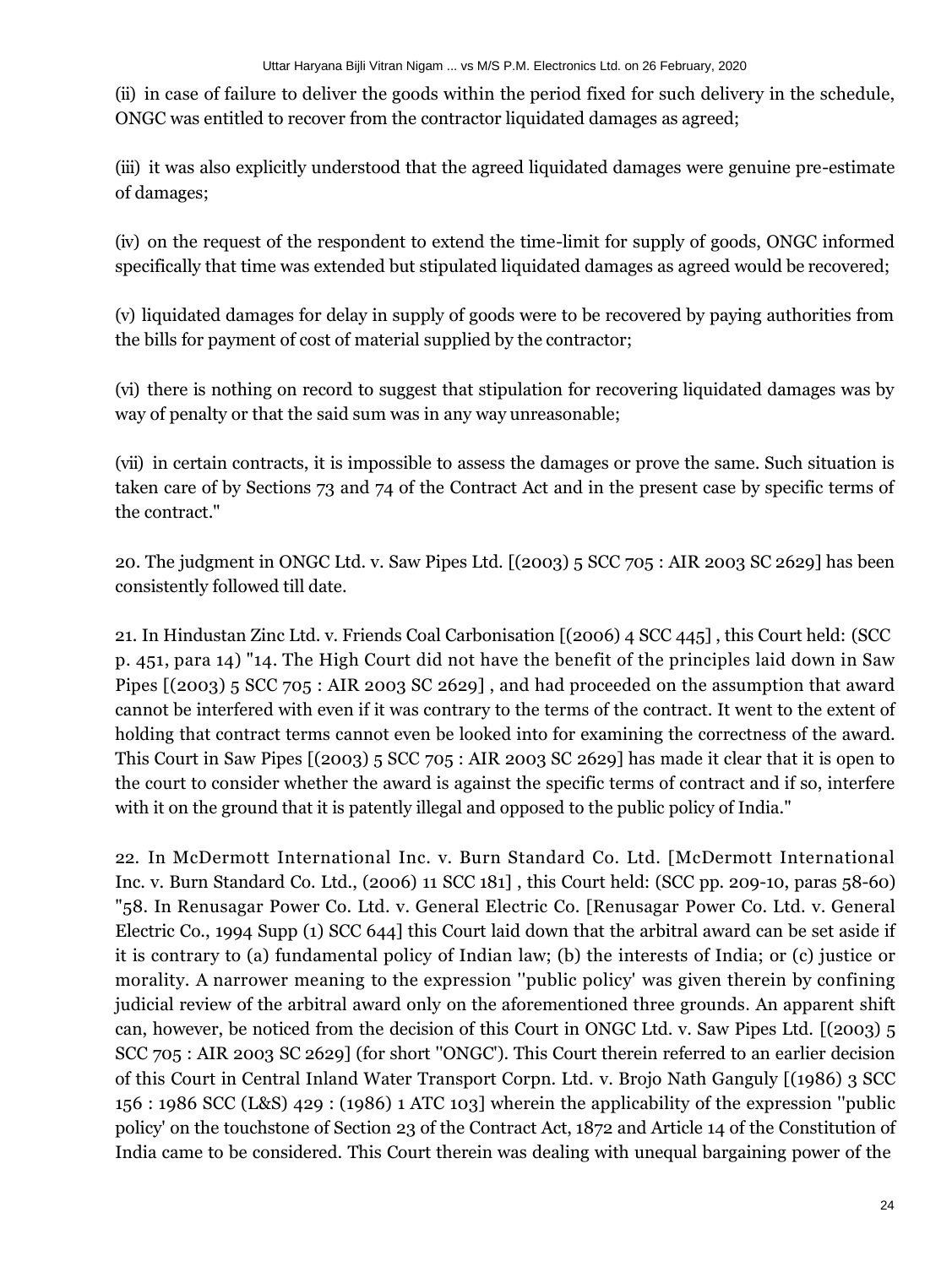workmen and the employer and came to the conclusion that any term of the agreement which is patently arbitrary and/or otherwise arrived at because of the unequal bargaining power would not only be ultra vires Article 14 of the Constitution of India but also hit by Section 23 of the Contract Act, 1872. In ONGC [(2003) 5 SCC 705 : AIR 2003 SC 2629] this Court, apart from the three grounds stated inRenusagar [Renusagar Power Co. Ltd. v. General Electric Co., 1994 Supp (1) SCC 644] , added another ground thereto for exercise of the court's jurisdiction in setting aside the award if it is patently arbitrary.

59. Such patent illegality, however, must go to the root of the matter. The public policy violation, indisputably, should be so unfair and unreasonable as to shock the conscience of the court. Where the arbitrator, however, has gone contrary to or beyond the expressed law of the contract or granted relief in the matter not in dispute would come within the purview of Section 34 of the Act. However, we would consider the applicability of the aforementioned principles while noticing the merits of the matter.

60. 60. What would constitute public policy is a matter dependent upon the nature of transaction and nature of statute. For the said purpose, the pleadings of the parties and the materials brought on record would be relevant to enable the court to judge what is in public good or public interest, and what would otherwise be injurious to the public good at the relevant point, as contradistinguished from the policy of a particular Government. (See State of Rajasthan v. Basant Nahata.)"

23. In Centrotrade Minerals & Metals Inc. v. Hindustan Copper Ltd. [(2006) 11 SCC 245] , Sinha, J., held: (SCC p. 284, paras 103-04) "103. Such patent illegality, however, must go to the root of the matter. The public policy, indisputably, should be unfair and unreasonable so as to shock the conscience of the court. Where the arbitrator, however, has gone contrary to or beyond the expressed law of the contract or granted relief in the matter not in dispute would come within the purview of Section 34 of the Act.

104. What would be a public policy would be a matter which would again depend upon the nature of transaction and the nature of statute. For the said purpose, the pleadings of the parties and the materials brought on record would be relevant so as to enable the court to judge the concept of what was a public good or public interest or what would otherwise be injurious to the public good at the relevant point as contradistinguished by the policy of a particular Government. (See State of Rajasthan v. Basant Nahata.)"

24. In DDA v. R.S. Sharma and Co. [(2008) 13 SCC 80] , the Court summarised the law thus: (SCC pp. 91-92, para 21) "21. From the above decisions, the following principles emerge:

(a) An award, which is

(i) contrary to substantive provisions of law; or

(ii) the provisions of the Arbitration and Conciliation Act, 1996; or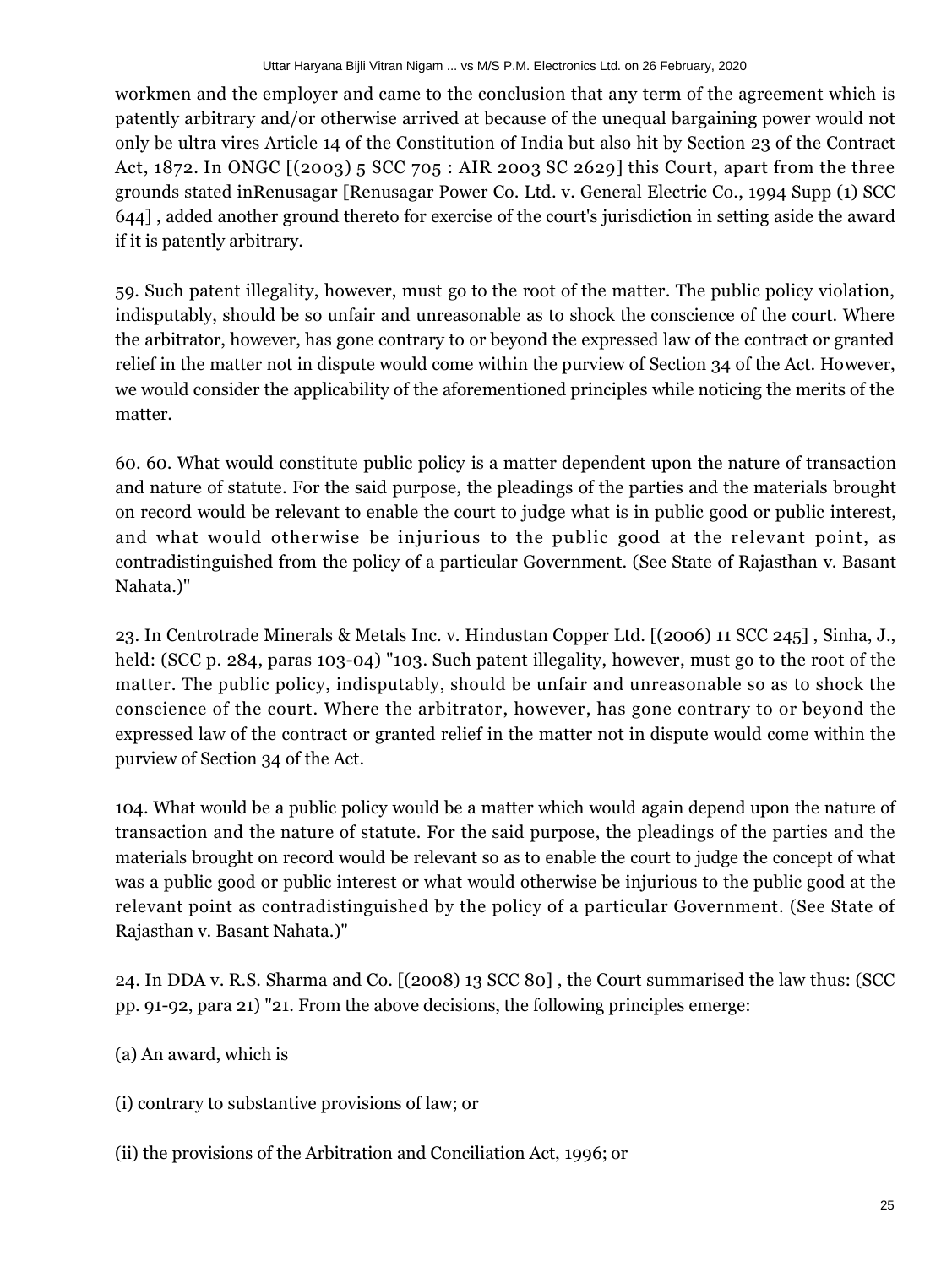(iii) against the terms of the respective contract; or

(iv) patently illegal; or

(v) prejudicial to the rights of the parties;

is open to interference by the court under Section 34(2) of the Act.

(b) The award could be set aside if it is contrary to:

(a) fundamental policy of Indian law; or

(b) the interest of India; or

(c) justice or morality.

(c) The award could also be set aside if it is so unfair and unreasonable that it shocks the conscience of the court.

(d) It is open to the court to consider whether the award is against the specific terms of contract and if so, interfere with it on the ground that it is patently illegal and opposed to the public policy of India.

With these principles and statutory provisions, particularly, Section 34(2) of the Act, let us consider whether the arbitrator as well as the Division Bench of the High Court were justified in granting the award in respect of Claims 1 to 3 and Additional Claims 1 to 3 of the claimant or the appellant DDA has made out a case for setting aside the award in respect of those claims with reference to the terms of the agreement duly executed by both parties."

25.J.G. Engineers (P) Ltd. v. Union of India [(2011) 5 SCC 758 : (2011) 3 SCC (Civ) 128] held: (SCC p. 775, para 27) "27. Interpreting the said provisions, this Court in ONGC Ltd. v. Saw Pipes Ltd. [(2003) 5 SCC 705 : AIR 2003 SC 2629] held that a court can set aside an award under Section  $34(2)(B)(II)$  of the Act, as being in conflict with the public policy of India, if it is (a) contrary to the fundamental policy of Indian law; or (b) contrary to the interests of India; or (c) contrary to justice or morality; or (d) patently illegal. This Court explained that to hold an award to be opposed to public policy, the patent illegality should go to the very root of the matter and not a trivial illegality. It is also observed that an award could be set aside if it is so unfair and unreasonable that it shocks the conscience of the court, as then it would be opposed to public policy."

26.UNION of India v. Col. L.S.N. Murthy [(2012) 1 SCC 718 :(2012) 1 SCC (Civ) 368] held: (SCC p. 724, para 22) "22. In ONGC Ltd. v. Saw Pipes Ltd. [(2003) 5 SCC 705 : AIR 2003 SC 2629] this Court after examining the grounds on which an award of the arbitrator can be set aside under Section 34 of the Act has said: (SCC p. 727, para 31) ''31. .... However, the award which is, on the face of it, patently in violation of statutory provisions cannot be said to be in public interest. Such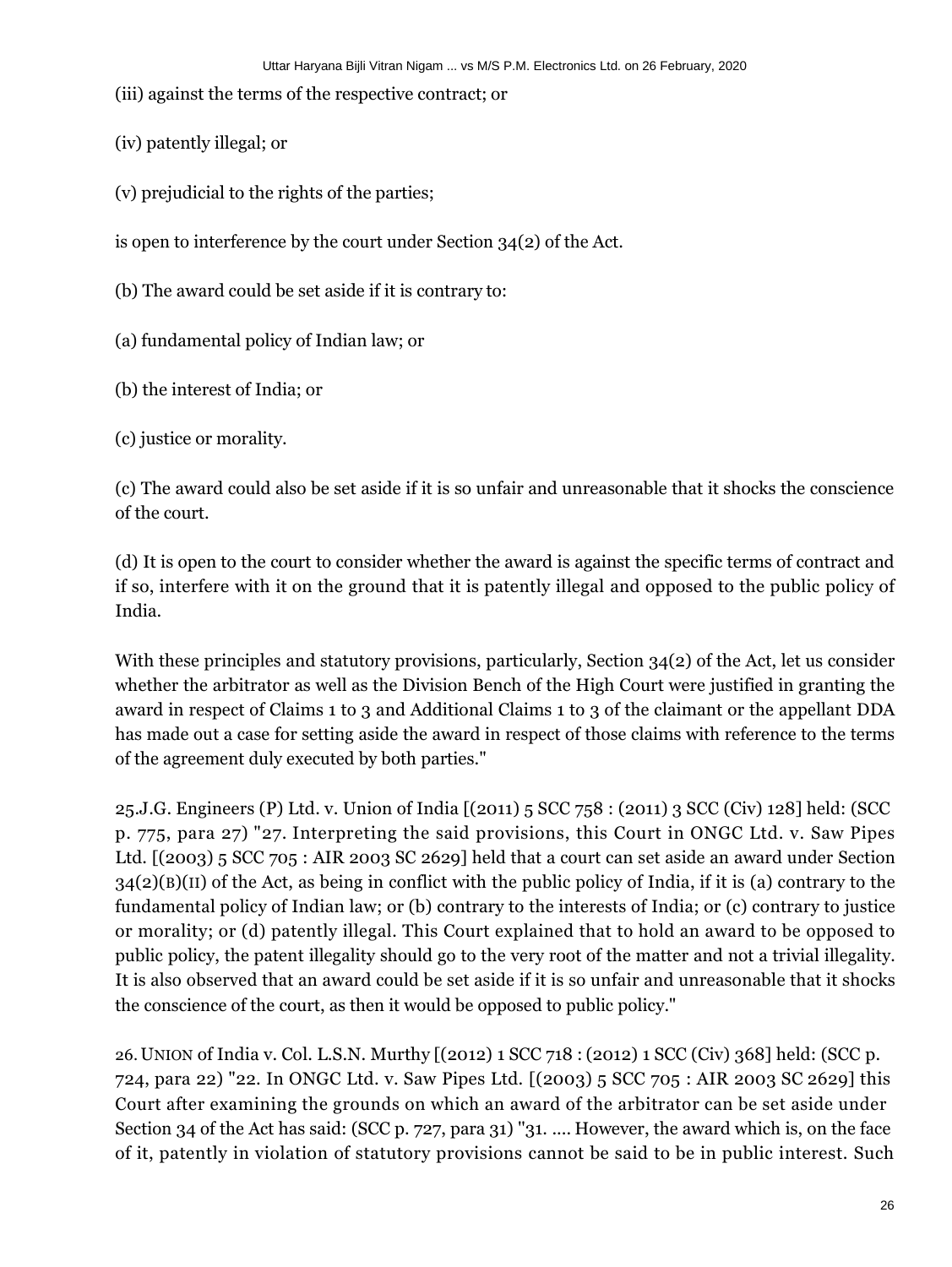award/judgment/decision is likely to adversely affect the administration of justice. Hence, in our view in addition to narrower meaning given to the term "public policy" in Renusagar case [Renusagar Power Co. Ltd. v. General Electric Co., 1994 Supp (1) SCC 644] it is required to be held that the award could be set aside if it is patently illegal'."

#### Fundamental Policy of Indian Law

27. Coming to each of the heads contained in Saw Pipes [(2003) 5 SCC 705 : AIR 2003 SC 2629] judgment, we will first deal with the head "fundamental policy of Indian law". It has already been seen from Renusagar [Renusagar Power Co. Ltd. v. General Electric Co., 1994 Supp (1) SCC 644] judgment that violation of the Foreign Exchange Act and disregarding orders of superior courts in India would be regarded as being contrary to the fundamental policy of Indian law. To this it could be added that the binding effect of the judgment of a superior court being disregarded would be equally violative of the fundamental policy of Indian law.

28. In a recent judgment, ONGC Ltd. v. Western Geco International LTD.[(2014) 9 SCC 263 : (2014) 5 SCC (Civ) 12] , this Court added three other distinct and fundamental juristic principles which must be understood as a part and parcel of the fundamental policy of Indian law. The Court held: (SCC pp. 278-80, paras 35 & 38-40) "35. What then would constitute the ''fundamental policy of Indian law' is the question. The decision in ONGC [(2003) 5 SCC 705 : AIR 2003 SC 2629] does not elaborate that aspect. Even so, the expression must, in our opinion, include all such fundamental principles as providing a basis for administration of justice and enforcement of law in this country. Without meaning to exhaustively enumerate the purport of the expression ''fundamental policy of Indian law', we may refer to three distinct and fundamental juristic principles that must necessarily be understood as a part and parcel of the fundamental policy of Indian law. The first and foremost is the principle that in every determination whether by a court or other authority that affects the rights of a citizen or leads to any civil consequences, the court or authority concerned is bound to adopt what is in legal parlance called a ''judicial approach' in the matter. The duty to adopt a judicial approach arises from the very nature of the power exercised by the court or the authority does not have to be separately or additionally enjoined upon the fora concerned. What must be remembered is that the importance of a judicial approach in judicial and quasi-judicial determination lies in the fact that so long as the court, tribunal or the authority exercising powers that affect the rights or obligations of the parties before them shows fidelity to judicial approach, they cannot act in an arbitrary, capricious or whimsical manner. Judicial approach ensures that the authority acts bona fide and deals with the subject in a fair, reasonable and objective manner and that its decision is not actuated by any extraneous consideration. Judicial approach in that sense acts as a check against flaws and faults that can render the decision of a court, tribunal or authority vulnerable to challenge.

\*\*\*

38. Equally important and indeed fundamental to the policy of Indian law is the principle that a court and so also a quasi-judicial authority must, while determining the rights and obligations of parties before it, do so in accordance with the principles of natural justice. Besides the celebrated audi alteram partem rule one of the facets of the principles of natural justice is that the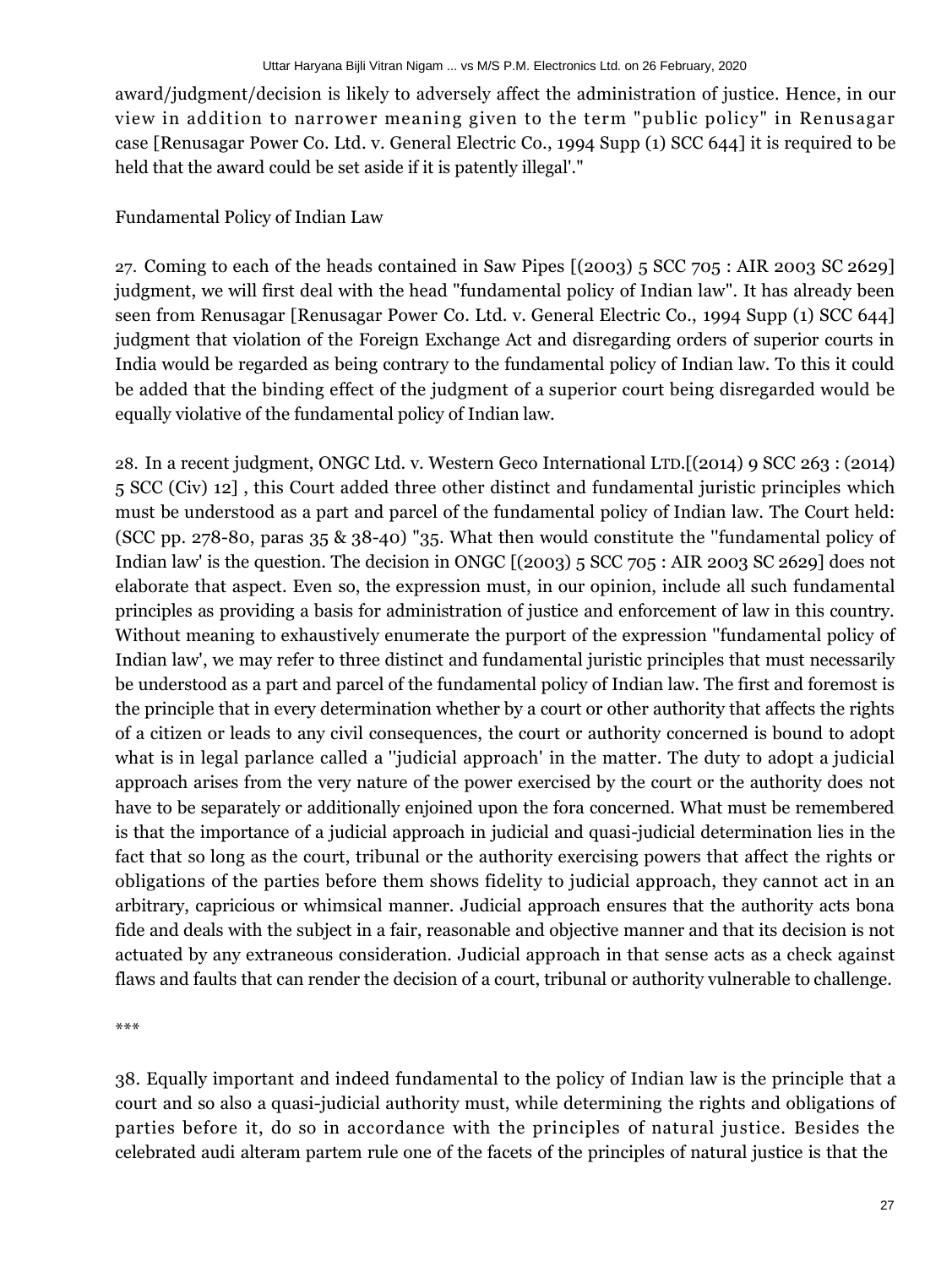court/authority deciding the matter must apply its mind to the attendant facts and circumstances while taking a view one way or the other. Non-application of mind is a defect that is fatal to any adjudication. Application of mind is best demonstrated by disclosure of the mind and disclosure of mind is best done by recording reasons in support of the decision which the court or authority is taking. The requirement that an adjudicatory authority must apply its mind is, in that view, so deeply embedded in our jurisprudence that it can be described as a fundamental policy of Indian law.

39. No less important is the principle now recognised as a salutary juristic fundamental in administrative law that a decision which is perverse or so irrational that no reasonable person would have arrived at the same will not be sustained in a court of law. Perversity or irrationality of decisions is tested on the touchstone of Wednesbury [Associated Provincial Picture Houses Ltd.v. Wednesbury Corpn., (1948) 1 KB 223 : (1947) 2 All ER 680 (CA)] principle of reasonableness. Decisions that fall short of the standards of reasonableness are open to challenge in a court of law often in writ jurisdiction of the superior courts but no less in statutory processes wherever the same are available.

40. It is neither necessary nor proper for us to attempt an exhaustive enumeration of what would constitute the fundamental policy of Indian law nor is it possible to place the expression in the straitjacket of a definition. What is important in the context of the case at hand is that if on facts proved before them the arbitrators fail to draw an inference which ought to have been drawn or if they have drawn an inference which is on the face of it, untenable resulting in miscarriage of justice, the adjudication even when made by an Arbitral Tribunal that enjoys considerable latitude and play at the joints in making awards will be open to challenge and may be cast away or modified depending upon whether the offending part is or is not severable from the rest."

29. It is clear that the juristic principle of a "judicial approach" demands that a decision be fair, reasonable and objective. On the obverse side, anything arbitrary and whimsical would obviously not be a determination which would either be fair, reasonable or objective.

30. The audi alteram partem principle which undoubtedly is a fundamental juristic principle in Indian law is also contained in Sections 18 and 34(2)(A)(III) of the Arbitration and Conciliation Act. These sections read as follows:

"18.EQUAL treatment of parties.--The parties shall be treated with equality and each party shall be given a full opportunity to present his case.

34. Application for setting aside arbitral AWARD.--(1) (2) An arbitral award may be set aside by the court only if--

(a) the party making the application furnishes proof that--

(iii) the party making the application was not given proper notice of the appointment of an arbitrator or of the arbitral proceedings or was otherwise unable to present his case;"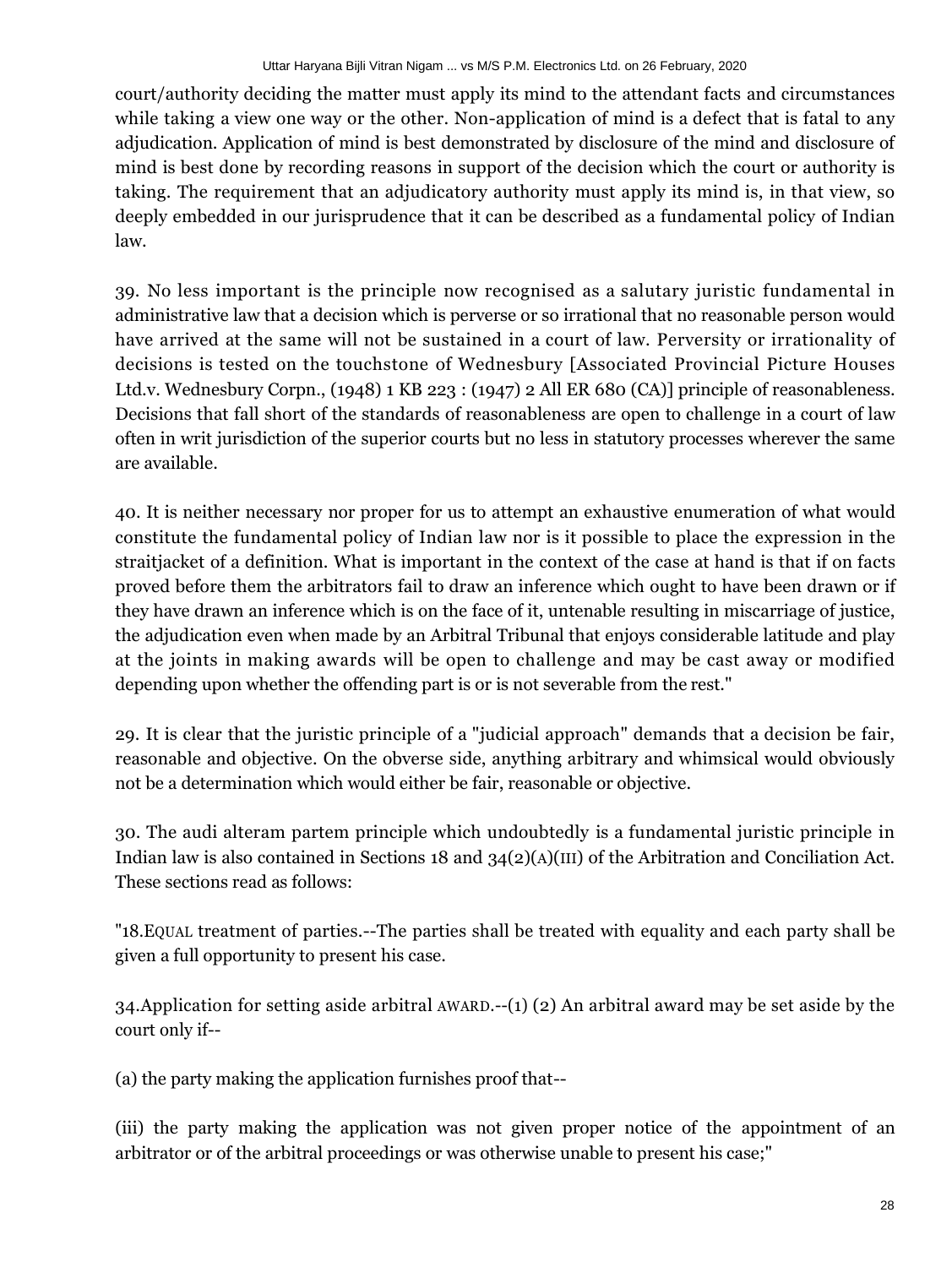31.THE third juristic principle is that a decision which is perverse or so irrational that no reasonable person would have arrived at the same is important and requires some degree of explanation. It is settled law that where:

(i) a finding is based on no evidence, or

(ii) an Arbitral Tribunal takes into account something irrelevant to the decision which it arrives at; or

(iii) ignores vital evidence in arriving at its decision, such decision would necessarily be perverse.

32. A good working test of perversity is contained in two judgments. InExcise and Taxation Officer-cum-Assessing Authority v. Gopi Nath & SONS[1992 Supp (2) SCC 312] , it was held: (SCC p. 317, para 7) "7. It is, no doubt, true that if a finding of fact is arrived at by ignoring or excluding relevant material or by taking into consideration irrelevant material or if the finding so outrageously defies logic as to suffer from the vice of irrationality incurring the blame of being perverse, then, the finding is rendered infirm in law."

In Kuldeep Singh v. Commr. of Police [(1999) 2 SCC 10 : 1999 SCC (L&S) 429] , it was held: (SCC p. 14, para 10) "10. A broad distinction has, therefore, to be maintained between the decisions which are perverse and those which are not. If a decision is arrived at on no evidence or evidence which is thoroughly unreliable and no reasonable person would act upon it, the order would be perverse. But if there is some evidence on record which is acceptable and which could be relied upon, howsoever compendious it may be, the conclusions would not be treated as perverse and the findings would not be interfered with."

33. It must clearly be understood that when a court is applying the "public policy" test to an arbitration award, it does not act as a court of appeal and consequently errors of fact cannot be corrected. A possible view by the arbitrator on facts has necessarily to pass muster as the arbitrator is the ultimate master of the quantity and quality of evidence to be relied upon when he delivers his arbitral award. Thus an award based on little evidence or on evidence which does not measure up in quality to a trained legal mind would not be held to be invalid on this score [ Very often an arbitrator is a lay person not necessarily trained in law. Lord Mansfield, a famous English Judge, once advised a high military officer in Jamaica who needed to act as a Judge as follows:"General, you have a sound head, and a good heart; take courage and you will do very well, in your occupation, in a court of equity. My advice is, to make your decrees as your head and your heart dictate, to hear both sides patiently, to decide with firmness in the best manner you can; but be careful not to assign your reasons, since your determination may be substantially right, although your reasons may be very bad, or essentially wrong".It is very important to bear this in mind when awards of lay arbitrators are challenged.] . Once it is found that the arbitrators approach is not arbitrary or capricious, then he is the last word on facts. In P.R. Shah, Shares & Stock Brokers (P) Ltd. v. B.H.H. Securities (P) Ltd. [(2012) 1 SCC 594 : (2012) 1 SCC (Civ) 342] , this Court held: (SCC pp. 601-02, para 21) "21. A court does not sit in appeal over the award of an Arbitral Tribunal by reassessing or reappreciating the evidence. An award can be challenged only under the grounds mentioned in Section 34(2) of the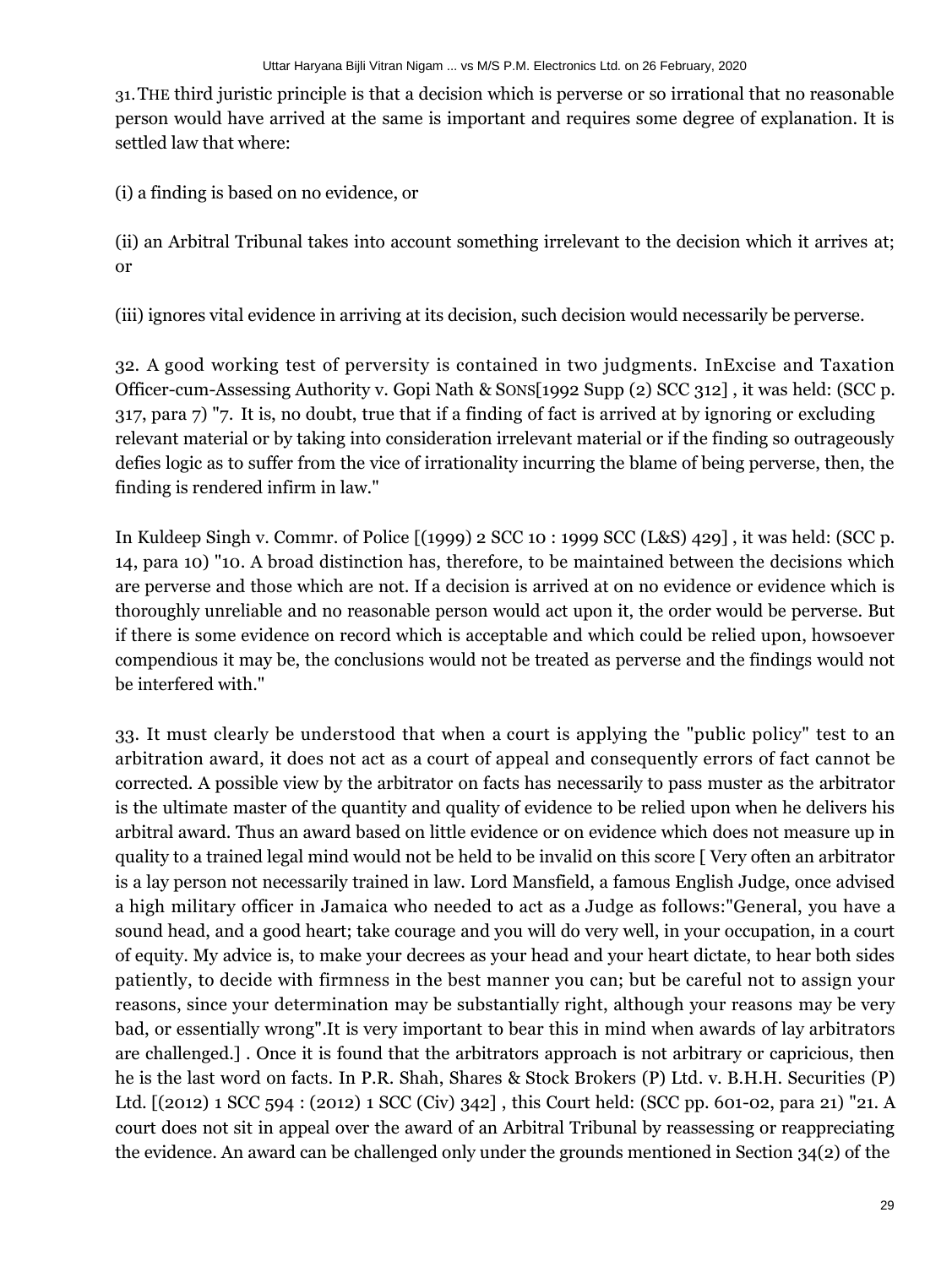Act. The Arbitral Tribunal has examined the facts and held that both the second respondent and the appellant are liable. The case as put forward by the first respondent has been accepted. Even the minority view was that the second respondent was liable as claimed by the first respondent, but the appellant was not liable only on the ground that the arbitrators appointed by the Stock Exchange under Bye-law 248, in a claim against a non-member, had no jurisdiction to decide a claim against another member. The finding of the majority is that the appellant did the transaction in the name of the second respondent and is therefore, liable along with the second respondent. Therefore, in the absence of any ground under Section 34(2) of the Act, it is not possible to re-examine the facts to find out whether a different decision can be arrived at."

34. It is with this very important caveat that the two fundamental principles which form part of the fundamental policy of Indian law (that the arbitrator must have a judicial approach and that he must not act perversely) are to be understood.

## Interest of India

35. The next ground on which an award may be set aside is that it is contrary to the interest of India. Obviously, this concerns itself with India as a member of the world community in its relations with foreign powers. As at present advised, we need not dilate on this aspect as this ground may need to evolve on a case-by-case basis.

36. The third ground of public policy is, if an award is against justice or morality. These are two different concepts in law. An award can be said to be against justice only when it shocks the conscience of the court. An illustration of this can be given. A claimant is content with restricting his claim, let us say to Rs 30 lakhs in a statement of claim before the arbitrator and at no point does he seek to claim anything more. The arbitral award ultimately awards him Rs 45 lakhs without any acceptable reason or justification. Obviously, this would shock the conscience of the court and the arbitral award would be liable to be set aside on the ground that it is contrary to "justice"

# Morality

37. The other ground is of "morality". Just as the expression "public policy" also occurs in Section 23 of the Contract Act, 1872 so does the expression "morality". Two illustrations to the said section are interesting for they explain to us the scope of the expression "morality":

"(j) A, who is B's Mukhtar, promises to exercise his influence, as such, with B in favour of C, and C promises to pay 1000 rupees to A. The agreement is void, because it is immoral.

(k) A agrees to let her daughter to hire to B for concubinage. The agreement is void, because it is immoral, though the letting may not be punishable under the Penal Code, 1860."

38. In Gherulal Parakh v. Mahadeodas Maiya [1959 Supp (2) SCR 406 : AIR 1959 SC 781] , this Court explained the concept of "morality" thus: (SCR pp. 445-46 : AIR pp. 797-98) "Re. Point 3 -- Immorality: The argument under this head is rather broadly stated by the learned counsel for the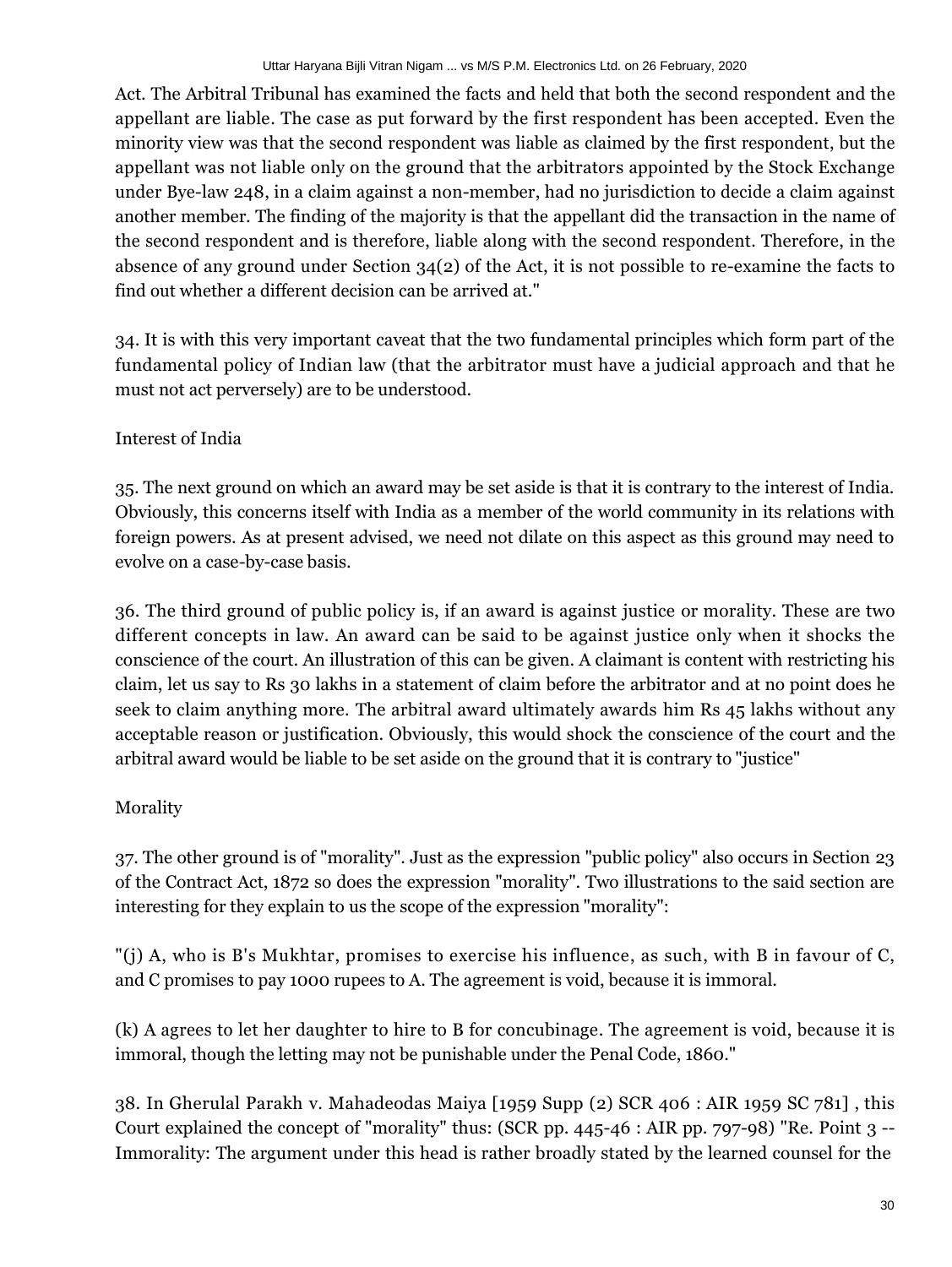appellant. The learned counsel attempts to draw an analogy from the Hindu law relating to the doctrine of pious obligation of sons to discharge their father's debts and contends that what the Hindu law considers to be immoral in that context may appropriately be applied to a case under Section 23 of the Contract Act. Neither any authority is cited nor any legal basis is suggested for importing the doctrine of Hindu law into the domain of contracts. Section 23 of the Contract Act is inspired by the common law of England and it would be more useful to refer to the English law than to the Hindu law texts dealing with a different matter. Anson in his Law of Contracts states at p. 222 thus:

''The only aspect of immorality with which courts of law have dealt is sexual immorality. ' Halsbury in his Laws of England, 3rd Edn., Vol. 8, makes a similar statement, at p. 138:

''A contract which is made upon an immoral consideration or for an immoral purpose is unenforceable, and there is no distinction in this respect between immoral and illegal contracts. The immorality here alluded to is sexual immorality.' In the Law of Contract by Cheshire and Fifoot, 3rd Edn., it is stated at p. 279:

''Although Lord Mansfield laid it down that a contract contra bonos mores is illegal, the law in this connection gives no extended meaning to morality, but concerns itself only with what is sexually reprehensible.' In the book on the Indian Contract Act by Pollock and Mulla it is stated at p. 157:

''The epithet "immoral" points, in legal usage, to conduct or purposes which the State, though disapproving them, is unable, or not advised, to visit with direct punishment.' The learned authors confined its operation to acts which are considered to be immoral according to the standards of immorality approved by courts. The case law both in England and India confines the operation of the doctrine to sexual immorality. To cite only some instances: settlements in consideration of concubinage, contracts of sale or hire of things to be used in a brothel or by a prostitute for purposes incidental to her profession, agreements to pay money for future illicit cohabitation, promises in regard to marriage for consideration, or contracts facilitating divorce are all held to be void on the ground that the object is immoral.

The word ''immoral' is a very comprehensive word. Ordinarily it takes in every aspect of personal conduct deviating from the standard norms of life. It may also be said that what is repugnant to good conscience is immoral. Its varying content depends upon time, place and the stage of civilisation of a particular society. In short, no universal standard can be laid down and any law based on such fluid concept defeats its own purpose. The provisions of Section 23 of the Contract Act indicate the legislative intention to give it a restricted meaning. Its juxtaposition with an equally illusive concept, public policy, indicates that it is used in a restricted sense; otherwise there would be overlapping of the two concepts. In its wide sense what is immoral may be against public policy, for public policy covers political, social and economic ground of objection. Decided cases and authoritative textbook writers, therefore, confined it, with every justification, only to sexual immorality. The other limitation imposed on the word by the statute, namely, ''the court regards it as immoral', brings out the idea that it is also a branch of the common law like the doctrine of public policy, and, therefore, should be confined to the principles recognised and settled by courts.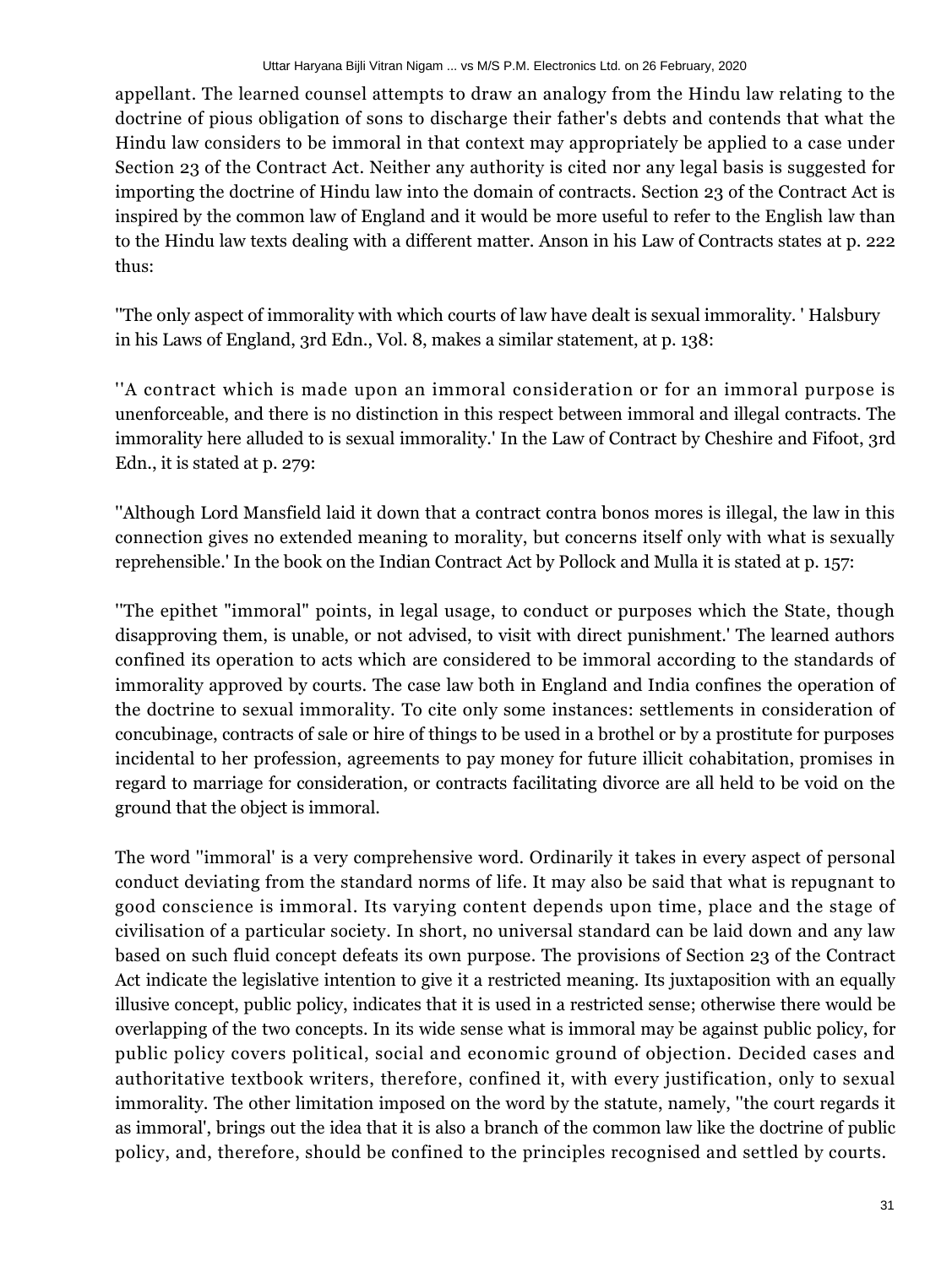Precedents confine the said concept only to sexual immorality and no case has been brought to our notice where it has been applied to any head other than sexual immorality. In the circumstances, we cannot evolve a new head so as to bring in wagers within its fold."

39. This Court has confined morality to sexual morality so far as Section 23 of the Contract Act, 1872 is concerned, which in the context of an arbitral award would mean the enforcement of an award say for specific performance of a contract involving prostitution. "Morality" would, if it is to go beyond sexual morality necessarily cover such agreements as are not illegal but would not be enforced given the prevailing mores of the day. However, interference on this ground would also be only if something shocks the court's conscience.

#### Patent Illegality

40. We now come to the fourth head of public policy, namely, patent illegality. It must be remembered that under the Explanation to Section 34(2)(B), an award is said to be in conflict with the public policy of India if the making of the award was induced or affected by fraud or corruption. This ground is perhaps the earliest ground on which courts in England set aside awards under English law. Added to this ground (in 1802) is the ground that an arbitral award would be set aside if there were an error of law by the arbitrator. This is explained by Denning, L.J. in R. v. Northumberland Compensation Appeal Tribunal, ex p Shaw [(1952) 1 All ER 122 : (1952) 1 KB 338 (CA)] : (All ER p. 130 D-E : KB p. 351) "Leaving now the statutory tribunals, I turn to the awards of the arbitrators. The Court of King's Bench never interfered by certiorari with the award of an arbitrator, because it was a private tribunal and not subject to the prerogative writs. If the award was not made a rule of court, the only course available to an aggrieved party was to resist an action on the award or to file a bill in equity. If the award was made a rule of court, a motion could be made to the court to set it aside for misconduct of the arbitrator on the ground that it was procured by corruption or other undue means (see Statutes 9 and 10 Will. III, C. 15). At one time an award could not be upset on the ground of error of law by the arbitrator because that could not be said to be misconduct or undue means, but ultimately it was held in Kent v. Elstob [(1802) 3 East 18 : 102 ER 502] , that an award could be set aside for error of law on the face of it. This was regretted by Williams, J., in Hodgkinson v. Fernie [(1857) 3 CB (NS) 189 : 140 ER 712] , but is now well established."

41. This, in turn, led to the famous principle laid down in Champsey Bhara Co. v. Jivraj Balloo Spg. and Wvg. Co. Ltd. [AIR 1923 PC 66 : (1922-23) 50 IA 324 : 1923 AC 480 : 1923 All ER Rep 235 (PC)] , where the Privy Council referred to Hodgkinson [(1857) 3 CB (NS) 189 : 140 ER 712] and then laid down: (IA pp. 330-32) "The law on the subject has never been more clearly stated than by Williams, J. in Hodgkinson v. Fernie [(1857) 3 CB (NS) 189 : 140 ER 712] : [CB(NS) p. 202 : ER p. 717] ''The law has for many years been settled, and remains so at this day, that, where a cause or matters in difference are referred to an arbitrator, whether a lawyer or a layman, he is constituted the sole and final Judge of all questions both of law and of fact. The only exceptions to that rule are cases where the award is the result of corruption or fraud, and one other, which, though it is to be regretted, is now, I think firmly established viz. where the question of law necessarily arises on the face of the award or upon some paper accompanying and forming part of the award. Though the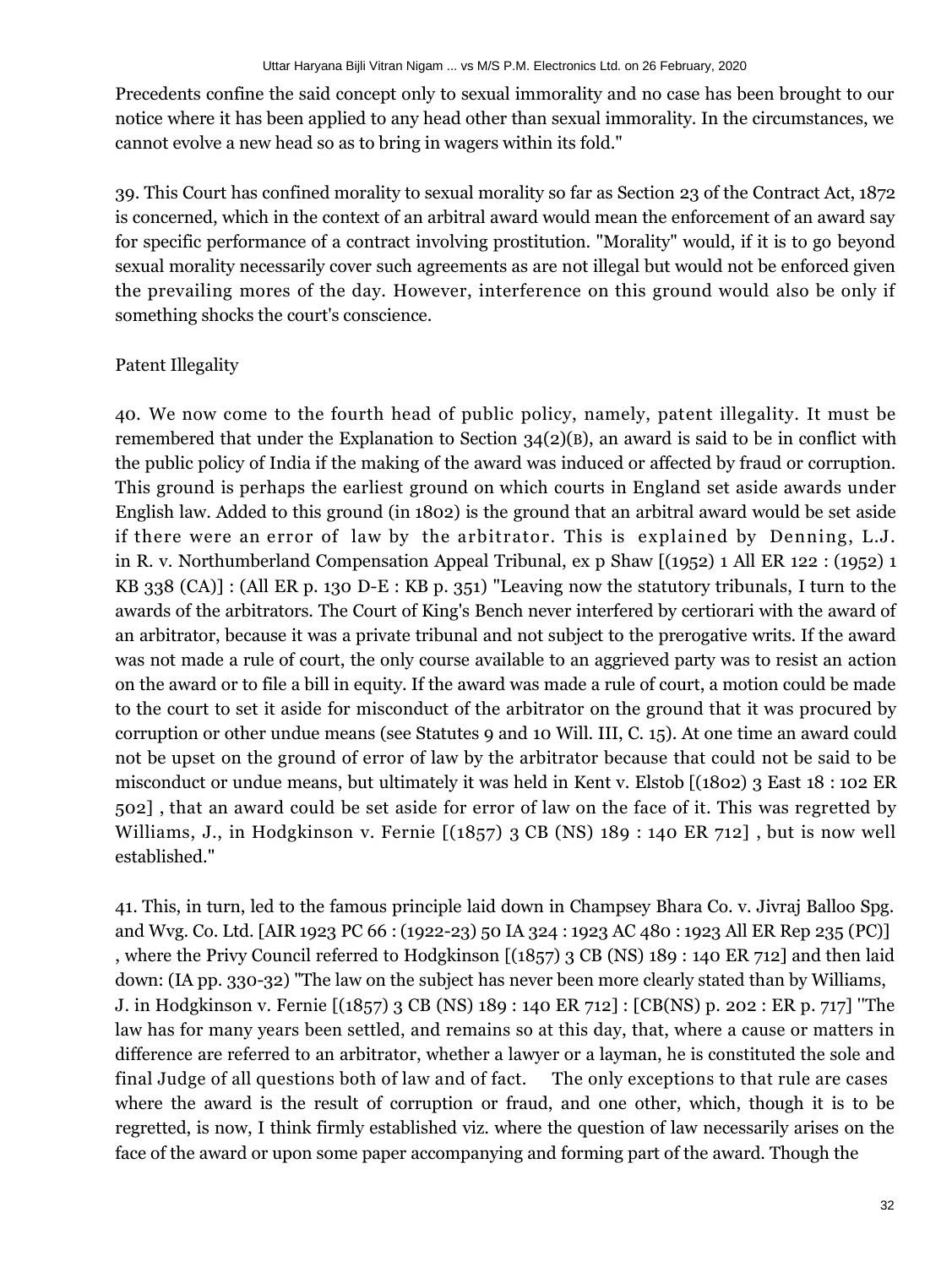propriety of this latter may very well be doubted, I think it may be considered as established.' Now the regret expressed by Williams, J. in Hodgkinson v. Fernie [(1857) 3 CB (NS) 189 : 140 ER 712] has been repeated by more than one learned Judge, and it is certainly not to be desired that the exception should be in any way extended. An error in law on the face of the award means, in Their Lordships' view, that you can find in the award or a document actually incorporated thereto, as for instance, a note appended by the arbitrator stating the reasons for his judgment, some legal proposition which is the basis of the award and which you can then say is erroneous. It does not mean that if in a narrative a reference is made to a contention of one party that opens the door to seeing first what that contention is, and then going to the contract on which the parties' rights depend to see if that contention is sound. Here it is impossible to say, from what is shown on the face of the award, what mistake the arbitrators made. The only way that the learned Judges have arrived at finding what the mistake was is by saying: ''Inasmuch as the arbitrators awarded so and so, and inasmuch as the letter shows that the buyer rejected the cotton, the arbitrators can only have arrived at that result by totally misinterpreting Rule 52.' But they were entitled to give their own interpretation to Rule 52 or any other article, and the award will stand unless, on the face of it they have tied themselves down to some special legal proposition which then, when examined, appears to be unsound. Upon this point, therefore, Their Lordships think that the judgment of Pratt, J. was right and the conclusion of the learned Judges of the Court of Appeal [Jivraj Baloo Spg. and Wvg. Co. Ltd. v. Champsey Bhara and Co., ILR (1920) 44 Bom 780. The judgment of Pratt, J. may be referred to at ILR p. 787.] erroneous."

This judgment has been consistently followed in India to test awards under Section 30 of the Arbitration Act, 1940.

42. In the 1996 Act, this principle is substituted by the "patent illegality" principle which, in turn, contains three subheads:

(a) A contravention of the substantive law of India would result in the death knell of an arbitral award. This must be understood in the sense that such illegality must go to the root of the matter and cannot be of a trivial nature. This again is really a contravention of Section  $28(1)(A)$  of the Act, which reads as under:

"28.RULES applicable to substance of DISPUTE.--(1) Where the place of arbitration is situated in India--

(a) in an arbitration other than an international commercial arbitration, the Arbitral Tribunal shall decide the dispute submitted to arbitration in accordance with the substantive law for the time being in force in India;"

(b) A contravention of the Arbitration Act itself would be regarded as a patent illegality -- for example if an arbitrator gives no reasons for an award in contravention of Section 31(3) of the Act, such award will be liable to be set aside.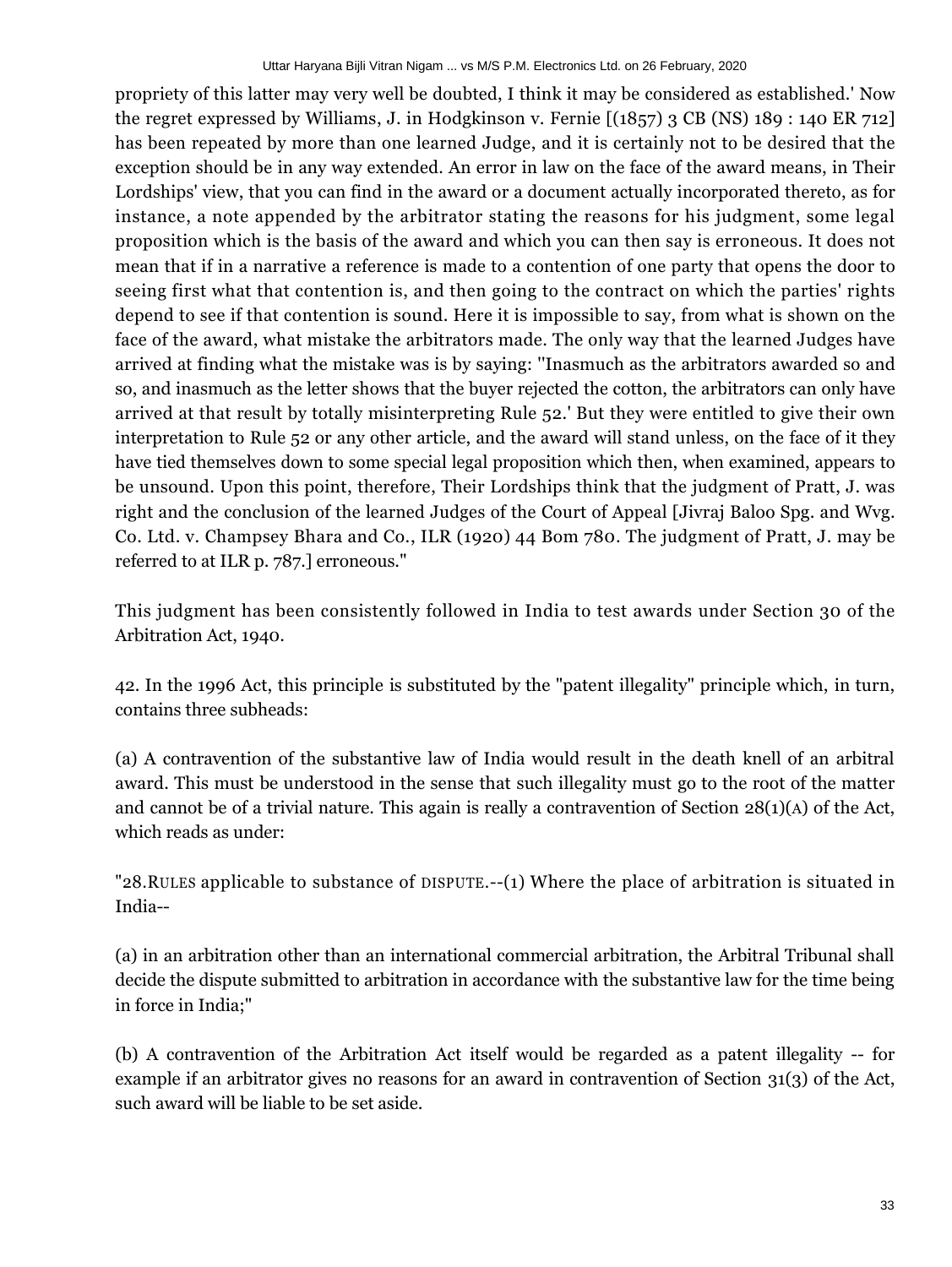(c) Equally, the third subhead of patent illegality is really a contravention of Section 28(3) of the Arbitration Act, which reads as under:

"28. RULES applicable to substance of DISPUTE.--(1)-(2) (3) In all cases, the Arbitral Tribunal shall decide in accordance with the terms of the contract and shall take into account the usages of the trade applicable to the transaction."

This last contravention must be understood with a caveat. An Arbitral Tribunal must decide in accordance with the terms of the contract, but if an arbitrator construes a term of the contract in a reasonable manner, it will not mean that the award can be set aside on this ground. Construction of the terms of a contract is primarily for an arbitrator to decide unless the arbitrator construes the contract in such a way that it could be said to be something that no fair-minded or reasonable person could do.

43. In McDermott International Inc. v. Burn Standard Co. Ltd. [McDermott International Inc. v. Burn Standard Co. Ltd., (2006) 11 SCC 181] , this Court held as under: (SCC pp. 225-26, paras 112-13) "112. It is trite that the terms of the contract can be express or implied. The conduct of the parties would also be a relevant factor in the matter of construction of a contract. The construction of the contract agreement is within the jurisdiction of the arbitrators having regard to the wide nature, scope and ambit of the arbitration agreement and they cannot be said to have misdirected themselves in passing the award by taking into consideration the conduct of the parties. It is also trite that correspondences exchanged by the parties are required to be taken into consideration for the purpose of construction of a contract. Interpretation of a contract is a matter for the arbitrator to determine, even if it gives rise to determination of a question of law. [See Pure Helium India (P) Ltd. v. Oil and Natural Gas COMMISSION[(2003) 8 SCC 593 : 2003 Supp (4) SCR 561] and D.D. Sharma v. Union of India [(2004) 5 SCC 325] .]

113. Once, thus, it is held that the arbitrator had the jurisdiction, no further question shall be raised and the court will not exercise its jurisdiction unless it is found that there exists any bar on the face of the award."

44. In MSK Projects (I) (JV) Ltd. v. State of Rajasthan [(2011) 10 SCC 573 : (2012) 3 SCC (Civ) 818] , the Court held: (SCC pp. 581-82, para 17) "17. If the arbitrator commits an error in the construction of the contract, that is an error within his jurisdiction. But if he wanders outside the contract and deals with matters not allotted to him, he commits a jurisdictional error. Extrinsic evidence is admissible in such cases because the dispute is not something which arises under or in relation to the contract or dependent on the construction of the contract or to be determined within the award. The ambiguity of the award can, in such cases, be resolved by admitting extrinsic evidence. The rationale of this rule is that the nature of the dispute is something which has to be determined outside and independent of what appears in the award. Such a jurisdictional error needs to be proved by evidence extrinsic to the award. (See Gobardhan Das v. Lachhmi Ram [AIR 1954 SC 689] , Thawardas Pherumal v. Union of India [AIR 1955 SC 468] ,Union of India v. Kishorilal Gupta & Bros. [AIR 1959 SC 1362] , Alopi Parshad & Sons Ltd. v. Union of India [AIR 1960 SC 588] , Jivarajbhai Ujamshi Sheth v. Chintamanrao Balaji [AIR 1965 SC 214] and Renusagar Power Co.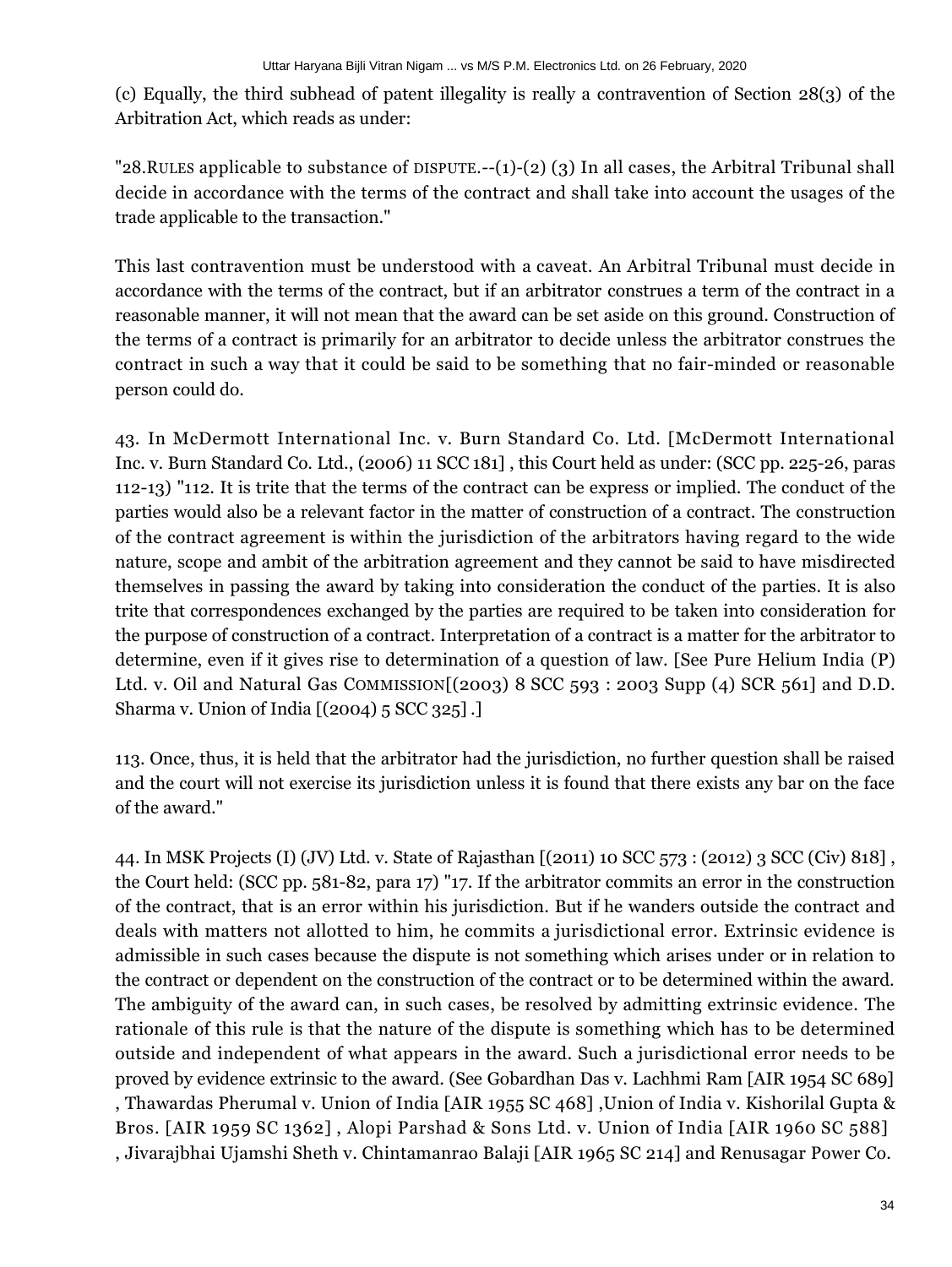Ltd. v. General Electric Co. [(1984) 4 SCC 679 : AIR 1985 SC 1156] )"

45. In Rashtriya Ispat Nigam Ltd. v. Dewan Chand Ram Saran [(2012) 5 SCC 306] , the Court held: (SCC pp. 320-21, paras 43-45) "43. In any case, assuming that Clause 9.3 was capable of two interpretations, the view taken by the arbitrator was clearly a possible if not a plausible one. It is not possible to say that the arbitrator had travelled outside his jurisdiction, or that the view taken by him was against the terms of contract. That being the position, the High Court had no reason to interfere with the award and substitute its view in place of the interpretation accepted by the arbitrator.

44. The legal position in this behalf has been summarised in para 18 of the judgment of this Court in SAIL v. Gupta Brother Steel Tubes Ltd. [(2009) 10 SCC 63 : (2009) 4 SCC (Civ) 16] and which has been referred to above. Similar view has been taken later in Sumitomo Heavy Industries Ltd. v.ONGC Ltd. [(2010) 11 SCC 296 : (2010) 4 SCC (Civ) 459] to which one of us (Gokhale, J.) was a party. The observations in para 43 thereof are instructive in this behalf.

45. This para 43 reads as follows: (Sumitomo case [(2010) 11 SCC 296 : (2010) 4 SCC (Civ) 459] , SCC p. 313) ''43. The umpire has considered the fact situation and placed a construction on the clauses of the agreement which according to him was the correct one. One may at the highest say that one would have preferred another construction of Clause 17.3 but that cannot make the award in any way perverse. Nor can one substitute one's own view in such a situation, in place of the one taken by the umpire, which would amount to sitting in appeal. As held by this Court in Kwality Mfg. Corpn. v. Central Warehousing Corpn. [(2009) 5 SCC 142 : (2009) 2 SCC (Civ) 406] the Court while considering challenge to arbitral award does not sit in appeal over the findings and decision of the arbitrator, which is what the High Court has practically done in this matter. The umpire is legitimately entitled to take the view which he holds to be the correct one after considering the material before him and after interpreting the provisions of the agreement. If he does so, the decision of the umpire has to be accepted as final and binding.'"

46. Applying the tests laid down by this Court, we have to examine whether the Division Bench has exceeded its jurisdiction in setting aside the arbitral award impugned before it."

57. Recently in Ssangyong Engineering & Construction Co. Ltd. v. National Highways Authority of India (NHAI), 2019 SCC Online SCC 677, Court has considered effect of Section 2A incorporated in Section 34 of Act 1996 and held as under in paragraphs 35, 36, 37, 38, 39, 40, 41, 42, 70 and 76:

"35. What is clear, therefore, is that the expression "public policy of India", whether contained in Section 34 or in Section 48, would now mean the "fundamental policy of Indian law" as explained in paragraphs 18 and 27 of Associate Builders (supra), i.e., the fundamental policy of Indian law would be relegated to the "Renusagar" understanding of this expression. This would necessarily mean that the Western Geco (supra) expansion has been done away with. In short, Western Geco (supra), as explained in paragraphs 28 and 29 of Associate Builders (supra), would no longer obtain, as under the guise of interfering with an award on the ground that the arbitrator has not adopted a judicial approach, the Court's intervention would be on the merits of the award, which cannot be permitted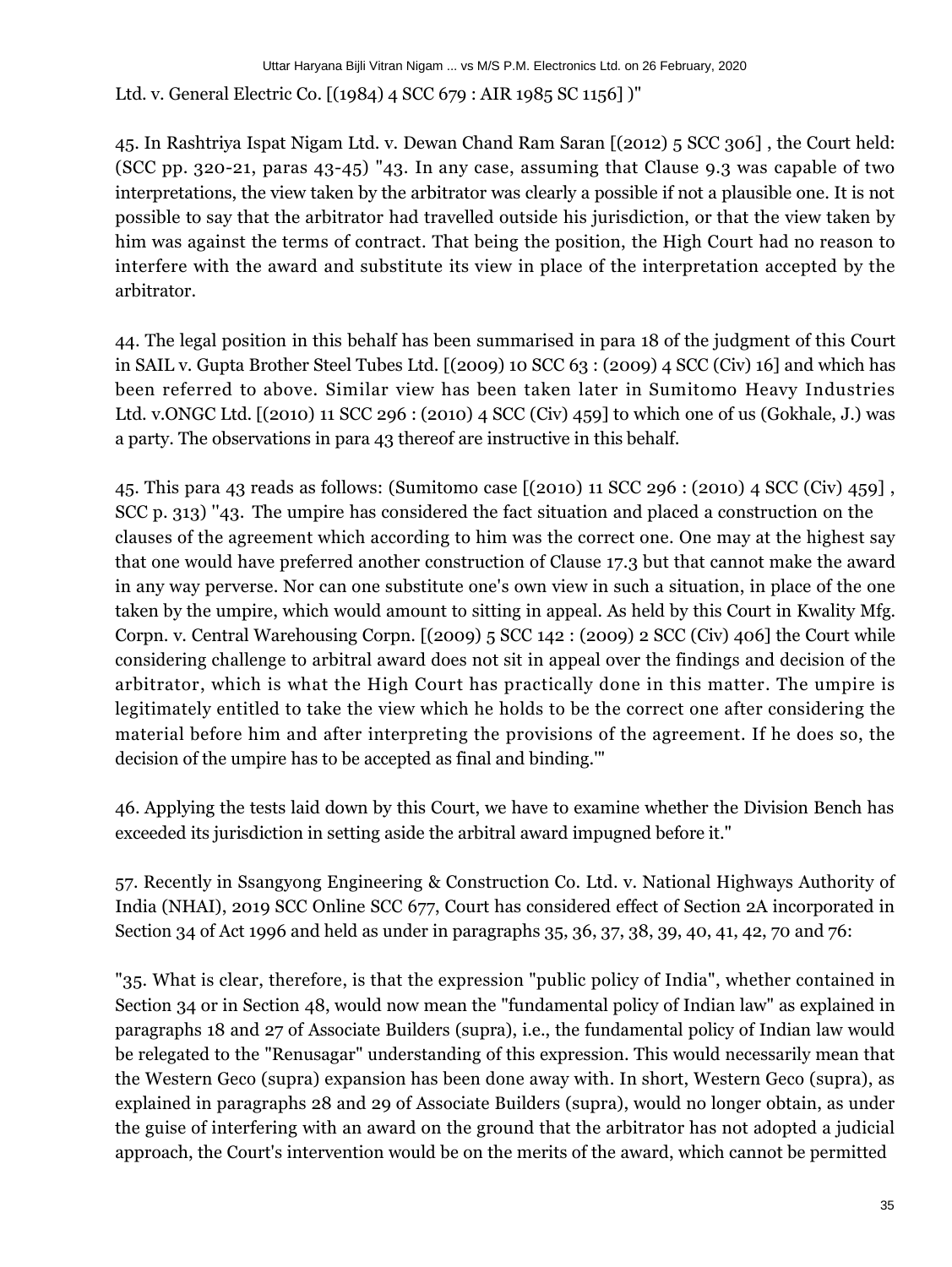post amendment. However, insofar as principles of natural justice are concerned, as contained in Sections 18 and 34(2)(A)(III) of the 1996 Act, these continue to be grounds of challenge of an award, as is contained in paragraph 30 of Associate Builders (supra).

36. It is important to notice that the ground for interference insofar as it concerns "interest of India" has since been deleted, and therefore, no longer obtains. Equally, the ground for interference on the basis that the award is in conflict with justice or morality is now to be understood as a conflict with the "most basic notions of morality or justice". This again would be in line with paragraphs 36 to 39 of Associate Builders (supra), as it is only such arbitral awards that shock the conscience of the court that can be set aside on this ground.

37. Thus, it is clear that public policy of India is now constricted to mean firstly, that a domestic award is contrary to the fundamental policy of Indian law, as understood in paragraphs 18 and 27 of Associate Builders (supra), or secondly, that such award is against basic notions of justice or morality as understood in paragraphs 36 to 39 of Associate Builders (supra). Explanation 2 to Section  $34(2)(B)(II)$  and Explanation 2 to Section  $48(2)(B)(II)$  was added by the Amendment Act only so thatWestern Geco (supra), as understood in Associate Builders (supra), and paragraphs 28 and 29 in particular, is now done away with.

38. Insofar as domestic awards made in India are concerned, an additional ground is now available under sub-section (2A), added by the Amendment Act, 2015, to Section 34. Here, there must be patent illegality appearing on the face of the award, which refers to such illegality as goes to the root of the matter but which does not amount to mere erroneous application of the law. In short, what is not subsumed within "the fundamental policy of Indian law", namely, the contravention of a statute not linked to public policy or public interest, cannot be brought in by the backdoor when it comes to setting aside an award on the ground of patent illegality.

39. Secondly, it is also made clear that re-appreciation of evidence, which is what an appellate court is permitted to do, cannot be permitted under the ground of patent illegality appearing on the face of the award.

40. To elucidate, paragraph 42.1 of Associate Builders (supra), namely, a mere contravention of the substantive law of India, by itself, is no longer a ground available to set aside an arbitral award. Paragraph 42.2 of Associate Builders (supra), however, would remain, for if an arbitrator gives no reasons for an award and contravenes Section 31(3) of the 1996 Act, that would certainly amount to a patent illegality on the face of the award.

41. The change made in Section 28(3) by the Amendment Act really follows what is stated in paragraphs 42.3 to 45 inAssociate Builders (supra), namely, that the construction of the terms of a contract is primarily for an arbitrator to decide, unless the arbitrator construes the contract in a manner that no fair-minded or reasonable person would; in short, that the arbitrator's view is not even a possible view to take. Also, if the arbitrator wanders outside the contract and deals with matters not allotted to him, he commits an error of jurisdiction. This ground of challenge will now fall within the new ground added under Section 34(2A).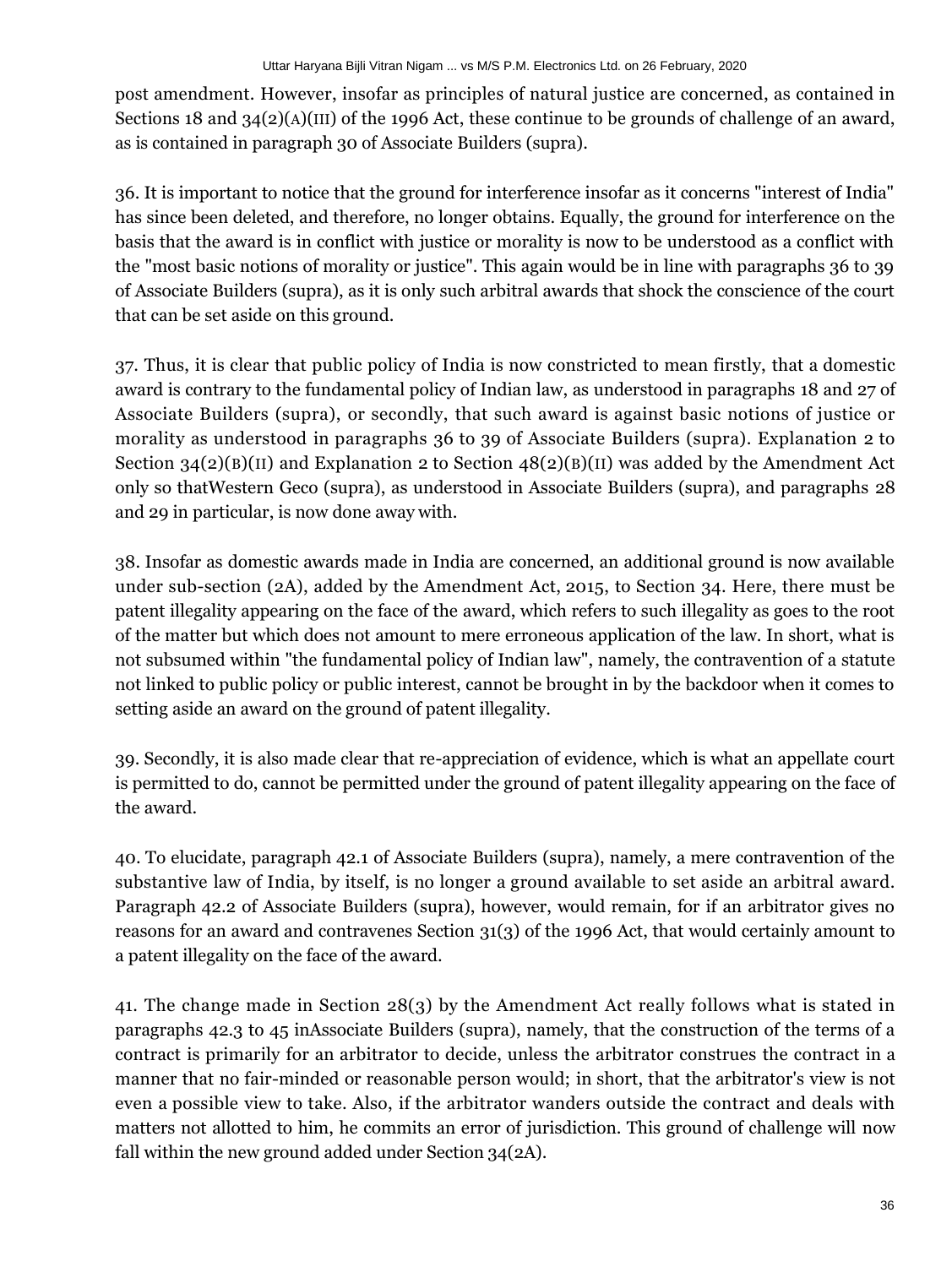42. What is important to note is that a decision which is perverse, as understood in paragraphs 31 and 32 of Associate Builders (supra), while no longer being a ground for challenge under "public policy of India", would certainly amount to a patent illegality appearing on the face of the award. Thus, a finding based on no evidence at all or an award which ignores vital evidence in arriving at its decision would be perverse and liable to be set aside on the ground of patent illegality. Additionally, a finding based on documents taken behind the back of the parties by the arbitrator would also qualify as a decision based on no evidence inasmuch as such decision is not based on evidence led by the parties, and therefore, would also have to be characterised as perverse.

70. The expression "most basic notions of ... justice" finds mention in Explanation 1 to sub-clause (iii) to Section  $34(2)(B)$ . Here again, what is referred to is, substantively or procedurally, some fundamental principle of justice which has been breached, and which shocks the conscience of the Court. Thus, in Parsons (supra), it was held:

"7. Article  $V(2)(B)$  of the Convention allows the court in which enforcement of a foreign arbitral award is sought to refuse enforcement, on the defendant's motion or sua sponte, if ''enforcement of the award would be contrary to the public policy of (the forum) country.' The legislative history of the provision offers no certain guidelines to its construction. Its precursors in the Geneva Convention and the 1958 Convention's ad hoc committee draft extended the public policy exception to, respectively, awards contrary to ''principles of the law' and awards violative of ''fundamental principles of the law.' In one commentator's view, the Convention's failure to include similar language signifies a narrowing of the defense [Contini, International Commercial Arbitration, 8 Am.J.Comp.L. 283, 304]. On the other hand, another noted authority in the field has seized upon this omission as indicative of an intention to broaden the defense [Quigley, Accession by the United States to the United Nations Convention on the Recognition and Enforcement of Foreign Arbitral Awards, 70 Yale L.J. 1049, 1070-71 (1961)].

8. Perhaps more probative, however, are the inferences to be drawn from the history of the Convention as a whole. The general pro-enforcement bias informing the Convention and explaining its supersession of the Geneva Convention points toward a narrow reading of the public policy defense. An expansive construction of this defense would vitiate the Convention's basic effort to remove preexisting obstacles to enforcement. [See Straus, Arbitration of Disputes between Multinational Corporations, in New Strategies for Peaceful Resolution of International Business Disputes 114-15 (1971); Digest of Proceedings of International Business Disputes Conference, April 14, 1971, at 191 (remarks of Professor W. Reese)]. Additionally, considerations of reciprocity considerations given express recognition in the Convention itself - counsel courts to invoke the public policy defense with caution lest foreign courts frequently accept it as a defense to enforcement of arbitral awards rendered in the United States.

9. We conclude, therefore, that the Convention's public policy defense should be construed narrowly. Enforcement of foreign arbitral awards may be denied on this basis only where enforcement would violate the forum state's most basic notions of morality and justice.[Restatement Second of the Conflict of Laws 117, comment c, at 340 (1971); Loucks v. Standard Oil Co., 224 N.Y. 99, 111, 120 N.E. 198 (1918)]."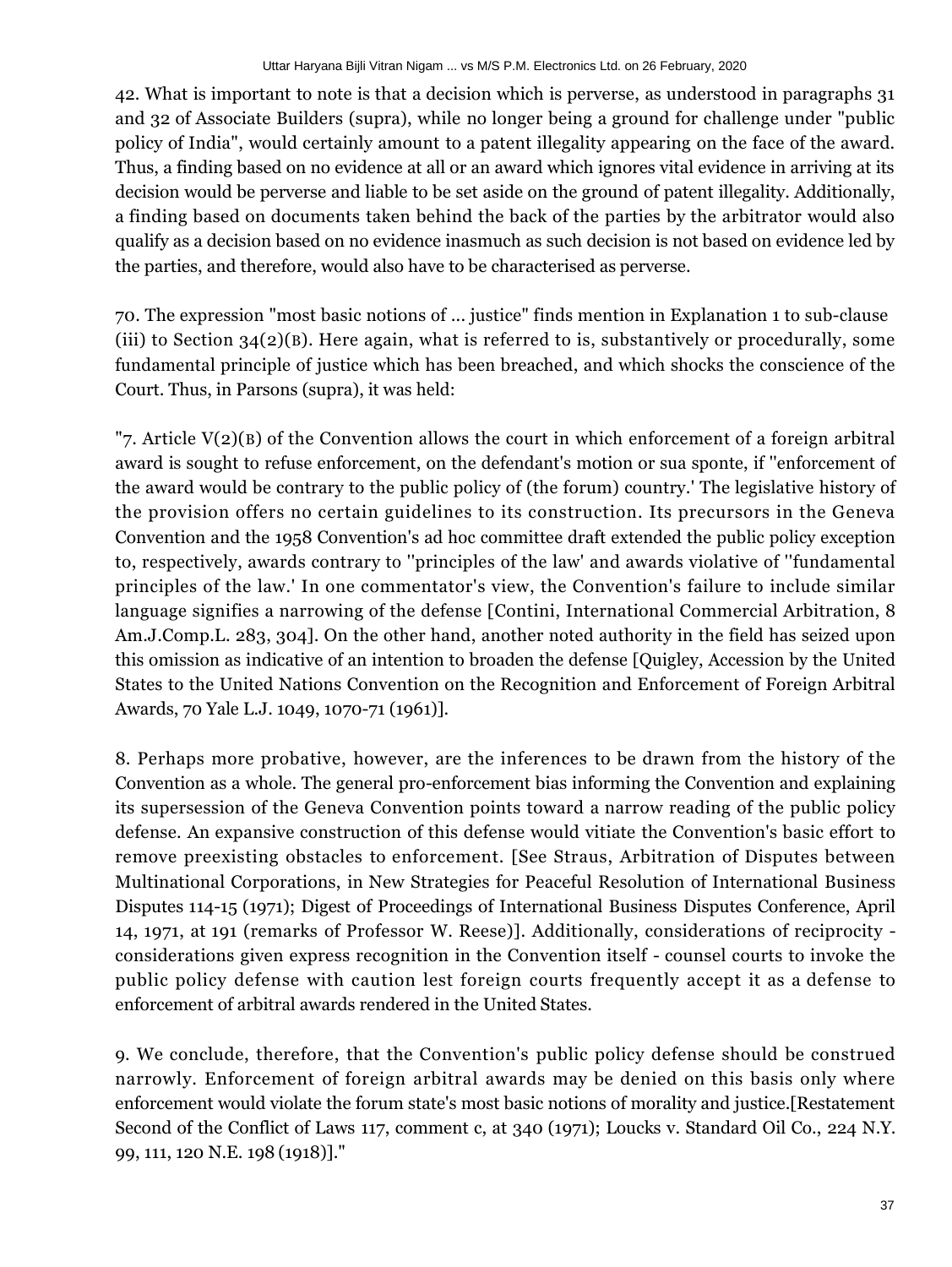However, when it comes to the public policy of India argument based upon "most basic notions of justice", it is clear that this ground can be attracted only in very exceptional circumstances when the conscience of the Court is shocked by infraction of fundamental notions or principles of justice. It can be seen that the formula that was applied by the agreement continued to be applied till February, 2013 - in short, it is not correct to say that the formula under the agreement could not be applied in view of the Ministry's change in the base indices from 1993-94 to 2004-05. Further, in order to apply a linking factor, a Circular, unilaterally issued by one party, cannot possibly bind the other party to the agreement without that other party's consent. Indeed, the Circular itself expressly stipulates that it cannot apply unless the contractors furnish an undertaking/affidavit that the price adjustment under the Circular is acceptable to them. We have seen how the appellant gave such undertaking only conditionally and without prejudice to its argument that the Circular does not and cannot apply. This being the case, it is clear that the majority award has created a new contract for the parties by applying the said unilateral Circular and by substituting a workable formula under the agreement by another formula de hors the agreement. This being the case, a fundamental principle of justice has been breached, namely, that a unilateral addition or alteration of a contract can never be foisted upon an unwilling party, nor can a party to the agreement be liable to perform a bargain not entered into with the other party. Clearly, such a course of conduct would be contrary to fundamental principles of justice as followed in this country, and shocks the conscience of this Court. However, we repeat that this ground is available only in very exceptional circumstances, such as the fact situation in the present case. Under no circumstance can any Court interfere with an arbitral award on the ground that justice has not been done in the opinion of the Court. That would be an entry into the merits of the dispute which, as we have seen, is contrary to the ethos of Section 34 of the 1996 Act, as has been noted earlier in this judgment."

58. Having referred to the ambit and scope of Section 34 of Act, 1996 as crystallized by Apex Court, we proceed to examine first point of consideration i.e. whether in the facts and circumstances of case objections under section 34 of Act, 1996 filed by claimant-opposite party satisfied any of the parameters of Section 34 of Act, 1996 as noted herein above for setting aside the impugned award.

59. Admittedly, claim of claimant-opposite party was rejected by U.P. Micro and Small Industrial Facilitation Council, Kanpur, vide award dated 22.2.2010. Council concluded that claimant opposite party does not fall within the meaning of the term 'Supplier' as defined in section 2(N) of Act, 2006 and secondly, claim filed by opposite party NO.2 WAS barred by limitation. We fail to understand how Council could on the one hand reject claim being barred by limitation and simultaneously hold that claim filed by opposite party is not maintainable as claimant opposite party is not covered within the meaning of the term 'Supplier' as defined in Section 2(N) of Act, 1996. It is well settled that if claim is barred by limitation, then merits cannot be looked into.

60. Consequently, in view of contradictory findings recorded by Council in support of it's conclusion to reject claim of opposite party No. 2, issues which emerge for consideration before Court below were on the merits of the claim i.e. whether the claimant-opposite party No. 2 falls within the meaning of term 'Supplier' as defined under section 2(N) of Act, 1996 and secondly, whether Council was correct in concluding that claim raised by opposite party NO.2 is barred by limitation.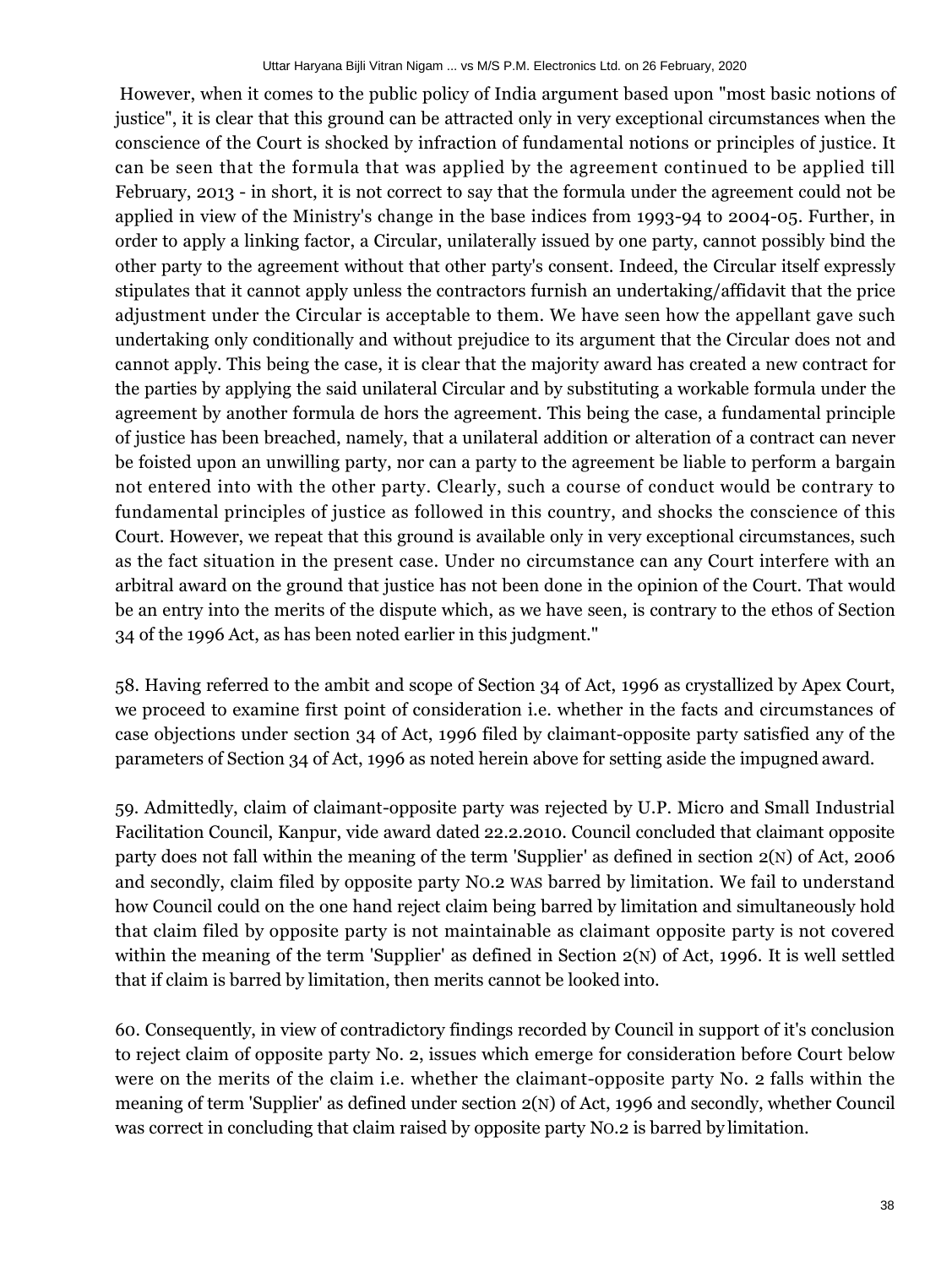61. We shall separately deal with the issue, whether claimant-opposite party NO.2 falls within the meaning of term 'Supplier' as defined under section 2(N) of Act, 1996 in the later part of this judgement. At this stage, we are only concerned, whether the question referred to above, relating to the status of claimant-opposite party NO.2 WAS an issue which went to the root of the matter or not. Similarly, question of limitation raised by appellant before council was a substantial issue or not as it is by now well settled that if a claim is barred by limitation then it cannot be considered.

62. We have already referred to the entire gamut of case law regarding the ambit and scope of Section 34 of Act, 1996 and we are of the view that both the aforesaid issues were substantial issues which went to the root of the matter and therefore, claimant-opposite party was clearly justified in approaching the District Judge, under Section 34 of Act, 1996. Thus, we conclude by observing that in the facts and circumstances of the case, Court below was justified in entertaining objections filed by opposite party as the same were in conformity with the law laid down in Associate Builders (Supra).

63. Second issue arises for consideration is whether claimant-opposite has availed parallel remedy by approaching the Civil Court at Panchkula Haryana and also raised an earlier dispute. The maintainability of claim filed by claimant-opposite party was challenged before Court below also on the aforesaid ground. However, Court below upon consideration of record observed that the cause of action pleaded in original suit and in the claim petition are different.

64. Learned Senior Counsel, Mr. H.N. Singh has again raised this issue before us by submitting that once claimant-opposite party had already approached Civil Court at Panchkula, District Haryana for redressal of its grievance, it cannot simultaneously raise an arbitral dispute.

65. Countering the submissions urged by learned Senior Counsel, Mr. Alok Kumar Yadav, learned counsel representing claimant-opposite party submits that Court below after considering the record has recorded a specific finding that subject matter of original suit filed before Civil Court, Panchukla, Haryana, and the subject matter of claim raised by claimant-opposite party are different. The findings so recorded by Court below has not been specifically challenged as neither any ground to that effect has been raised in the memo of present appeal nor a question of law to that effect has been framed. He further submits that apart from above, no factual foundation has been laid for challenging aforesaid finding recorded by Court below. The affidavit filed in support of stay application appended along with memo of appeal is completely silent on this point. Extending his arguments, he further contends that the appellants have not brought on record even the copy of the plaint of origianl suit filed by claimant-opposite party before Civil Court at Panchkula on the basis of which a parallel could be drawn regarding the cause of action pleaded and the relief claimed in Original Suit and the claim raised before the Council at Kanpur.

66. We find force in the arguments raised by learned counsel for claimant-opposite party. It is true that no ground has been formulated in the grounds of appeal nor any question of law to that effect has been framed regarding correctness of findings recorded by Court below on the issue of parallel remedies. We further find that no factual foundation has been laid in the affidavit filed in support of Stay Application appended along with memo of appeal regarding illegality/perversity in the findings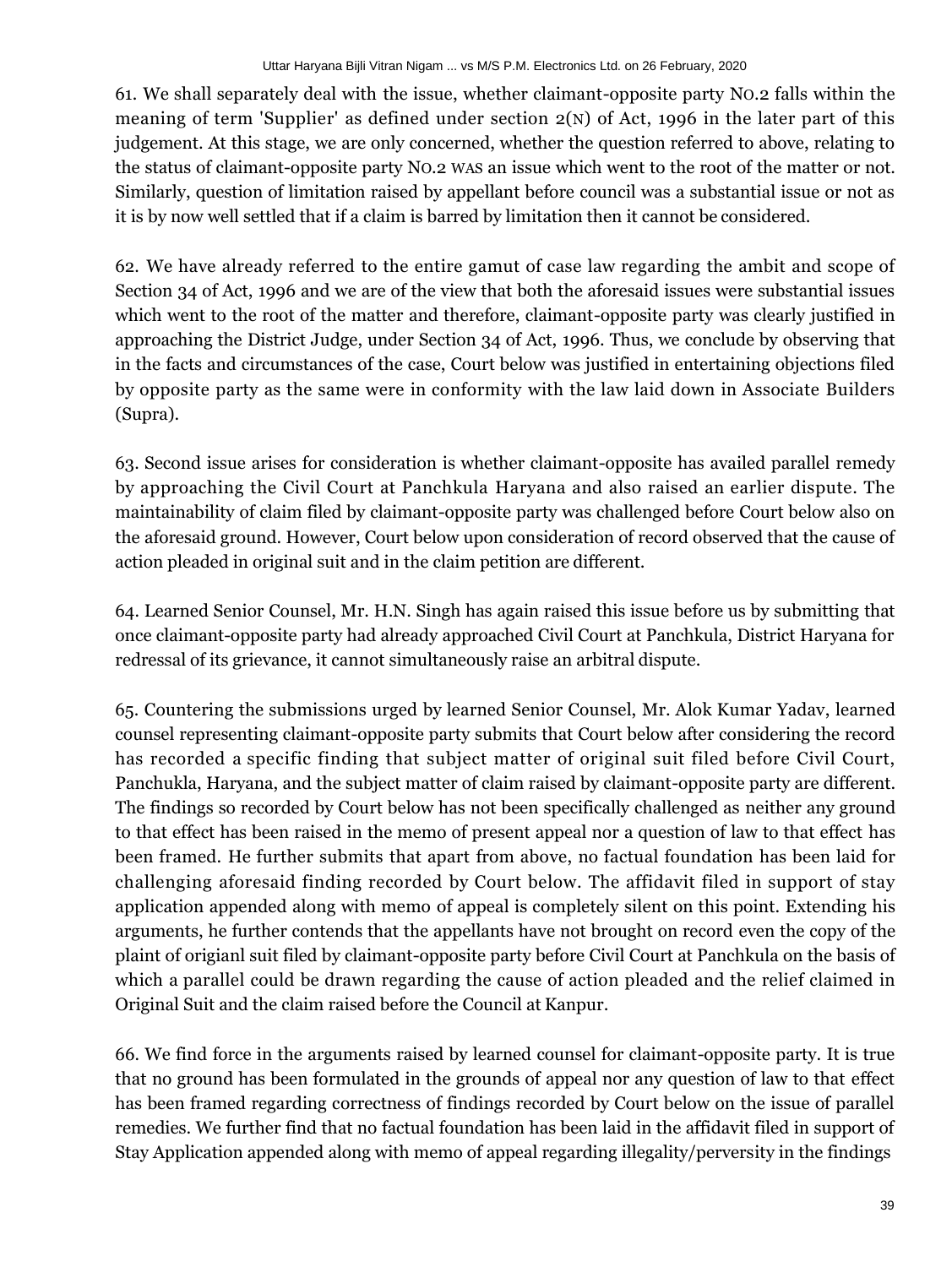recorded by Court below on the aforesaid issue. Moreover, neither the plaint nor any other document has been brought on record along with the memo of appeal or by means of additional evidence to plead and establish that the cause of action pleaded in the plaint as well as the relief claimed by means of above noted claim petition are similar. Thus, we have no hesitation to conclude that aforesaid objection raised by the learned counsel for appellant to the claim raised by claimantopposite party is an half hearted attempt to challenge impugned judgement and order. Accordingly, we reject the aforesaid contentions.

67. On the issue of limitation, we find that appellant raised an objection regarding maintainability of claim filed by opposite party No. 2 before the Council on the ground of limitation. Objections so raised by appellant before Council were accepted and Council concluded that claim raised by opposite party No. 2 is barred by limitation.

68. It is an undisputed fact that Appellant awarded various purchase orders to Claimant-Opposite Party during the period 1991 to 2000. Things were going on smoothly and bills of Claimant-Opposite Party were being paid regularly. However, in 1997, some delay occurred in payment of principal amount. Accordingly Claimant-Opposite Party filed CMWP No. 7916 of 1997 before Punjab and Haryana High Court claiming payment of interest on principal amount for the period of delayed payment. During pendency of above mentioned writ petition Claimant-Opposite Party filed a Civil Misc. Application in the aforesaid writ petition praying therein that directions be issued to Government of Haryana to establish Industrial Facilitation Council (hereinafter referred to as 'IFC') as contemplated under Sections 7A and 7B of Act, 1993 within a period of three months.

69. Punjab and Haryana High Court did not examine merits of claim raised by petitioner i.e. Claimant-Opposite Party herein in CMWP No. 7916 of 1997 but disposed of said writ petition finally, vide order dated 13.02.2002 on the undertaking scheduled by counsel for State of Haryana. For ready reference order dated 13.02.2002 is reproduced herein-below:

" In pursuant to order dated December 20, 2001, Mrs. Meenaxi Anand Chaudhary, Principal Secretary, to government of Haryana, Department of Power is present in Court. She has stated that the Government shall constitute the requisite council as provided under Section 7A of the Interest on Delayed Payment to Small Scale and Ancillary Industrial Undertakes (Amendment) Act, 1958. She has further stated that infact is the Small Scale Industries Department, which is directly concerned with this matter. However, she has stated for and on behalf of the Government of Haryana that Council shall be constituted within a period of three months from today.

In this view of the matter, the application has been rendered instructions and the same is disposed of accordingly.

Dasti on payment."

70. Pursuant to aforesaid order dated 13.2.2002, Government of Haryana, constituted Industrial Facilitation Council Haryana at Chandigarh in the year 2002. Thereafter, claimant-opposite party filed it's claim before IFC, Haryana, vide claim dated 31.7.2002, claiming a sum of Rs.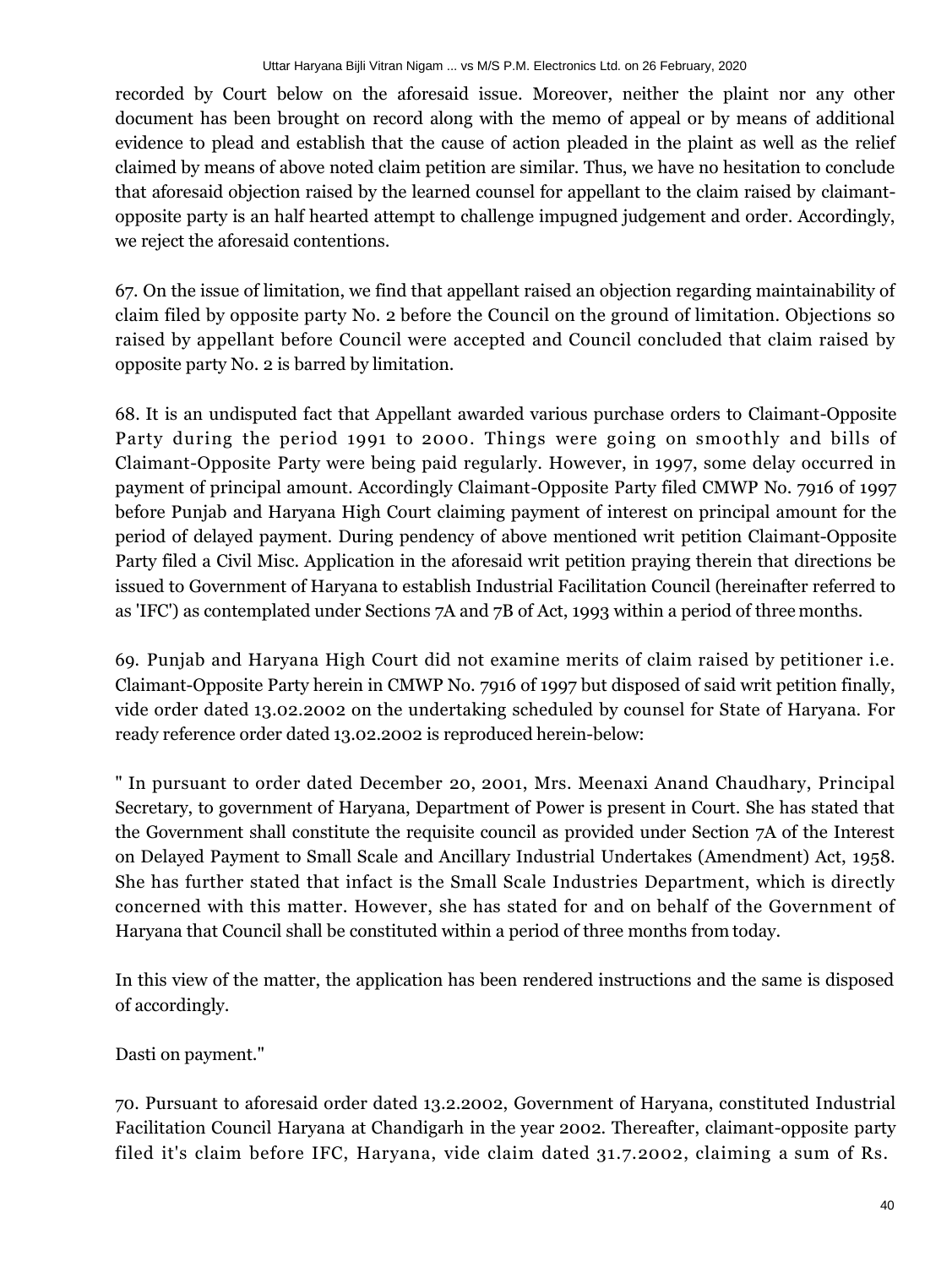12,70,89,049/- alongwith pendente-lite and future interest as well as cost of claim petition.

71. During pendency of aforesaid Claim Petition dated 31.07.2002 filed by claimant-opposite party before IFC, Haryana Micro Small and Medium Enterprises Development Act, 2006 (hereinafter referred to as Act, 2006) came into force on 02.10.2006. By reason of Section 32 of Act 2006, old Act of 1993 stood repealed.

72. Consequently, after coming into force of Act, 2006, IFC (Haryana) losts its existence. As a result of aforesaid, dispute of parties pending before IFC Haryana came to be stayed and thereafter adjourned as IFC (Haryana) now had no jurisdiction to decide claim of Claimant-Opposite Party. Under the new Act 2006, Jurisdiction to decide claim of Claimant-Opposite Party now vested with Micro and Small Industrial Facilitation Council Haryana or Micro and Small Industrial Facilitation Council, Uttar Pradesh which were established at Chandigarh and Kanpur, respectively, as per Section 20 read with Section 21 of Act, 2006.

73. Claimant-Opposite Party filed an application dated 21.03.2007 before Director of Industries, Haryana-Cum-Chairman Industries Facilitation Council, Haryana, praying therein that original file pertaining to claim submitted by claimant-opposite party be sent to U.P. State Micro & Small Industrial Facilitation Council, Directorate of Industries (U.P.) Kanpur. Thereafter, Claimant-Opposite Party filed reminders dated 27.11.2006, 08.12.2006, 22.12.2006, 07.02.2007 and 07.04.2007 in continuation of transfer application dated 21.3.2007 earlier filed by him.

74. However, as no consequential action was taken on the aforesaid applications/representations submitted by claimant-opposite party, it submitted a new claim dated 19.06.2007 before U.P. State Micro and Small Industrial Facilitation Council which was constituted under Act, 2006. Claimant-Opposite Party now revised its claim to RS.42,19,02,100/-. The break up of same is as follows:

"Interest due as per Section 16 and 17 of Act i.e. Rs. 40,74,54,079/-

```
Cost of goods supplied Rs. 43,50,817/-\n
```
Cost of recoveries made illegally through encahsment of Bank Guarantee and the cost of materia

75. Subsequently, Haryana State Micro and Small Industrial Facilitation Council passed an order dated 02.04.2008 directing Claimant-Opposite Party to approach Uttar Pradesh Micro and Small Industrial Facilitation Council, Kanpur as Claimant-Opposite Party is registered in Uttar Pradesh. For ready reference order dated 02.04.2008 is reporduced herein-below:-

" Regd. No. TS/IFC/22/2006-07 From The Director of Industries & Commerce, Haryana-cum-Chairman-Haryana Micro and Small Enterprises Facilitation Council 30 Bays Building, Ist Floor, Section 17, Chandigarh.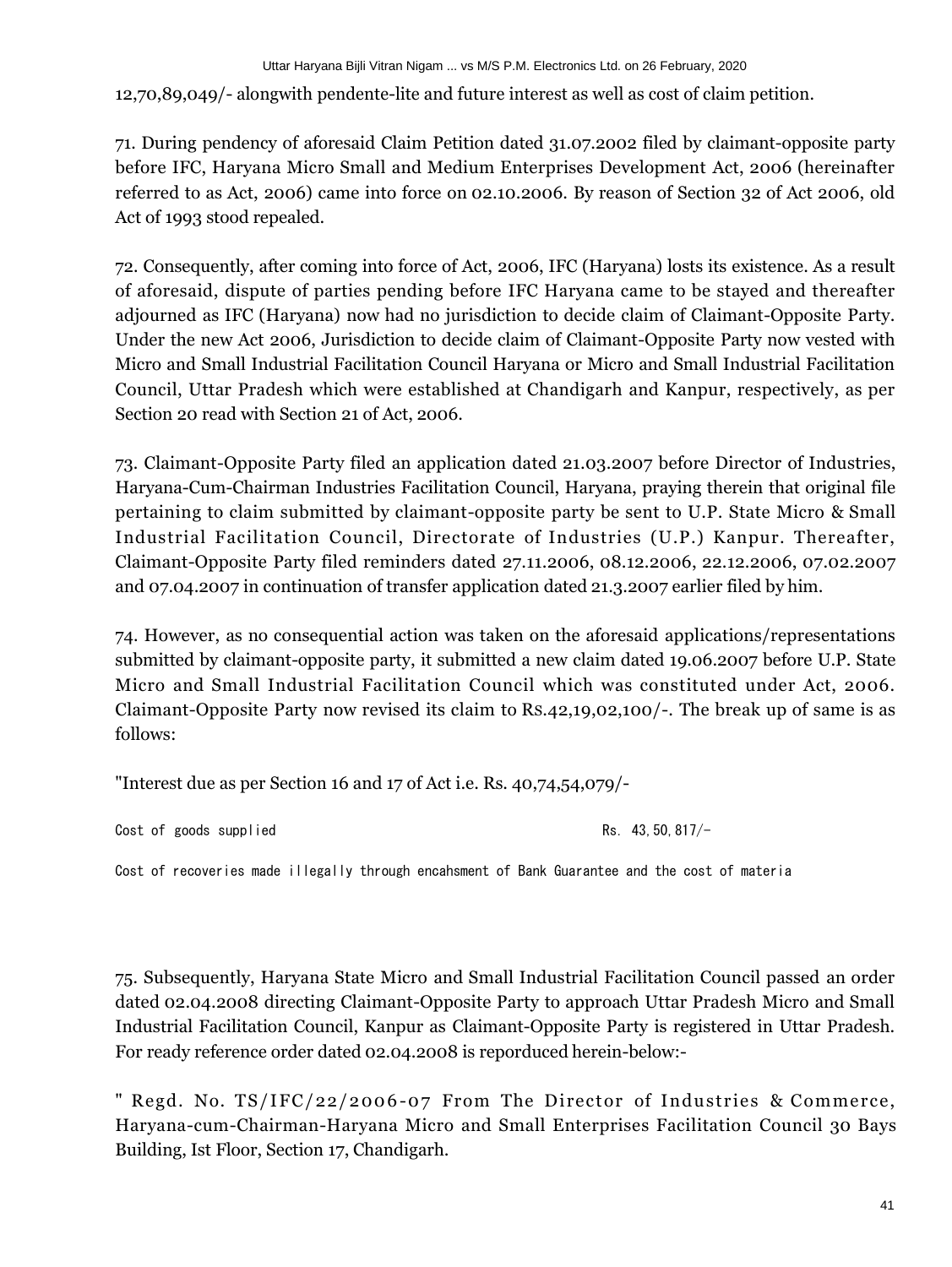To M/s P.M. Electronics Ltd., B-10 & 11, Surajpur Site-C, Greater Noida, Distt. Gautam Budh Nagar, Dated Chandigarh, the Subject: Ist Meeting of Haryana Micro and Small Enterprises Facilitation Council fixed for 22.01.2008 at 11-00 AM under the Chairmanship of Shri D.R.Dhingra, IAS, Director of Industries & Commerce, Haryana-Cum-Chairman , HMSEFC.

Sir, Reference this office letter No. TS/HMSEFC/Ist MEETING/392-A dated 8.1.2008 on the subject cited above.

2. The Ist meeting of Ist Meeting of Haryana Micro and Small Enterprises Facilitation Council fixed for 22.01.2008 at 11-00 AM under the Chairmanship of the undersigned. The decision of the Council is reproduced below:

 $M/s$  P.M. Electronics Pvt. Ltd. Noida has submitted an applicatioon for transfer of their case to Micro & Small Enterprises Facilitation Council set up by the U.P. State, since HMSEFC under the Micro, Small & Medium Development Act, 2006 does not have jurisdiction to proceed further in their case. To this effect the claimant has submitted various representations dated 21.3.07,7.4.07, 29.10.07 and 22.1.2008 respectively.

On the request of the Claimant, the Council decided to dispose of the case since the unit of the claimant is registered in U.P. Sate with the direction to claimant to approach MSEFC set up by the U.P. Govt. if they so desire"

This is for your kind information.

(D.R. Dhingra) Director of

Industries & Commerce, Haryana-

76. It is pursuant to aforesaid order that claim of Claimant-Opposite Party submitted on 19.6.2007, came to be considered by Uttar Pradesh Micro and Small Industrial Facilitation Council, Kanpur. The Council rejected the claim of claimant-opposite party, vide award dated 22.2.2010.

73. Mr. Alok Yadav, learned counsel for claimant-opposite party submits that from the facts as noted above, it cannot be said that claimant-opposite party was not conscious of its rights. Right from inception, claimant-opposite party has been agitating its claim before the forum as available. Apart from above, Section 32 of Act, 2006 clearly provides that an action taken under the Act so repealed, shall be deemed to have been done or taken under the corresponding provision of this Act. Therefore, what is sought to be urged is that by virtue of Section 32 of Act, 2006, claim of claimant-opposite party shall be deemed to have been filed under Act, 1993 and therefore, same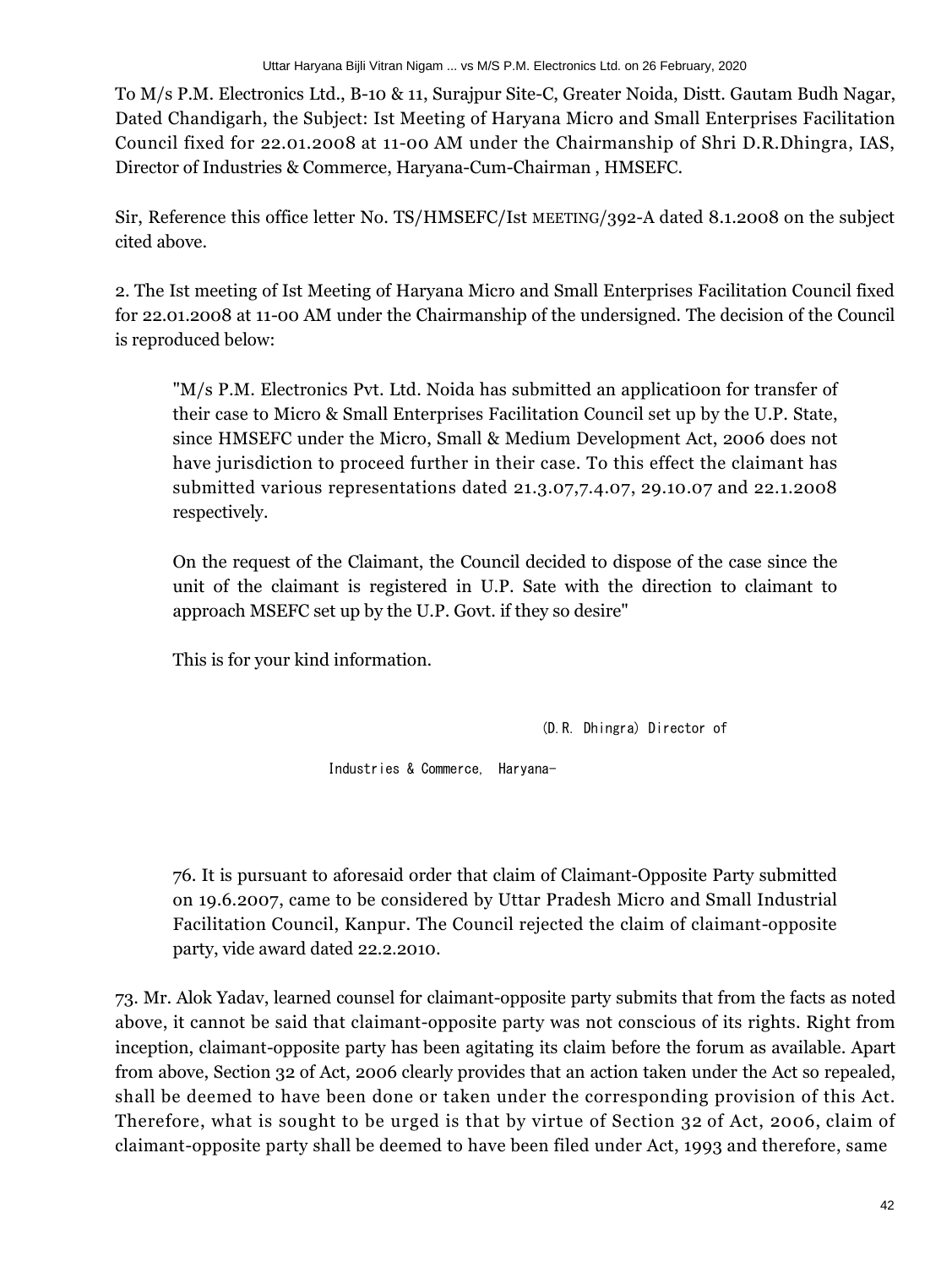cannot be rejected on the ground of limitation.

77. He further contents that in case the objections raised by appellant is accepted then claimant-opposite party shall be rendered remedy less as claim presented under the Act, 1993 has been disposed of on the ground that the counsel at Haryana has no jurisdiction on account of Act, 2006, and the claim cannot be considered under Act, 2006 on account of it being barred by limitation.

78. It was in order to avoid aforesaid anomaly that Section 32 has been incorporated in Act, 2006. Therefore, claim of claimant-opposite party shall be deemed to have been filed under Act, 1993 and therefore, the same cannot be rejected on the ground of limitation.

79. We find considerable force in the submissions urged by Mr. Alok Yadav, learned counsel for claimant-opposite party. It is an undisputed fact that claimant-opposite party had first approached High Court of Punjab and Haryana by means of a writ petition. Thereafter, pursuant to an order passed in the writ petition filed by claimant-opposite party, IFC Haryana was constituted in the year 2002. Accordingly, claimant-opposite party filed a claim petition dated 31.7.2002 before IFC Haryana. During pendency of aforesaid claim petition, Act, 2006 came into force. Consequently, IFC Haryana, had no jurisdiction to decide the claim of claimant-opposite party. It was in aforesaid circumstances that claimant-opposite party submitted an application dated 21.3.2007 to transfer claim petition filed by claimant-opposite party to U.P. State Micro and Small Industrial Facilitation Council, Directorate of Industries (U.P) Kanpour. As no consequential action was taken on aforesaid transfer application, claimant-opposite party filed reminders dated 27.11.2006, 8.12.2006, 22.12.2006, 7.2.2007 and 7.4.2007. However, in spite of aforesaid, no action was taken by IFC, Haryana to transfer claim petitions filed by claimant-opposite party to U.P., Claimant-Opposite Party filed its new claim dated 19.6.2007 before U.P. State Micro and Small Industrial Facilitation Council, Directorate of Industries (U.P) Kanpur. It is, thereafter, IFC Haryana passed the order dated 2.4.2008 whereby claim filed by claimant-opposite party was disposed of with direction to claimant opposite party to approach N.E.F.C. set up by Government of U.P. Therefore, on the facts as noted above, it cannot be said that claimant-opposite party has raised its claim for the first time in the year 2007. Consequently, in the facts and circumstances of case, we do not find that the claim filed by claimant-opposite party can be said to be barred by limitation. However, this conclusion arrived at by us, will not preclude the appellant herein to raise an objection with regard to validity of amended claim filed by claimant-opposite party in the year 2007.

80. This brings us to the last question involved in the present appeal, whether claimant-opposite party is covered within the meaning of term 'Supplier' as defined under Section 2 (n) of Act, 2006. As already noted above, according to Mr. H.N. Singh, learned Senior Counsel appearing for the appellant, claimant-opposite party is not covered within the meaning of term 'Supplier' as defined in Section 2 (n) of Act, 2006. Since the claimant-opposite party is not covered within the meaning of term 'Supplier', therefore, claimant-opposite party could not have filed any claim petition in terms of Section 18 of Act, 2006.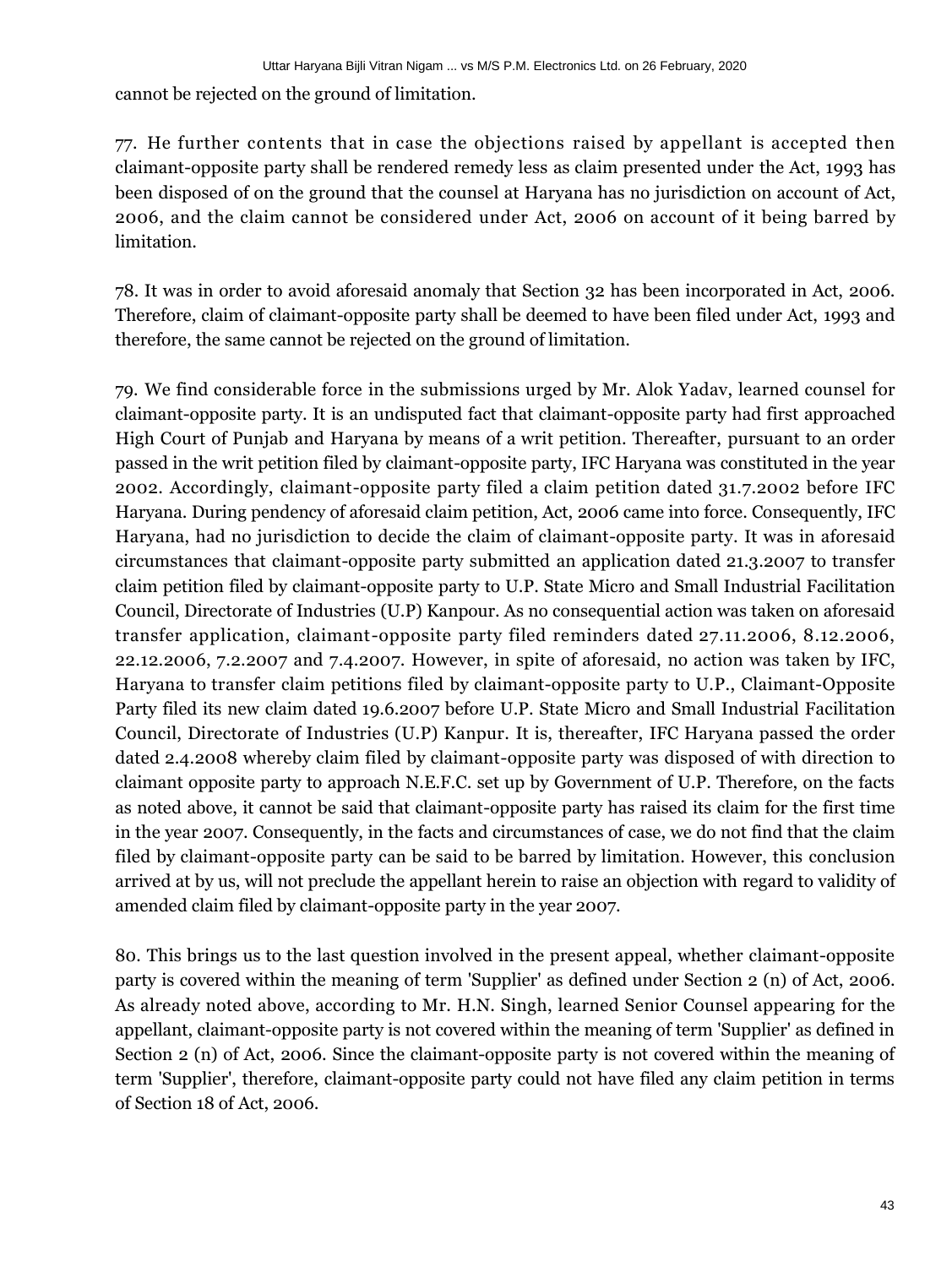81. Submission urged by learned Senior Counsel is founded on the proposition that claimant-opposite party did not submit memorandum which is required to be filed within 180 days from the date of enforcement of Act, 2006. Since there is nothing on record to show that claimant-opposite party ever filed its memorandum before competent authority as per Section 8 of Act, 2006, it cannot be treated as 'Supplier' within the meaning of section 2(N) of Act, 2006.

82. Mr. Alok Kumar Yadav on the other hand submits that at the time of presentation of claim in October, 2006, Act, 2006 relied upon by Uttar Pradesh State Micro and Small Industrial Facilitation Council, Kanpur, was not in existence. Furthermore, company is not under a legal obligation to submit memorandum before competent authority as per section 8 (i)(a) of Act, 2006. Thus, Section 8 of Act, 2006 has wrongly been relied upon in case of Claimant-Opposite Party. It was next submitted that Section 8 of Act, 2006 grants freedom to Small Scale Industries to present or not to present their memorandum. Therefore, Section 2(N) of Act, 2006 is not to be read alongwith Section 8 of Act, 2006 but independent of the same. Apart from above, Government of India has issued notification bearing No. 2/311123007-MSNE POL (PL), whereby filing of Industrial Entrepreneur's Memorandum has been made discretionary. Therefore, in veiw of above, it cannot be said that claimant-opposite party was not under a legal obligation to file Industrial Enterpreneur's Memorandum before the Competent Authority as per mandate of Section 8 of Act, 2006. Consequently, claimant-opposite party is a supplier within the meaning of section 2 (n) of Act, 2006.

83. We have carefully analyzed the submissions urged by learned counsel for parties. It is an undisputed fact that Court below has relied upon the notification bearing No. 2/311123007-MSNE POL (PL) to arrive at conclusion that it is not mandatory for an Industrial undertaking to file its Industrial Entrepreneur's Memorandum. Since this was the only ground relied upon by Uttar Pradesh State Micro and Small Industrial Facilitation Council, Kanpur, the finding so recorded by Council was rightly set aside by Court below. In the absence of any such materials to establish that filing of Industrial Entrepreneur's Memorandum is mandatory, we uphold the finding recorded by the Court below.

84. For all the reasons given herein above, we do not find any good ground to interfere with the judgement and order impugned in present First Appeal from Order. Court below by means of impugned judgement and award has set aside award and remitted the matter before Arbitral Tribunal for adjudication afresh, which is perfectly in accordance with law. Court while deciding objections under section 34 of Act, 1996, cannot substitute the award by its own judgement. Since the matter has been remanded to Micro and Small Industrial Facilitation Council, Uttar Pradesh for decision afresh, we have it open to appellant to raise all objections regarding merits of claim raised by claimant-opposite party, except the plea of limitation that the claim as a whole is barred by limitation and secondly, that claimant-opposite party is not covered within the meaning of term 'Supplier' as defined under section 2 (n) of Act, 2006.

85. In view of above, present appeal fails and is liable to be dismissed . It is, accordingly, dismissed with cost which we quantify at Rs. 50,000/- payable by appellant to claimant-opposite party within a period of one month from today.